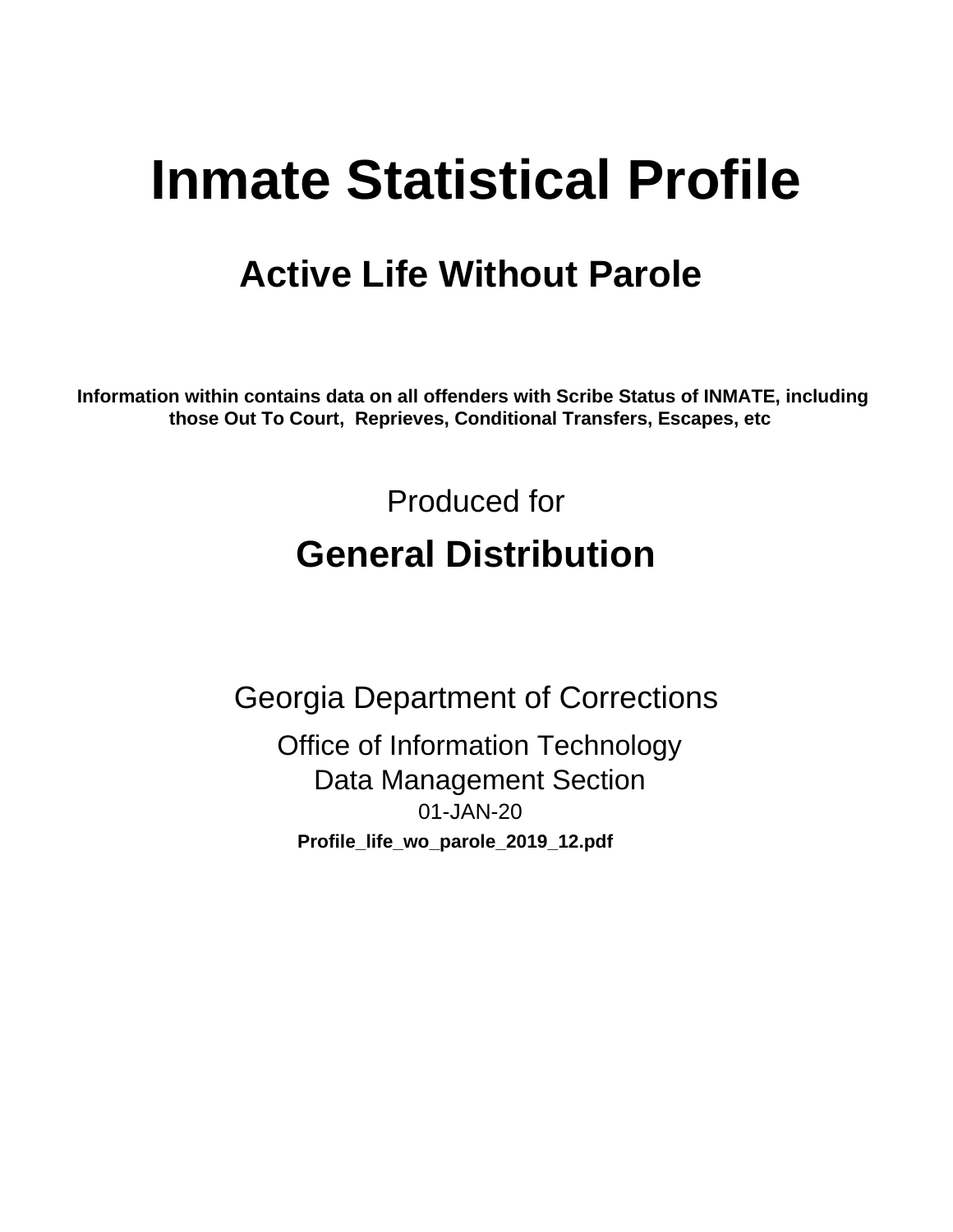## **Inmate Statistical Profile 01-JAN-20**

Contents

**Active Life Without Parole** 

Produced for General Distribution

## **Table of Contents**

|    | <b>Demographic information</b>                                        |
|----|-----------------------------------------------------------------------|
|    | 4 Current age, broken out in ten year age groups                      |
|    | 5 Race group                                                          |
|    | 6 Marital status, self-reported at entry to prison                    |
|    | 7 Number of Inmates with Dependents, self-reported at entry to prison |
|    | 8 Religious affiliation, self-reported at entry to prison             |
|    | 9 Home county - self-reported at entry to prison                      |
|    | 13 Employment status before prison, self-reported at entry to prison  |
|    | 14 Age at admission                                                   |
|    | 16 Height, measured at entry to prison                                |
|    | 17 Weight, measured at entry to prison                                |
|    | 18 Military service                                                   |
|    | <b>Correctional information</b>                                       |
|    | 19 Type of admission to prison                                        |
|    | 20 Current / last supervision level                                   |
|    | 21 Current / last institution type                                    |
|    | 22 Institution type - transitional centers                            |
|    | 23 Institution type - county prisons                                  |
|    | 24 Institution type - state prisons                                   |
|    | 25 Institution type - private prisons                                 |
|    | 26 Institution type - inmate boot camp                                |
|    | 27 Number of disciplinary reports                                     |
|    | 28 Number of transfers                                                |
|    | 29 Number of escapes                                                  |
|    | 30 Time served in current (or last) institution                       |
|    | Educational, psychological and physical information                   |
| 31 | Highest grade level attained                                          |
|    | 32 Culture fair IQ scores                                             |
|    | 33 Wide Range Achievement Test (WRAT) reading score                   |
|    | 34 Wide Range Achievement Test (WRAT) math score                      |
|    | 35 Wide Range Achievement Test (WRAT) spelling score                  |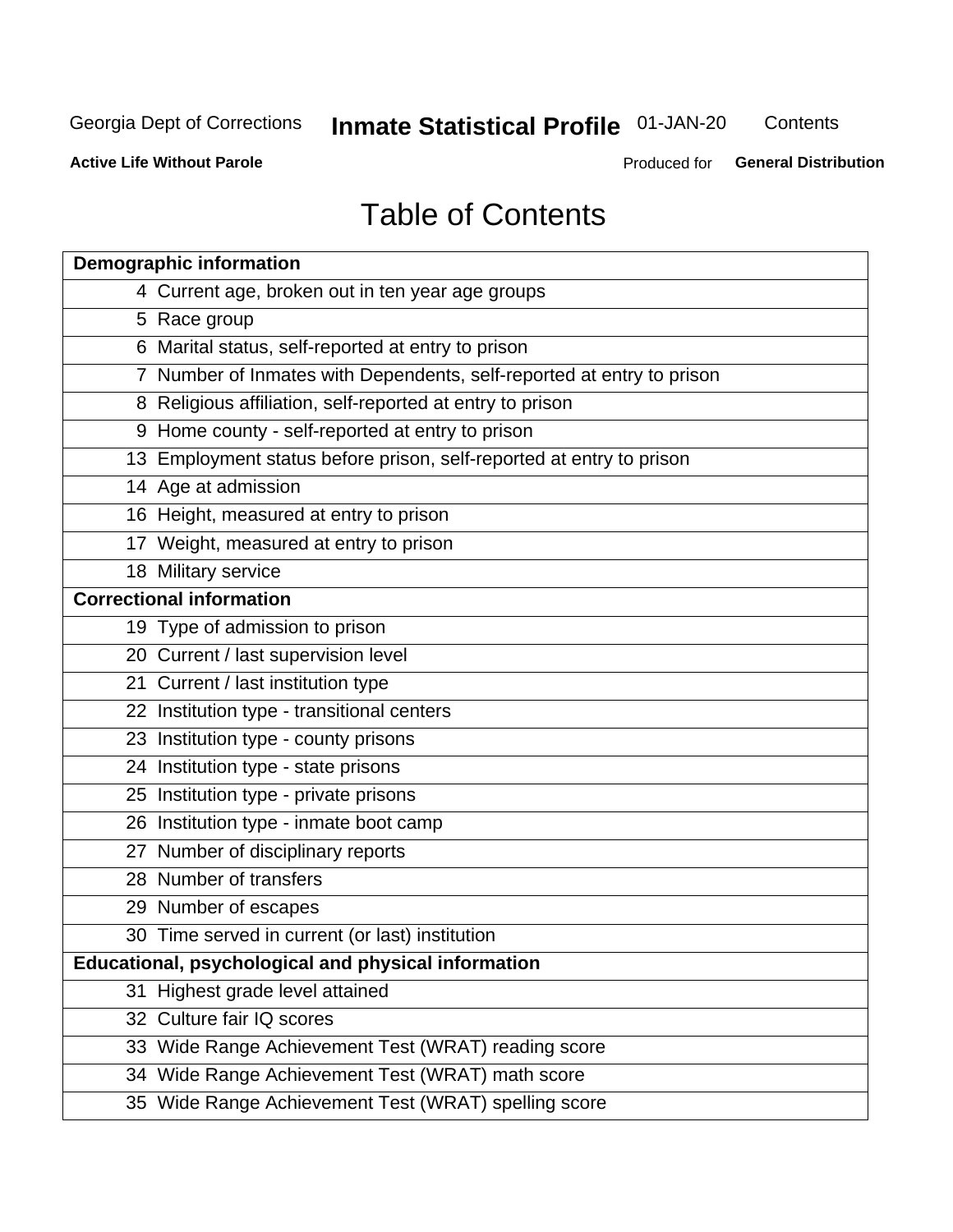## **Inmate Statistical Profile 01-JAN-20**

Contents

**Active Life Without Parole** 

Produced for General Distribution

## **Table of Contents**

| Educational, psychological and physical information              |
|------------------------------------------------------------------|
| 36 Current / last mental health treatment level                  |
| 37 PULHESDWIT medical scale - 'P' overall condition ('P'hysical) |
| 38 PULHESDWIT medical scale - 'U' upper body                     |
| 39 PULHESDWIT medical scale - 'L' lower body                     |
| 40 PULHESDWIT medical scale - 'H' hearing                        |
| 41 PULHESDWIT medical scale - 'E' vision                         |
| 42 PULHESDWIT medical scale -'S' psychiatric                     |
| 43 PULHESDWIT medical scale - 'D' dental                         |
| 44 PULHESDWIT medical scale - 'W' work ability                   |
| 45 PULHESDWIT medical scale - 'I' impairment                     |
| 46 PULHESDWIT medical scale - 'T' transportability               |
| <b>Crimes and criminal history information</b>                   |
| 47 Number of prior Georgia incarcerations                        |
| 48 Prison sentence in years                                      |
| 49 Primary offense, broken out into felonies vs misdemeanors     |
| 50 Primary offense, broken out into six broad crime categories   |
| 51 Primary offense, detailed offense code                        |
| 52 County of conviction of primary offense                       |
| 56 Circuit of conviction of primary offense                      |
| 58 Years served (jail + prison) in this incarceration            |
| <b>Medical information</b>                                       |
| 59 Results of most recent HIV test                               |
| 60 Results of most recent tuberculosis test                      |
| 61 Results of most recent syphilis test                          |
| 62 Results of most recent Hepatitis-C test                       |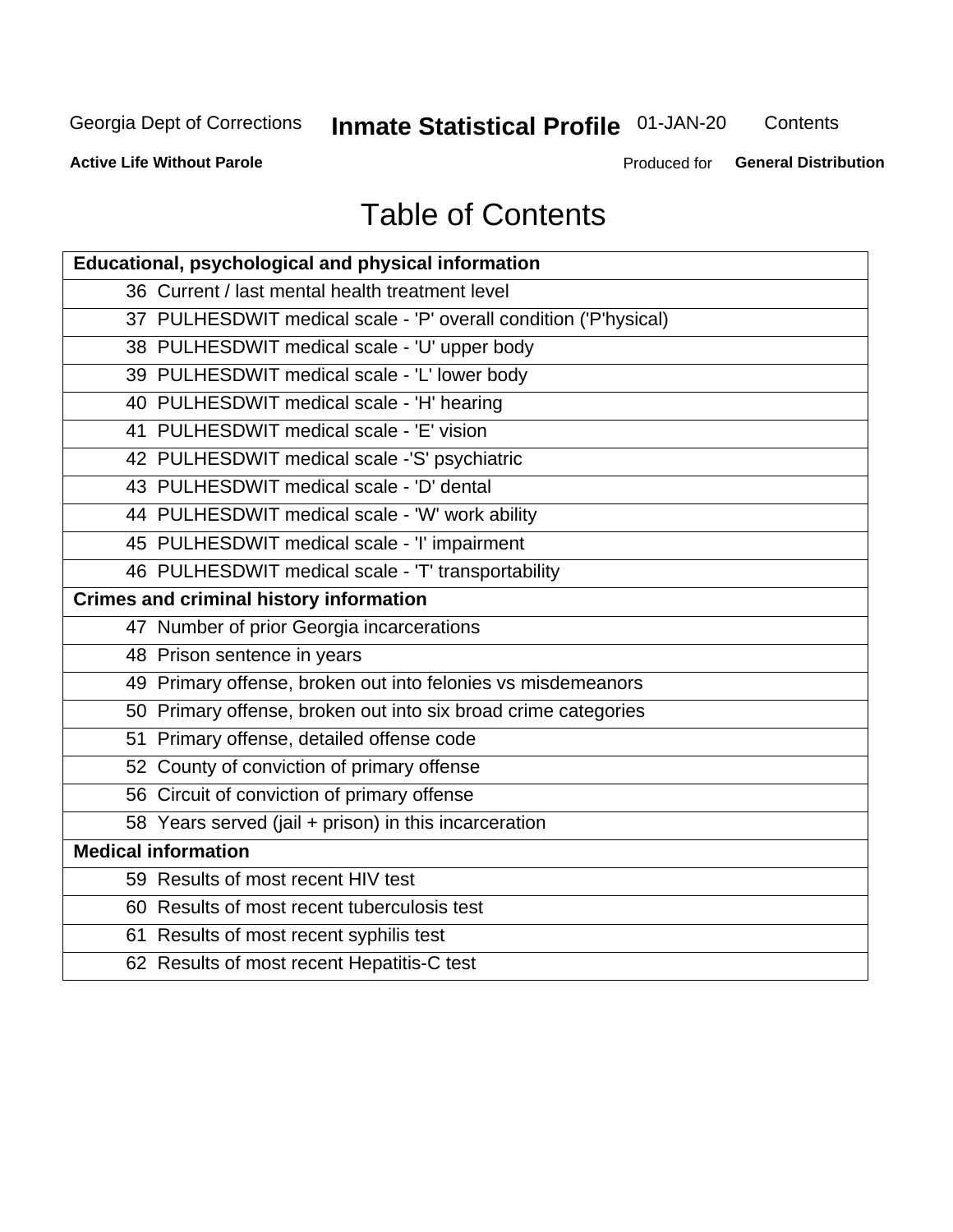### **Active Life Without Parole**

### Produced for General Distribution

### Current age, broken out in ten-year age groups

COL % - percent each COUNT is of its particular column

|                          |                 | <b>Male</b> |         |                 | <b>Female</b> |          |              | <b>Total</b> |
|--------------------------|-----------------|-------------|---------|-----------------|---------------|----------|--------------|--------------|
| <b>Current Age</b>       | <b>Count</b>    | Col %       | Row %   | <b>Count</b>    | Col %         | Row %    | <b>Total</b> | Col %        |
| <b>Teens (1-19)</b>      |                 | $0.06\%$    | 100.00% |                 |               |          |              | 0.06%        |
| <b>Twenties (20-29)</b>  | 242             | 15.37%      | 96.03%  | 10 <sup>1</sup> | 17.24%        | $3.97\%$ | 252          | 15.43%       |
| Thirties (30-39)         | 444             | 28.19%      | 95.69%  | 20 <sub>1</sub> | 34.48%        | 4.31%    | 464          | 28.41%       |
| <b>Forties (40-49)</b>   | 400             | 25.40%      | 95.92%  | 17              | 29.31%        | 4.08%    | 417          | 25.54%       |
| <b>Fifties (50-59)</b>   | 316             | 20.06%      | 97.53%  | 8               | 13.79%        | 2.47%    | 324          | 19.84%       |
| <b>Sixties (60-69)</b>   | 140             | 8.89%       | 97.90%  | 3               | 5.17%         | 2.10%    | 143          | 8.76%        |
| Seventy + (70 and above) | 32 <sup>1</sup> | 2.03%       | 100.00% |                 |               |          | 32           | 1.96%        |
| <b>Total Reported</b>    | 1,575           | 100%        | 96.45%  | 58              | 100%          | 3.55%    | 1,633        | 100%         |

| 'Not Reported |                       |    |      |
|---------------|-----------------------|----|------|
| <b>Total</b>  | 長支長<br>. <del>.</del> | 58 | ,633 |

| <b>Mean</b><br>(average) | 43.21 | 40.21 | 43.10 |
|--------------------------|-------|-------|-------|
| Median (middle)          |       | 39    |       |
| Mode<br>(most frequent)  | 38    |       | 38    |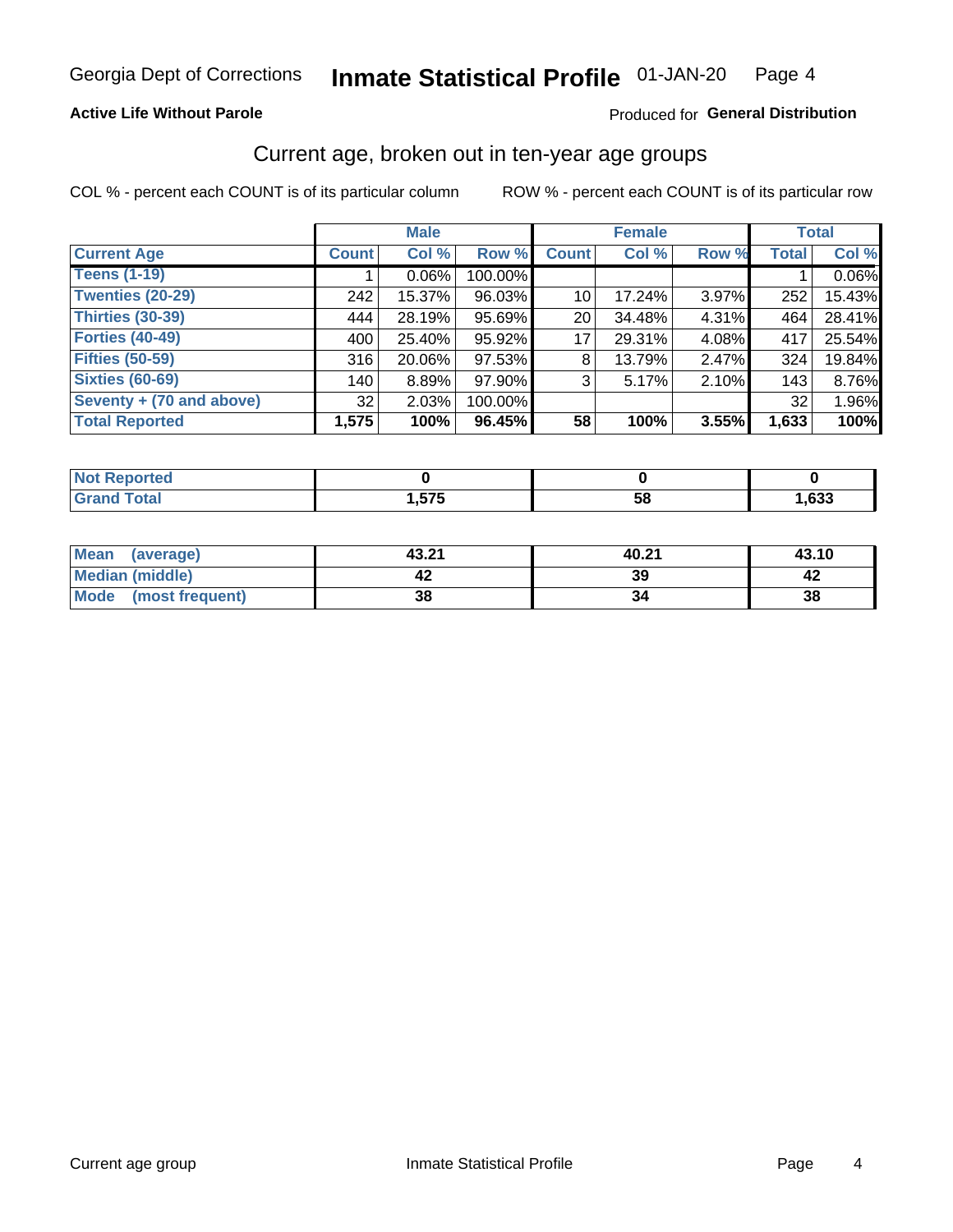#### **Inmate Statistical Profile 01-JAN-20** Page 5

### **Active Life Without Parole**

Produced for General Distribution

### Race group

COL % - percent each COUNT is of its particular column

|                              | <b>Male</b>  |         |                    | <b>Female</b> |        |          | <b>Total</b> |        |
|------------------------------|--------------|---------|--------------------|---------------|--------|----------|--------------|--------|
| <b>Race Group</b>            | <b>Count</b> | Col %   | <b>Row % Count</b> |               | Col %  | Row %    | <b>Total</b> | Col %  |
| <b>White</b>                 | 329          | 20.89%  | 94.00%             | 21            | 36.21% | $6.00\%$ | 350          | 21.43% |
| <b>Black</b><br>$\mathbf{2}$ | 1,206        | 76.57%  | 97.18%             | 35            | 60.34% | 2.82%    | 1,241        | 76.00% |
| <b>Other</b><br>5.           |              | $.13\%$ | 100.00%            |               |        |          | 2            | .12%   |
| <b>Asian</b><br>6            | 6            | .38%    | 100.00%            |               |        |          | 6            | .37%   |
| <b>Hispanic</b><br>10        | 32           | 2.03%   | 94.12%             | 2             | 3.45%  | 5.88%    | 34           | 2.08%  |
| <b>Total Reported</b>        | 1,575        | 100%    | 96.45%             | 58            | 100%   | 3.55%    | 1,633        | 100%   |

| <b>rted</b>           |     |    |      |
|-----------------------|-----|----|------|
| $f \wedge f \wedge f$ | ETE | 58 | ,633 |

| –•••• |  | M |  |  |  |
|-------|--|---|--|--|--|
|-------|--|---|--|--|--|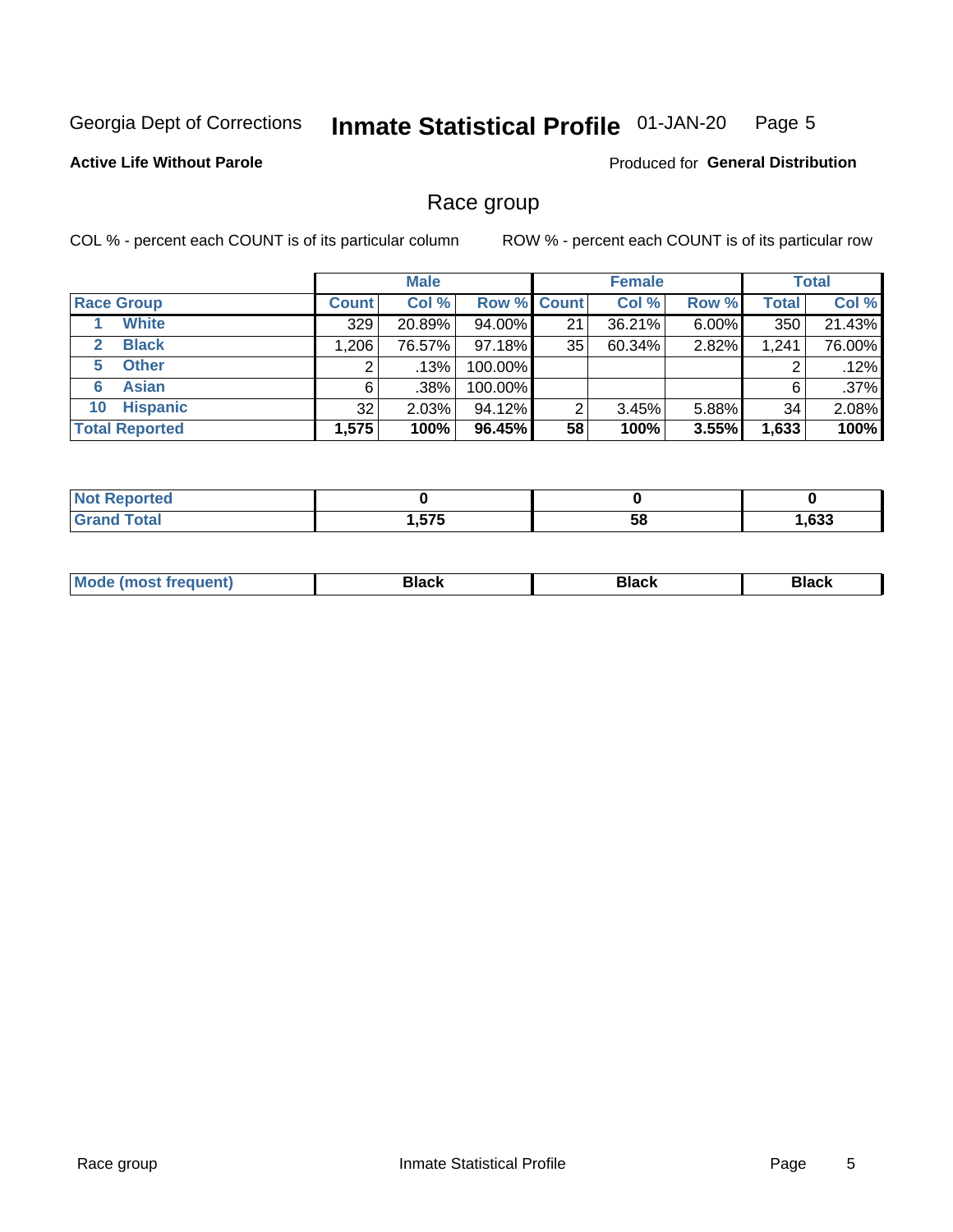#### **Inmate Statistical Profile 01-JAN-20** Page 6

**Active Life Without Parole** 

### Produced for General Distribution

## Marital status, self-reported at entry to prison

COL % - percent each COUNT is of its particular column

| <b>Male</b>                |              |        |        | <b>Female</b> | <b>Total</b> |        |              |        |
|----------------------------|--------------|--------|--------|---------------|--------------|--------|--------------|--------|
| <b>Marital Status</b>      | <b>Count</b> | Col %  | Row %  | <b>Count</b>  | Col %        | Row %  | <b>Total</b> | Col %  |
| <b>Unknown</b><br>$\bf{0}$ | 19           | 1.21%  | 95.00% |               | 1.72%        | 5.00%  | 20           | 1.22%  |
| <b>Divorced</b><br>D       | 119          | 7.56%  | 96.75% | 4             | $6.90\%$     | 3.25%  | 123          | 7.53%  |
| <b>Married</b><br>М        | 212          | 13.46% | 95.07% | 11            | 18.97%       | 4.93%  | 223          | 13.66% |
| <b>Separated</b><br>S.     | 46           | 2.92%  | 88.46% | 6             | 10.34%       | 11.54% | 52           | 3.18%  |
| <b>Unmarried</b><br>U      | 1,139        | 72.32% | 97.43% | 30            | 51.72%       | 2.57%  | 1,169        | 71.59% |
| <b>Widow</b><br>W          | 40           | 2.54%  | 86.96% | 6             | 10.34%       | 13.04% | 46           | 2.82%  |
| <b>Total Reported</b>      | 1,575        | 100%   | 96.45% | 58            | 100%         | 3.55%  | 1,633        | 100%   |

| orted<br>NOT<br>$\cdots$ |              |    |      |
|--------------------------|--------------|----|------|
| $F$ atal<br><b>Oldi</b>  | ETE<br>J 1 J | ЭO | ,633 |

|  | M | . | Unmarried | າmarried<br>_____ |
|--|---|---|-----------|-------------------|
|--|---|---|-----------|-------------------|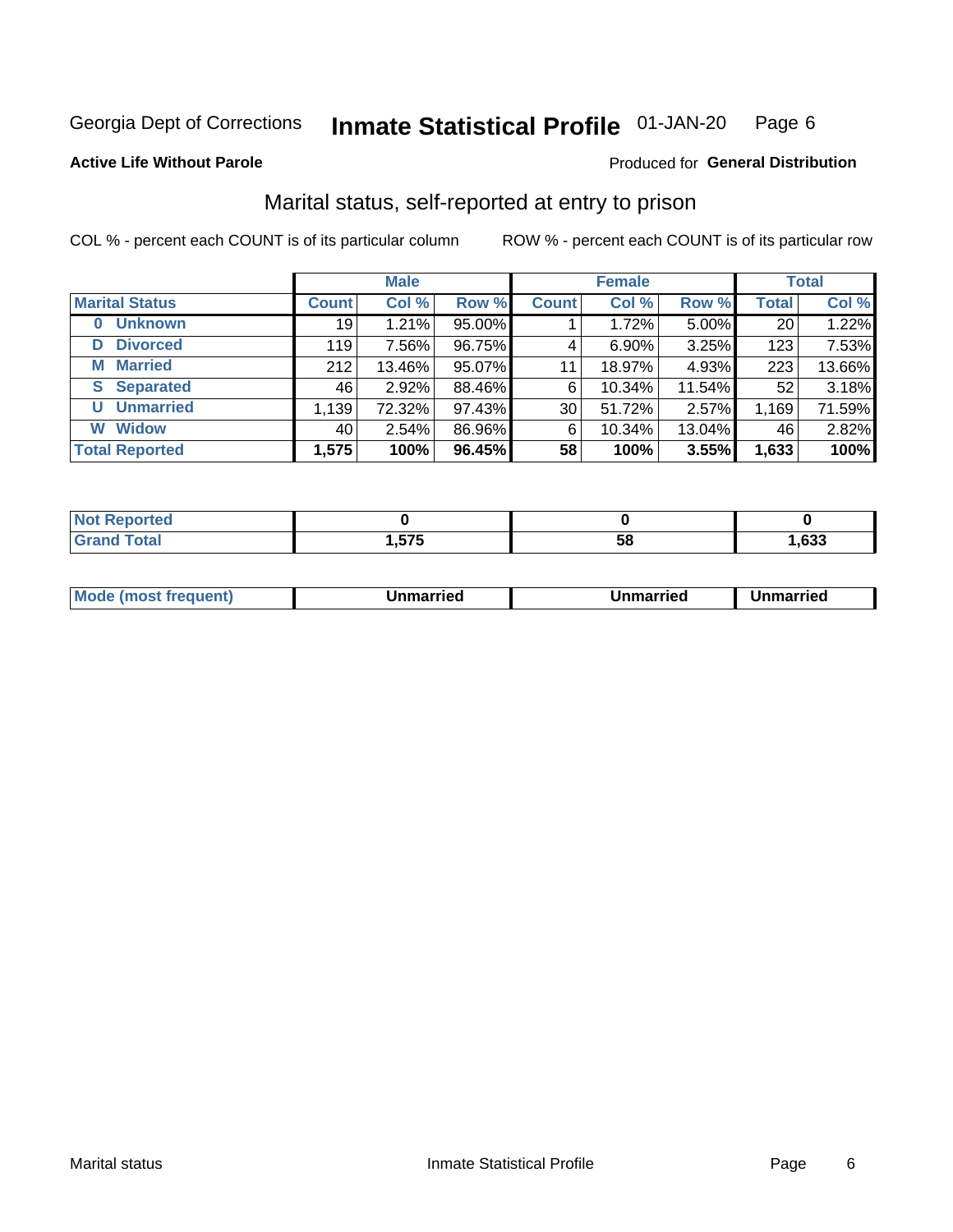#### Inmate Statistical Profile 01-JAN-20 Page 7

### **Active Life Without Parole**

### Produced for General Distribution

### Number of Inmates with Dependents, Self-Reported at Entry to Prison

COL % - percent each COUNT is of its particular column

|                             |              | <b>Male</b> |         |              | <b>Female</b> |       |              | <b>Total</b> |
|-----------------------------|--------------|-------------|---------|--------------|---------------|-------|--------------|--------------|
| <b>Number of dependents</b> | <b>Count</b> | Col %       | Row %   | <b>Count</b> | Col %         | Row % | <b>Total</b> | Col %        |
| $\bf{0}$                    | 376          | 31.62%      | 94.95%  | 20           | 38.46%        | 5.05% | 396          | 31.91%       |
|                             | 284          | 23.89%      | 96.93%  | 9            | 17.31%        | 3.07% | 293          | 23.61%       |
| $\overline{2}$              | 210          | 17.66%      | 96.77%  |              | 13.46%        | 3.23% | 217          | 17.49%       |
| 3                           | 135          | 11.35%      | 93.75%  | 9            | 17.31%        | 6.25% | 144          | 11.60%       |
| 4                           | 89           | 7.49%       | 96.74%  | 3            | 5.77%         | 3.26% | 92           | 7.41%        |
| 5                           | 41           | 3.45%       | 93.18%  | 3            | 5.77%         | 6.82% | 44           | 3.55%        |
| $6\phantom{1}6$             | 25           | 2.10%       | 96.15%  |              | 1.92%         | 3.85% | 26           | 2.10%        |
| 7                           | 13           | 1.09%       | 100.00% |              |               |       | 13           | 1.05%        |
| 8                           | 7            | 0.59%       | 100.00% |              |               |       | 7            | 0.56%        |
| 9                           | 3            | 0.25%       | 100.00% |              |               |       | 3            | 0.24%        |
| Over 10                     | 6            | 0.50%       | 100.00% |              |               |       | 6            | 0.48%        |
| <b>Total Reported</b>       | 1,189        | 100%        | 95.81%  | 52           | 100%          | 4.19% | 1,241        | 100%         |

| 386               |          | 392  |
|-------------------|----------|------|
| ---<br>75 J J<br> | . .<br>◡ | .633 |

| <b>Mean</b><br>(average) | 1.60 | - 72<br>I. I J |
|--------------------------|------|----------------|
| Median (middle)          |      |                |
| Mode<br>(most frequent)  |      |                |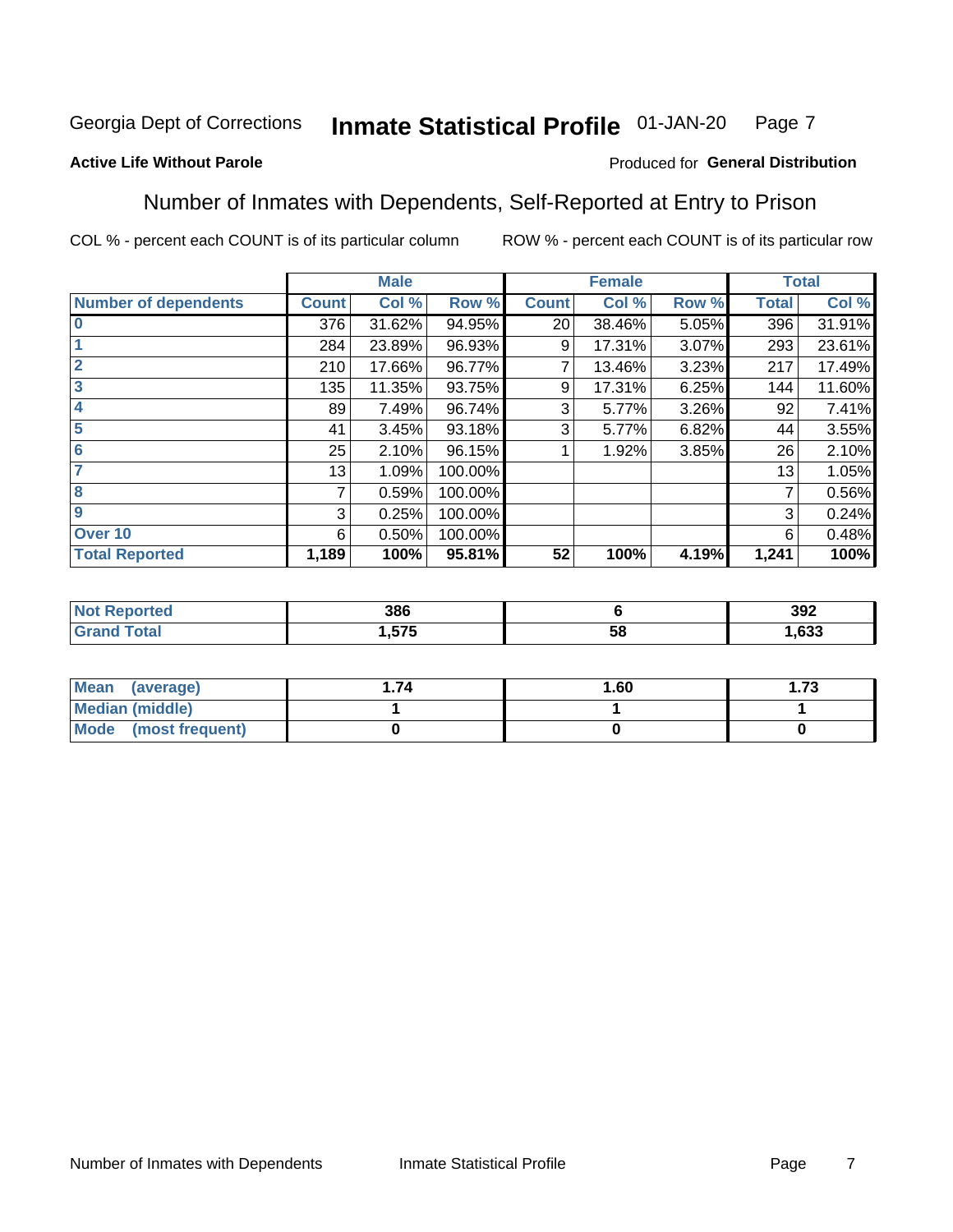#### **Inmate Statistical Profile 01-JAN-20** Page 8

#### **Active Life Without Parole**

#### Produced for General Distribution

## Religious affiliation, self-reported at entry to prison

COL % - percent each COUNT is of its particular column

|                         |                              |                | <b>Male</b> |         | <b>Female</b>  |        |         | <b>Total</b>   |        |
|-------------------------|------------------------------|----------------|-------------|---------|----------------|--------|---------|----------------|--------|
|                         | <b>Religious Affiliation</b> | <b>Count</b>   | Col %       | Row %   | <b>Count</b>   | Col %  | Row %   | <b>Total</b>   | Col %  |
| 1                       | <b>Islam</b>                 | 92             | 11.10%      | 96.84%  | 3              | 6.98%  | 3.16%   | 95             | 10.89% |
| $\overline{2}$          | <b>Catholic</b>              | 22             | 2.65%       | 88.00%  | 3              | 6.98%  | 12.00%  | 25             | 2.87%  |
| $\overline{\mathbf{3}}$ | <b>Baptist</b>               | 394            | 47.53%      | 94.03%  | 25             | 58.14% | 5.97%   | 419            | 48.05% |
| 4                       | <b>Methodist</b>             | 13             | 1.57%       | 92.86%  | 1              | 2.33%  | 7.14%   | 14             | 1.61%  |
| 7                       | <b>Church Of God</b>         | 3              | .36%        | 100.00% |                |        |         | 3              | .34%   |
| 8                       | <b>Holiness</b>              | 17             | 2.05%       | 89.47%  | $\overline{2}$ | 4.65%  | 10.53%  | 19             | 2.18%  |
| $\overline{9}$          | <b>Jewish</b>                | 3              | .36%        | 100.00% |                |        |         | 3              | .34%   |
| 10                      | <b>Anglican</b>              | 1              | .12%        | 100.00% |                |        |         |                | .11%   |
| 11                      | <b>Greek Orthodox</b>        |                |             |         | 1              | 2.33%  | 100.00% |                | .11%   |
| 12                      | <b>Hindu</b>                 | $\overline{2}$ | .24%        | 100.00% |                |        |         | $\overline{2}$ | .23%   |
| 13                      | <b>Buddhist</b>              | 3              | .36%        | 100.00% |                |        |         | 3              | .34%   |
| 16                      | <b>Seventh Day Adventist</b> | 6              | .72%        | 100.00% |                |        |         | 6              | .69%   |
| $\overline{17}$         | <b>Jehovah Witness</b>       | 12             | 1.45%       | 92.31%  | 1              | 2.33%  | 7.69%   | 13             | 1.49%  |
| 18                      | <b>Latter Day Saints</b>     | 1              | .12%        | 100.00% |                |        |         |                | .11%   |
| 20                      | <b>Other Prot</b>            | 73             | 8.81%       | 98.65%  | 1              | 2.33%  | 1.35%   | 74             | 8.49%  |
| $\overline{21}$         | <b>Messianic Judaism</b>     |                |             |         | $\overline{2}$ | 4.65%  | 100.00% | $\overline{2}$ | .23%   |
| 23                      | <b>Hebrew Israelite</b>      | 1              | .12%        | 100.00% |                |        |         |                | .11%   |
| 25                      | <b>Native American</b>       | 1              | .12%        | 100.00% |                |        |         |                | .11%   |
| 28                      | <b>Rastafari</b>             | 1              | .12%        | 100.00% |                |        |         | 1              | .11%   |
| 30                      | <b>No Religion</b>           | 26             | 3.14%       | 96.30%  | 1              | 2.33%  | 3.70%   | 27             | 3.10%  |
| 31                      | Christian -                  | 56             | 6.76%       | 94.92%  | 3              | 6.98%  | 5.08%   | 59             | 6.77%  |
|                         | <b>Unspecified</b>           |                |             |         |                |        |         |                |        |
| 96                      | <b>None</b>                  | 102            | 12.30%      | 100.00% |                |        |         | 102            | 11.70% |
|                         | <b>Total Reported</b>        | 829            | 100%        | 95.07%  | 43             | 100%   | 4.93%   | 872            | 100%   |

| re o | 710<br>4v       | . .<br>.,      | 704           |
|------|-----------------|----------------|---------------|
|      | <b>E75</b><br>. | . .<br>6Р<br>◡ | $\sim$<br>ნათ |

| Mode (most frequ<br>aptist<br>Nuent) | ˈaɒtist | ʿaptis |
|--------------------------------------|---------|--------|
|--------------------------------------|---------|--------|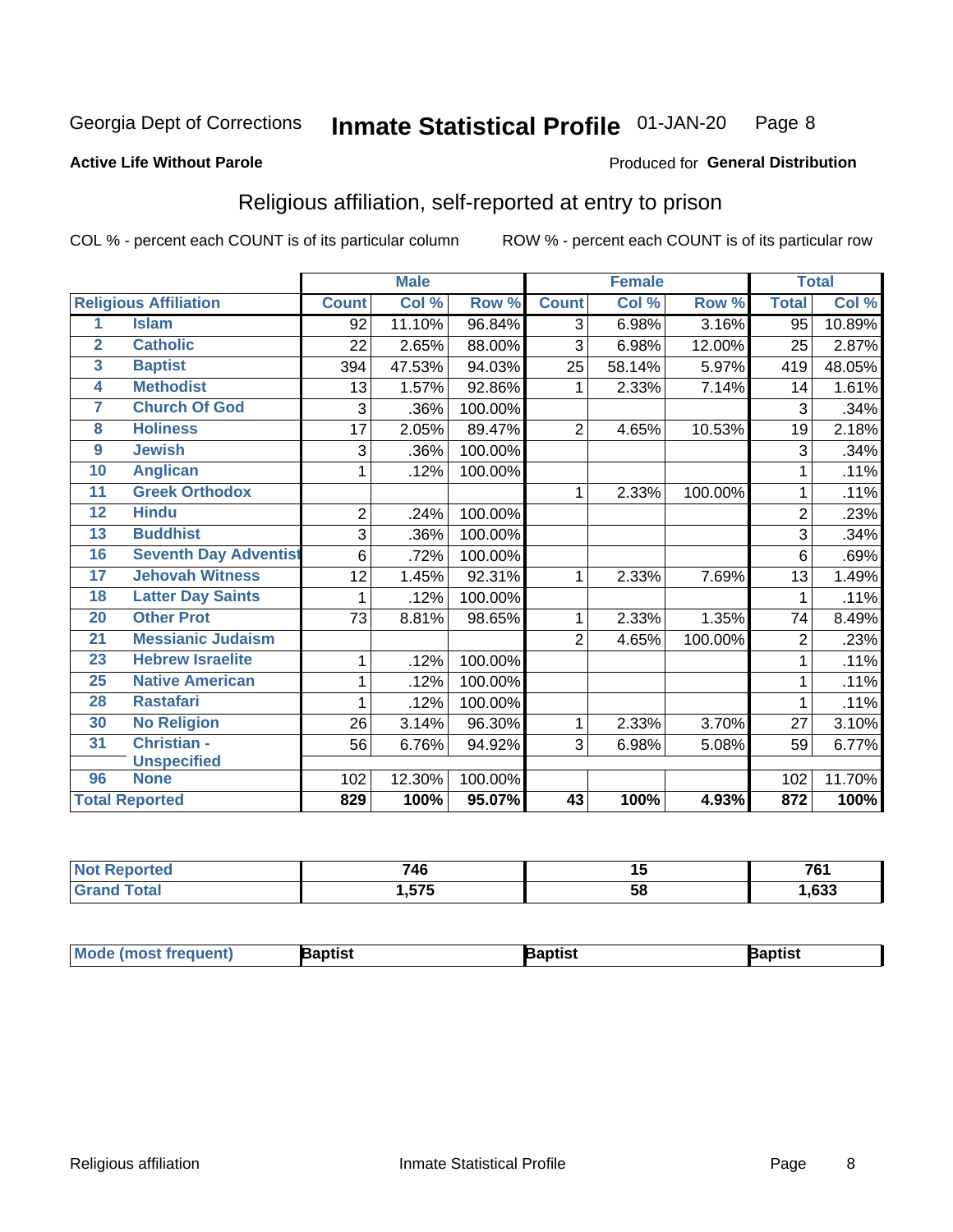#### Inmate Statistical Profile 01-JAN-20 Page 9

#### **Active Life Without Parole**

### Produced for General Distribution

## Home county, self-reported at entry to prison

COL % - percent each COUNT is of its particular column

|     |                             |                | <b>Male</b> |                  |                 | <b>Female</b> |        | <b>Total</b>     |        |
|-----|-----------------------------|----------------|-------------|------------------|-----------------|---------------|--------|------------------|--------|
|     | <b>Home County</b>          | <b>Count</b>   | Col %       | Row <sup>%</sup> | <b>Count</b>    | Col %         | Row %  | <b>Total</b>     | Col %  |
| 000 | <b>Unknown</b>              | 300            | 19.05%      | 94.64%           | $\overline{17}$ | 29.31%        | 5.36%  | $\overline{317}$ | 19.41% |
| 001 | <b>Appling County</b>       | 5              | .32%        | 100.00%          |                 |               |        | 5                | .31%   |
| 002 | <b>Atkinson County</b>      | $\overline{2}$ | .13%        | 100.00%          |                 |               |        | $\overline{2}$   | .12%   |
| 003 | <b>Bacon County</b>         | 1              | .06%        | 100.00%          |                 |               |        | 1                | .06%   |
| 004 | <b>Baker County</b>         | $\overline{2}$ | .13%        | 100.00%          |                 |               |        | $\overline{2}$   | .12%   |
| 005 | <b>Baldwin County</b>       | 3              | .19%        | 100.00%          |                 |               |        | 3                | .18%   |
| 006 | <b>Banks County</b>         | $\mathbf 1$    | .06%        | 100.00%          |                 |               |        | 1                | .06%   |
| 007 | <b>Barrow County</b>        | 9              | .57%        | 100.00%          |                 |               |        | 9                | .55%   |
| 008 | <b>Bartow County</b>        | 10             | .63%        | 100.00%          |                 |               |        | 10               | .61%   |
| 009 | <b>Ben Hill County</b>      | 7              | .44%        | 100.00%          |                 |               |        | 7                | .43%   |
| 010 | <b>Berrien County</b>       | 4              | .25%        | 100.00%          |                 |               |        | 4                | .24%   |
| 011 | <b>Bibb County</b>          | 43             | 2.73%       | 95.56%           | $\overline{2}$  | 3.45%         | 4.44%  | 45               | 2.76%  |
| 012 | <b>Bleckley County</b>      | 1              | .06%        | 100.00%          |                 |               |        | 1                | .06%   |
| 013 | <b>Brantley County</b>      | $\mathbf 1$    | .06%        | 100.00%          |                 |               |        | 1                | .06%   |
| 014 | <b>Brooks County</b>        | 3              | .19%        | 100.00%          |                 |               |        | 3                | .18%   |
| 015 | <b>Bryan County</b>         | 1              | .06%        | 100.00%          |                 |               |        | 1                | .06%   |
| 016 | <b>Bulloch County</b>       | 4              | .25%        | 100.00%          |                 |               |        | 4                | .24%   |
| 017 | <b>Burke County</b>         | 11             | .70%        | 100.00%          |                 |               |        | 11               | .67%   |
| 018 | <b>Butts County</b>         | 4              | .25%        | 100.00%          |                 |               |        | 4                | .24%   |
| 019 | <b>Calhoun County</b>       | 1              | .06%        | 100.00%          |                 |               |        | 1                | .06%   |
| 020 | <b>Camden County</b>        | 5              | .32%        | 100.00%          |                 |               |        | 5                | .31%   |
| 021 | <b>Candler County</b>       | 5              | .32%        | 100.00%          |                 |               |        | 5                | .31%   |
| 022 | <b>Carroll County</b>       | 6              | .38%        | 85.71%           | 1               | 1.72%         | 14.29% | 7                | .43%   |
| 023 | <b>Catoosa County</b>       | 4              | .25%        | 100.00%          |                 |               |        | 4                | .24%   |
| 025 | <b>Chatham County</b>       | 57             | 3.62%       | 100.00%          |                 |               |        | 57               | 3.49%  |
| 026 | <b>Chattahoochee County</b> | 1              | .06%        | 100.00%          |                 |               |        | 1                | .06%   |
| 027 | <b>Chattooga County</b>     | $\mathbf 1$    | .06%        | 100.00%          |                 |               |        | 1                | .06%   |
| 028 | <b>Cherokee County</b>      | 8              | .51%        | 100.00%          |                 |               |        | 8                | .49%   |
| 029 | <b>Clarke County</b>        | 25             | 1.59%       | 96.15%           | 1               | 1.72%         | 3.85%  | 26               | 1.59%  |
| 030 | <b>Clay County</b>          | $\overline{2}$ | .13%        | 100.00%          |                 |               |        | $\overline{2}$   | .12%   |
| 031 | <b>Clayton County</b>       | 60             | 3.81%       | 95.24%           | 3               | 5.17%         | 4.76%  | 63               | 3.86%  |
| 033 | <b>Cobb County</b>          | 53             | 3.37%       | 98.15%           | 1               | 1.72%         | 1.85%  | 54               | 3.31%  |
| 034 | <b>Coffee County</b>        | 6              | .38%        | 75.00%           | $\overline{2}$  | 3.45%         | 25.00% | 8                | .49%   |
| 035 | <b>Colquitt County</b>      | $\overline{2}$ | .13%        | 100.00%          |                 |               |        | $\overline{2}$   | .12%   |
| 036 | <b>Columbia County</b>      | 10             | .63%        | 100.00%          |                 |               |        | 10               | .61%   |
| 037 | <b>Cook County</b>          | 4              | .25%        | 100.00%          |                 |               |        | 4                | .24%   |
| 038 | <b>Coweta County</b>        | 6              | .38%        | 100.00%          |                 |               |        | 6                | .37%   |
| 040 | <b>Crisp County</b>         | 6              | .38%        | 100.00%          |                 |               |        | 6                | .37%   |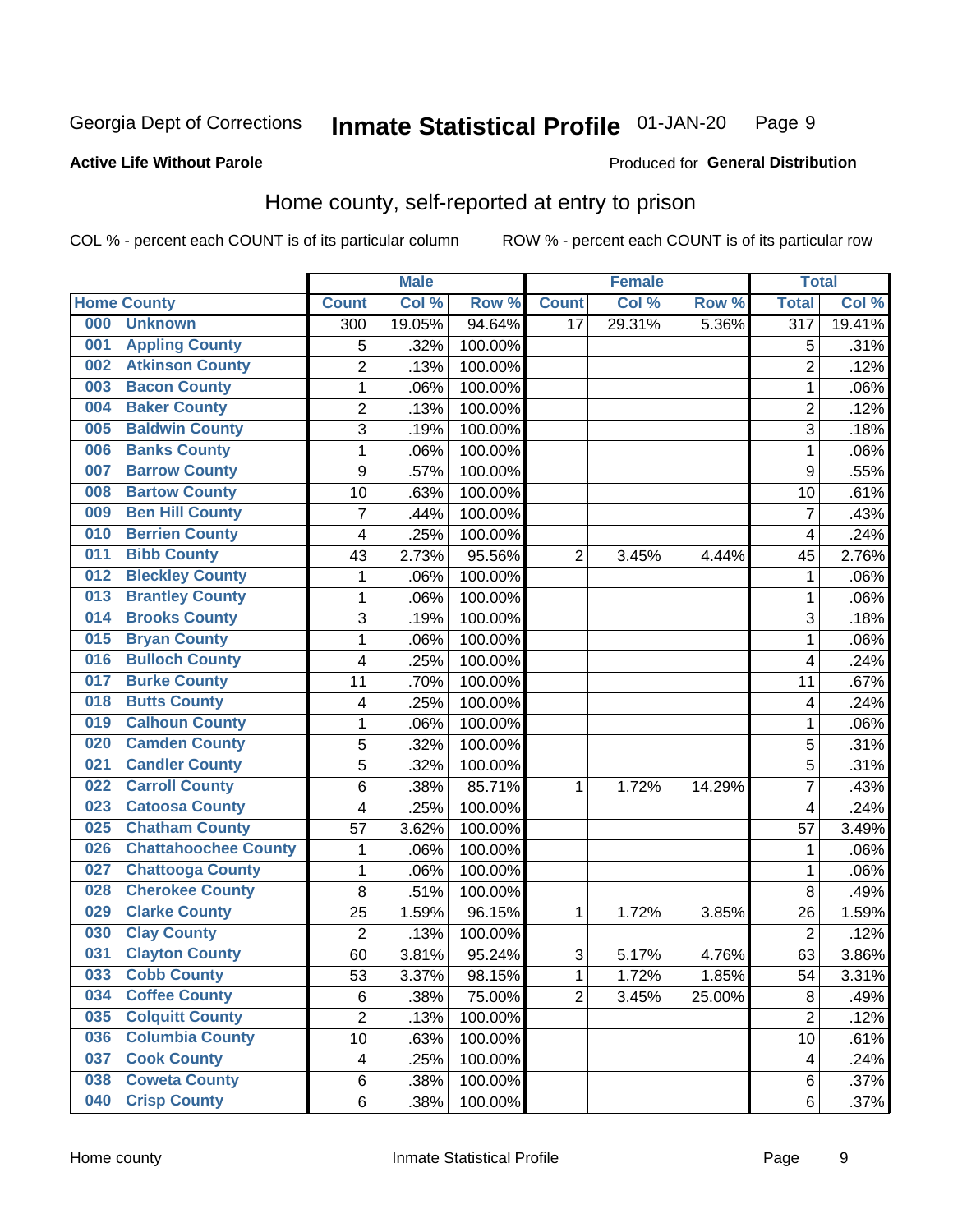#### **Inmate Statistical Profile 01-JAN-20** Page 10

#### **Active Life Without Parole**

### Produced for General Distribution

## Home county, self-reported at entry to prison

COL % - percent each COUNT is of its particular column

|     |                          |                         | <b>Male</b> |         |                | <b>Female</b> |        | <b>Total</b>   |        |
|-----|--------------------------|-------------------------|-------------|---------|----------------|---------------|--------|----------------|--------|
|     | <b>Home County</b>       | <b>Count</b>            | Col %       | Row %   | <b>Count</b>   | Col %         | Row %  | <b>Total</b>   | Col %  |
| 043 | <b>Decatur County</b>    | 5                       | .32%        | 100.00% |                |               |        | 5              | .31%   |
| 044 | <b>Dekalb County</b>     | 117                     | 7.43%       | 99.15%  | 1              | 1.72%         | .85%   | 118            | 7.23%  |
| 045 | <b>Dodge County</b>      | 1                       | .06%        | 100.00% |                |               |        | 1              | .06%   |
| 046 | <b>Dooly County</b>      | $\mathbf 1$             | .06%        | 100.00% |                |               |        | 1              | .06%   |
| 047 | <b>Dougherty County</b>  | 23                      | 1.46%       | 92.00%  | $\overline{2}$ | 3.45%         | 8.00%  | 25             | 1.53%  |
| 048 | <b>Douglas County</b>    | 17                      | 1.08%       | 100.00% |                |               |        | 17             | 1.04%  |
| 049 | <b>Early County</b>      | 3                       | .19%        | 100.00% |                |               |        | 3              | .18%   |
| 051 | <b>Effingham County</b>  | 5                       | .32%        | 100.00% |                |               |        | 5              | .31%   |
| 052 | <b>Elbert County</b>     | $\overline{\mathbf{c}}$ | .13%        | 100.00% |                |               |        | $\overline{2}$ | .12%   |
| 053 | <b>Emanuel County</b>    | 5                       | .32%        | 100.00% |                |               |        | 5              | .31%   |
| 056 | <b>Fayette County</b>    | $\overline{7}$          | .44%        | 100.00% |                |               |        | 7              | .43%   |
| 057 | <b>Floyd County</b>      | 21                      | 1.33%       | 91.30%  | $\overline{2}$ | 3.45%         | 8.70%  | 23             | 1.41%  |
| 058 | <b>Forsyth County</b>    | 3                       | .19%        | 60.00%  | $\overline{2}$ | 3.45%         | 40.00% | 5              | .31%   |
| 059 | <b>Franklin County</b>   | 3                       | .19%        | 100.00% |                |               |        | 3              | .18%   |
| 060 | <b>Fulton County</b>     | 183                     | 11.62%      | 97.34%  | 5              | 8.62%         | 2.66%  | 188            | 11.51% |
| 061 | <b>Gilmer County</b>     | $\overline{2}$          | .13%        | 100.00% |                |               |        | $\overline{2}$ | .12%   |
| 063 | <b>Glynn County</b>      | 13                      | .83%        | 100.00% |                |               |        | 13             | .80%   |
| 064 | <b>Gordon County</b>     | 8                       | .51%        | 100.00% |                |               |        | 8              | .49%   |
| 066 | <b>Greene County</b>     | 3                       | .19%        | 100.00% |                |               |        | 3              | .18%   |
| 067 | <b>Gwinnett County</b>   | 45                      | 2.86%       | 93.75%  | 3              | 5.17%         | 6.25%  | 48             | 2.94%  |
| 068 | <b>Habersham County</b>  | $\overline{c}$          | .13%        | 100.00% |                |               |        | $\overline{2}$ | .12%   |
| 069 | <b>Hall County</b>       | 13                      | .83%        | 92.86%  | 1              | 1.72%         | 7.14%  | 14             | .86%   |
| 070 | <b>Hancock County</b>    | 2                       | .13%        | 100.00% |                |               |        | $\overline{2}$ | .12%   |
| 071 | <b>Haralson County</b>   | 3                       | .19%        | 100.00% |                |               |        | 3              | .18%   |
| 072 | <b>Harris County</b>     | 3                       | .19%        | 100.00% |                |               |        | 3              | .18%   |
| 073 | <b>Hart County</b>       | 3                       | .19%        | 100.00% |                |               |        | 3              | .18%   |
| 074 | <b>Heard County</b>      | 1                       | .06%        | 100.00% |                |               |        | 1              | .06%   |
| 075 | <b>Henry County</b>      | 14                      | .89%        | 93.33%  | 1              | 1.72%         | 6.67%  | 15             | .92%   |
| 076 | <b>Houston County</b>    | 21                      | 1.33%       | 95.45%  | 1              | 1.72%         | 4.55%  | 22             | 1.35%  |
| 078 | <b>Jackson County</b>    | 11                      | .70%        | 100.00% |                |               |        | 11             | .67%   |
| 079 | <b>Jasper County</b>     | $\mathbf{1}$            | .06%        | 100.00% |                |               |        | 1              | .06%   |
| 080 | <b>Jeff Davis County</b> | $\overline{\mathbf{c}}$ | .13%        | 100.00% |                |               |        | $\overline{c}$ | .12%   |
| 081 | <b>Jefferson County</b>  | $\overline{7}$          | .44%        | 87.50%  | $\mathbf{1}$   | 1.72%         | 12.50% | 8              | .49%   |
| 082 | <b>Jenkins County</b>    | $\overline{c}$          | .13%        | 100.00% |                |               |        | $\overline{c}$ | .12%   |
| 084 | <b>Jones County</b>      | $\mathbf{1}$            | .06%        | 100.00% |                |               |        | 1              | .06%   |
| 087 | <b>Laurens County</b>    | 5                       | .32%        | 100.00% |                |               |        | 5              | .31%   |
| 088 | <b>Lee County</b>        | 3                       | .19%        | 100.00% |                |               |        | $\overline{3}$ | .18%   |
| 089 | <b>Liberty County</b>    | 12                      | .76%        | 92.31%  | 1              | 1.72%         | 7.69%  | 13             | .80%   |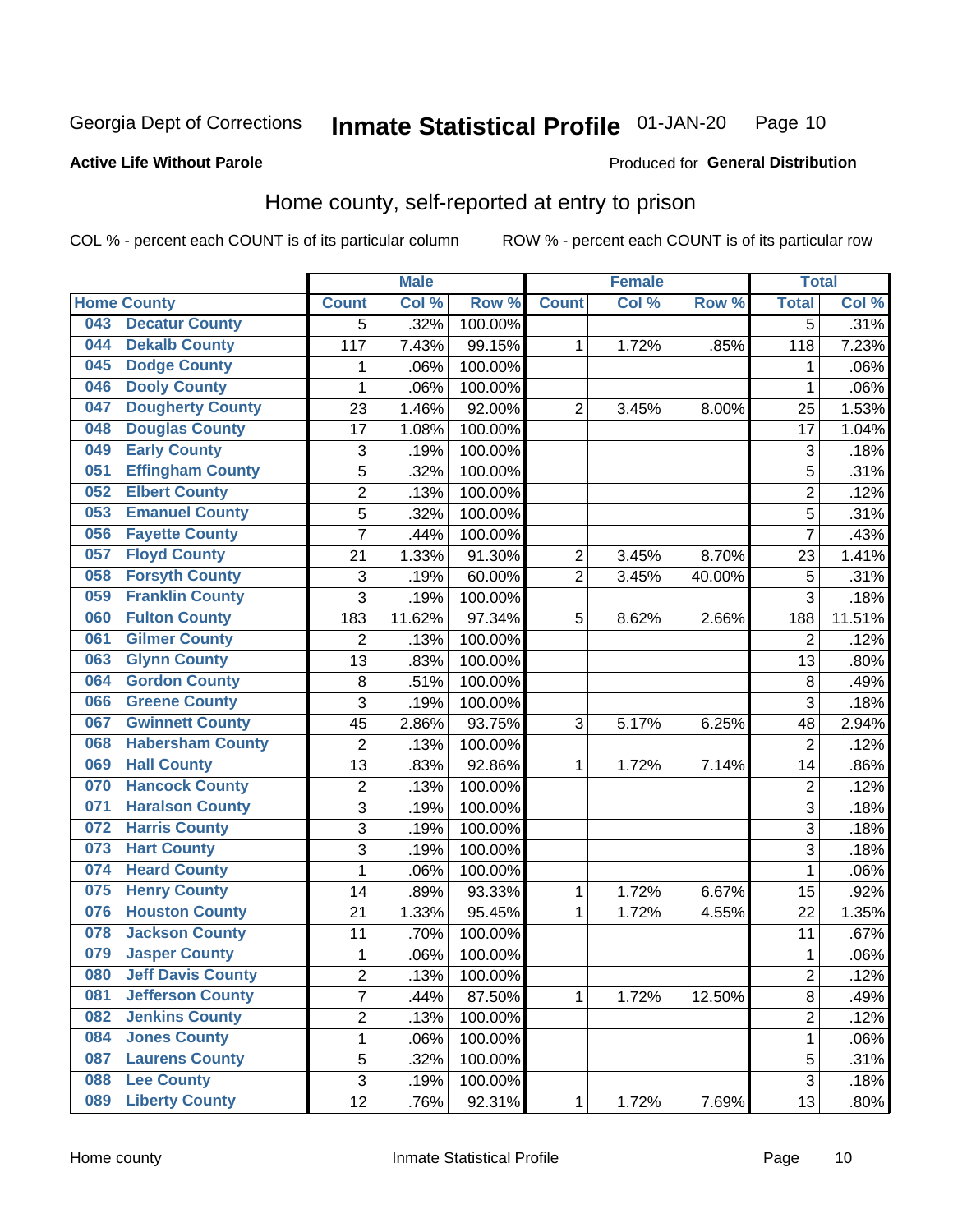#### **Inmate Statistical Profile 01-JAN-20** Page 11

#### **Active Life Without Parole**

### Produced for General Distribution

## Home county, self-reported at entry to prison

COL % - percent each COUNT is of its particular column

|                  |                          |                           | <b>Male</b> |         | <b>Female</b>  |       | <b>Total</b> |                         |         |
|------------------|--------------------------|---------------------------|-------------|---------|----------------|-------|--------------|-------------------------|---------|
|                  | <b>Home County</b>       | <b>Count</b>              | Col %       | Row %   | <b>Count</b>   | Col % | Row %        | <b>Total</b>            | Col %   |
| 090              | <b>Lincoln County</b>    | 1                         | .06%        | 100.00% |                |       |              | 1                       | .06%    |
| 091              | <b>Long County</b>       | 1                         | .06%        | 100.00% |                |       |              | 1                       | $.06\%$ |
| 092              | <b>Lowndes County</b>    | 10                        | .63%        | 100.00% |                |       |              | 10                      | .61%    |
| 093              | <b>Lumpkin County</b>    | $\overline{2}$            | .13%        | 100.00% |                |       |              | $\overline{2}$          | .12%    |
| 094              | <b>Macon County</b>      | $\mathbf 1$               | .06%        | 100.00% |                |       |              | 1                       | .06%    |
| 095              | <b>Madison County</b>    | $\mathbf 1$               | .06%        | 100.00% |                |       |              | 1                       | .06%    |
| 096              | <b>Marion County</b>     | $\mathbf 1$               | .06%        | 100.00% |                |       |              | 1                       | .06%    |
| 097              | <b>Mcduffie County</b>   | $\ensuremath{\mathsf{3}}$ | .19%        | 100.00% |                |       |              | 3                       | .18%    |
| 098              | <b>Mcintosh County</b>   | $\mathbf 1$               | .06%        | 100.00% |                |       |              | 1                       | .06%    |
| 099              | <b>Meriwether County</b> | $\overline{2}$            | .13%        | 100.00% |                |       |              | $\overline{2}$          | .12%    |
| 100              | <b>Miller County</b>     | $\overline{c}$            | .13%        | 100.00% |                |       |              | $\overline{2}$          | .12%    |
| 101              | <b>Mitchell County</b>   | $\overline{2}$            | .13%        | 100.00% |                |       |              | $\overline{2}$          | .12%    |
| 102              | <b>Monroe County</b>     | 7                         | .44%        | 100.00% |                |       |              | 7                       | .43%    |
| 103              | <b>Montgomery County</b> | $\overline{2}$            | .13%        | 100.00% |                |       |              | $\overline{2}$          | .12%    |
| 104              | <b>Morgan County</b>     | $\overline{2}$            | .13%        | 100.00% |                |       |              | $\overline{2}$          | .12%    |
| 106              | <b>Muscogee County</b>   | 34                        | 2.16%       | 100.00% |                |       |              | 34                      | 2.08%   |
| 107              | <b>Newton County</b>     | 8                         | .51%        | 80.00%  | $\overline{2}$ | 3.45% | 20.00%       | 10                      | .61%    |
| 108              | <b>Oconee County</b>     |                           |             |         | 1              | 1.72% | 100.00%      | 1                       | .06%    |
| 109              | <b>Oglethorpe County</b> | 4                         | .25%        | 100.00% |                |       |              | 4                       | .24%    |
| 110              | <b>Paulding County</b>   | 11                        | .70%        | 100.00% |                |       |              | 11                      | .67%    |
| 111              | <b>Peach County</b>      | $\mathbf 1$               | .06%        | 100.00% |                |       |              | 1                       | .06%    |
| $\overline{112}$ | <b>Pickens County</b>    | $\mathbf 1$               | .06%        | 100.00% |                |       |              | 1                       | .06%    |
| $\overline{113}$ | <b>Pierce County</b>     | 5                         | .32%        | 100.00% |                |       |              | 5                       | .31%    |
| 114              | <b>Pike County</b>       | 3                         | .19%        | 100.00% |                |       |              | 3                       | .18%    |
| $\overline{115}$ | <b>Polk County</b>       | 5                         | .32%        | 100.00% |                |       |              | 5                       | .31%    |
| 117              | <b>Putnam County</b>     | 4                         | .25%        | 100.00% |                |       |              | $\overline{\mathbf{4}}$ | .24%    |
| 119              | <b>Rabun County</b>      | $\overline{2}$            | .13%        | 100.00% |                |       |              | $\overline{2}$          | .12%    |
| 120              | <b>Randolph County</b>   | $\overline{2}$            | .13%        | 100.00% |                |       |              | $\overline{2}$          | .12%    |
| 121              | <b>Richmond County</b>   | 56                        | 3.56%       | 94.92%  | 3              | 5.17% | 5.08%        | 59                      | 3.61%   |
| 122              | <b>Rockdale County</b>   | 8                         | .51%        | 100.00% |                |       |              | 8                       | .49%    |
| 124              | <b>Screven County</b>    | 1                         | .06%        | 100.00% |                |       |              | 1                       | .06%    |
| 125              | <b>Seminole County</b>   | 2                         | .13%        | 100.00% |                |       |              | $\overline{c}$          | .12%    |
| 126              | <b>Spalding County</b>   | 14                        | .89%        | 100.00% |                |       |              | 14                      | .86%    |
| 127              | <b>Stephens County</b>   | $\overline{c}$            | .13%        | 66.67%  | 1              | 1.72% | 33.33%       | $\sqrt{3}$              | .18%    |
| 128              | <b>Stewart County</b>    | $\mathbf 1$               | .06%        | 100.00% |                |       |              | 1                       | .06%    |
| 129              | <b>Sumter County</b>     | 3                         | .19%        | 100.00% |                |       |              | 3                       | .18%    |
| 132              | <b>Tattnall County</b>   | $\overline{7}$            | .44%        | 87.50%  | 1              | 1.72% | 12.50%       | $\,8\,$                 | .49%    |
| $\overline{133}$ | <b>Taylor County</b>     | $\mathbf{1}$              | .06%        | 100.00% |                |       |              | 1                       | .06%    |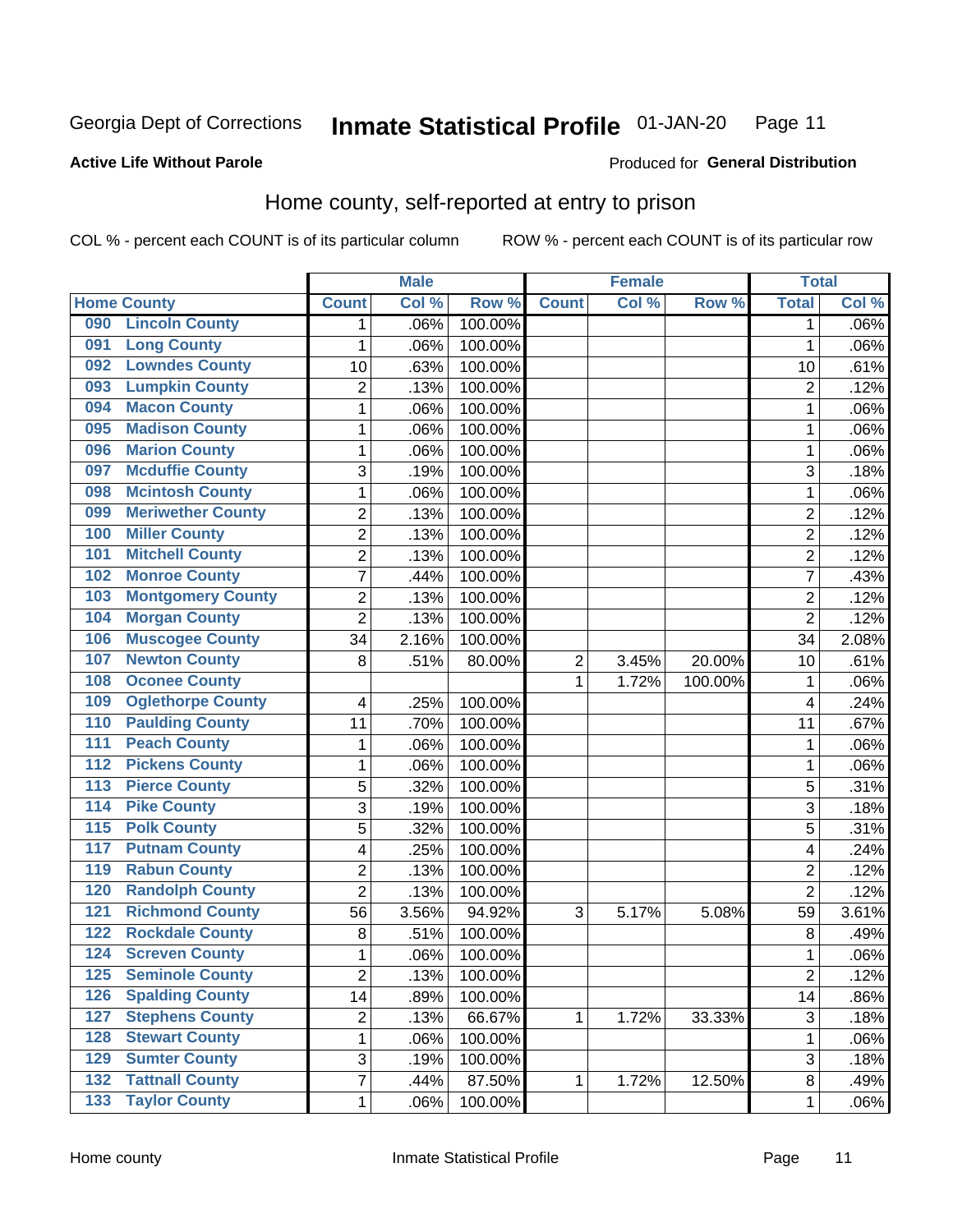#### Inmate Statistical Profile 01-JAN-20 Page 12

### **Active Life Without Parole**

### Produced for General Distribution

## Home county, self-reported at entry to prison

COL % - percent each COUNT is of its particular column

|                                    |                | <b>Male</b> |         |              | <b>Female</b> |        | <b>Total</b>   |       |
|------------------------------------|----------------|-------------|---------|--------------|---------------|--------|----------------|-------|
| <b>Home County</b>                 | <b>Count</b>   | Col %       | Row %   | <b>Count</b> | Col %         | Row %  | <b>Total</b>   | Col % |
| <b>Telfair County</b><br>134       | 2              | .13%        | 100.00% |              |               |        | 2              | .12%  |
| <b>Thomas County</b><br>136        | 5              | .32%        | 100.00% |              |               |        | 5              | .31%  |
| <b>Tift County</b><br>137          | 10             | .63%        | 100.00% |              |               |        | 10             | .61%  |
| <b>Toombs County</b><br>138        | 10             | .63%        | 100.00% |              |               |        | 10             | .61%  |
| <b>Treutlen County</b><br>140      | 4              | .25%        | 100.00% |              |               |        | 4              | .24%  |
| <b>Troup County</b><br>141         | $\overline{7}$ | .44%        | 100.00% |              |               |        |                | .43%  |
| <b>Twiggs County</b><br>143        | $\overline{2}$ | .13%        | 100.00% |              |               |        | $\overline{2}$ | .12%  |
| <b>Union County</b><br>144         | 1              | .06%        | 100.00% |              |               |        | 1              | .06%  |
| <b>Upson County</b><br>145         | 5              | .32%        | 100.00% |              |               |        | 5              | .31%  |
| <b>Walker County</b><br>146        | 3              | .19%        | 75.00%  | 1            | 1.72%         | 25.00% | 4              | .24%  |
| <b>Walton County</b><br>147        | 15             | .95%        | 100.00% |              |               |        | 15             | .92%  |
| <b>Ware County</b><br>148          | 11             | .70%        | 100.00% |              |               |        | 11             | .67%  |
| <b>Warren County</b><br>149        | $\overline{2}$ | .13%        | 66.67%  | 1            | 1.72%         | 33.33% | 3              | .18%  |
| <b>Washington County</b><br>150    | $\overline{7}$ | .44%        | 100.00% |              |               |        | 7              | .43%  |
| <b>Wayne County</b><br>151         | 8              | .51%        | 100.00% |              |               |        | 8              | .49%  |
| <b>Wheeler County</b><br>153       | 1              | .06%        | 100.00% |              |               |        |                | .06%  |
| <b>White County</b><br>154         | 1              | .06%        | 50.00%  | 1            | 1.72%         | 50.00% | $\overline{2}$ | .12%  |
| <b>Whitfield County</b><br>155     | 10             | .63%        | 100.00% |              |               |        | 10             | .61%  |
| <b>Wilcox County</b><br>156        | 1              | .06%        | 100.00% |              |               |        | 1              | .06%  |
| <b>Wilkes County</b><br>157        | 4              | .25%        | 100.00% |              |               |        | 4              | .24%  |
| <b>Wilkinson County</b><br>158     | $\overline{2}$ | .13%        | 100.00% |              |               |        | $\overline{2}$ | .12%  |
| <b>Worth County</b><br>159         | 1              | .06%        | 100.00% |              |               |        | 1              | .06%  |
| <b>Other Custody/Out Of</b><br>999 | 3              | .19%        | 100.00% |              |               |        | 3              | .18%  |
| <b>State</b>                       |                |             |         |              |               |        |                |       |
| <b>Total Rported</b>               | 1,575          | 100%        | 96.45%  | 58           | 100%          | 3.55%  | 1,633          | 100%  |

| <b>Not Reported</b> |     |    |      |
|---------------------|-----|----|------|
| Total<br>l Grani    | --- | ၁၀ | ,633 |

| Mode (most frequent) | <b>Fulton County</b> | <b>Fulton County</b> | <b>Fulton County</b> |
|----------------------|----------------------|----------------------|----------------------|
|----------------------|----------------------|----------------------|----------------------|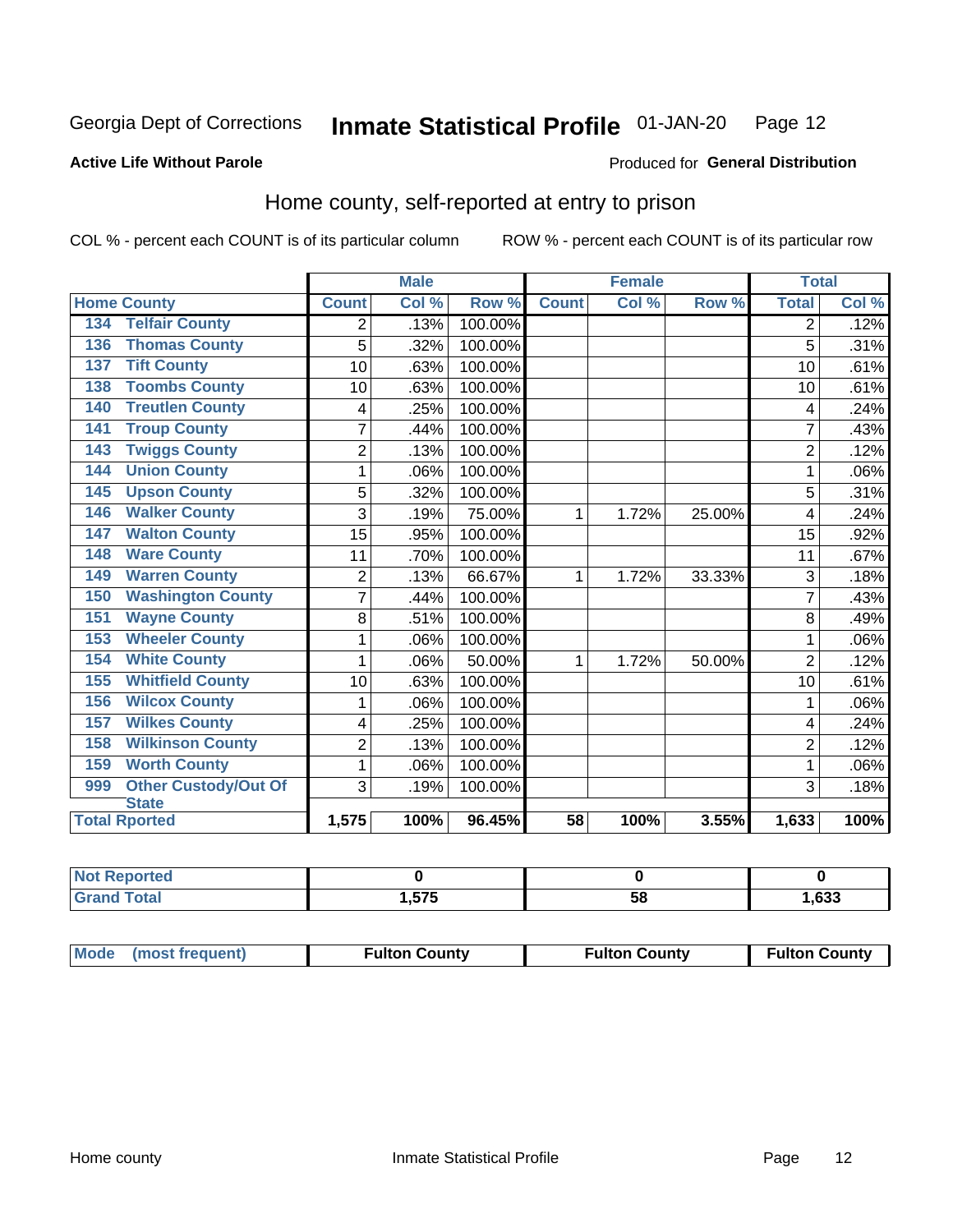#### Inmate Statistical Profile 01-JAN-20 Page 13

#### **Active Life Without Parole**

#### Produced for General Distribution

## Employment status before prison, self-reported at entry to prison

COL % - percent each COUNT is of its particular column

|                           |         | <b>Male</b> |         |              | <b>Female</b> |       |       | <b>Total</b> |  |
|---------------------------|---------|-------------|---------|--------------|---------------|-------|-------|--------------|--|
| <b>Employment Status</b>  | Count l | Col %       | Row %   | <b>Count</b> | Col %         | Row % | Total | Col %        |  |
| <b>Full Time</b><br>01    | 520     | 45.34%      | 96.12%  | 21           | 47.73%        | 3.88% | 541   | 45.42%       |  |
| <b>Part Time</b><br>02    | 75      | 6.54%       | 100.00% |              |               |       | 75    | 6.30%        |  |
| Unempl $< 6M$<br>03       | 71      | 6.19%       | 98.61%  |              | 2.27%         | 1.39% | 72    | 6.05%        |  |
| Unempl > 6M<br>04         | 287     | 25.02%      | 94.72%  | 16           | 36.36%        | 5.28% | 303   | 25.44%       |  |
| <b>Never Worked</b><br>05 | 105     | 9.15%       | 100.00% |              |               |       | 105   | 8.82%        |  |
| <b>Student</b><br>06      | 34      | 2.96%       | 100.00% |              |               |       | 34    | 2.85%        |  |
| <b>Incapable</b><br>07    | 55      | $4.80\%$    | 90.16%  | 6            | 13.64%        | 9.84% | 61    | 5.12%        |  |
| <b>Total Reported</b>     | 1,147   | 100%        | 96.31%  | 44           | 100%          | 3.69% | 1,191 | 100%         |  |

| ההו     | ız | $\overline{\phantom{a}}$ |
|---------|----|--------------------------|
| 44C     |    | 44Z                      |
| ---<br> | ວເ |                          |

| Mc | ∴ul! | ----<br>ıme<br>w |
|----|------|------------------|
|    |      |                  |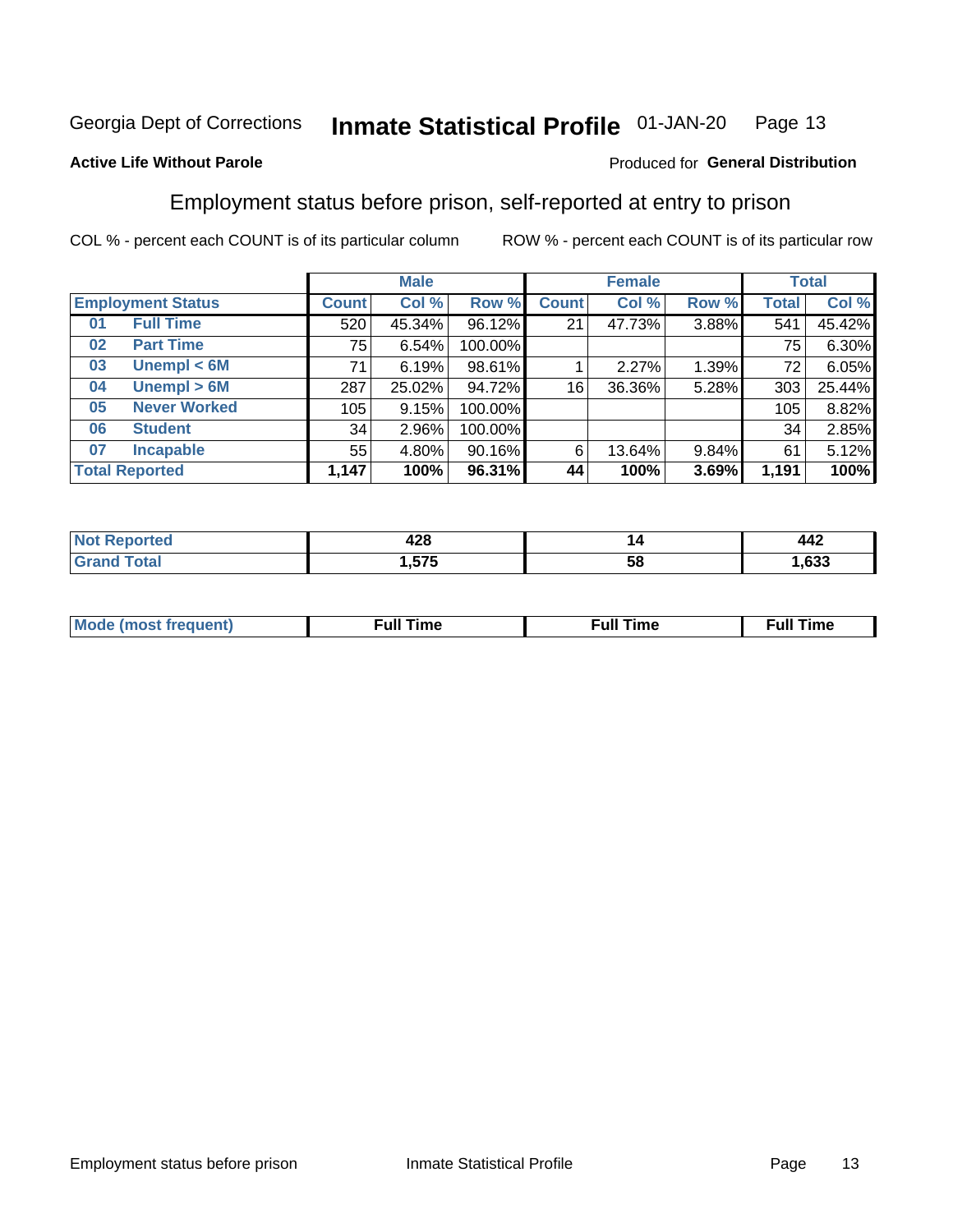### **Active Life Without Parole**

Produced for General Distribution

### Age at admission

COL % - percent each COUNT is of its particular column

|                         |                | <b>Male</b> |         |                | <b>Female</b> |        |                | <b>Total</b> |
|-------------------------|----------------|-------------|---------|----------------|---------------|--------|----------------|--------------|
| <b>Age At Admission</b> | <b>Count</b>   | Col %       | Row %   | <b>Count</b>   | Col %         | Row %  | <b>Total</b>   | Col %        |
| 15                      | $\overline{2}$ | 0.13%       | 100.00% |                |               |        | $\overline{2}$ | 0.12%        |
| 16                      | 1              | 0.06%       | 100.00% |                |               |        | $\mathbf{1}$   | 0.06%        |
| $\overline{17}$         | 8              | 0.51%       | 100.00% |                |               |        | 8              | 0.49%        |
| 18                      | 10             | 0.63%       | 100.00% |                |               |        | 10             | 0.61%        |
| 19                      | 21             | 1.33%       | 100.00% |                |               |        | 21             | 1.29%        |
| $\overline{20}$         | 41             | 2.60%       | 97.62%  | 1              | 1.72%         | 2.38%  | 42             | 2.57%        |
| 21                      | 36             | 2.29%       | 94.74%  | $\overline{c}$ | 3.45%         | 5.26%  | 38             | 2.33%        |
| $\overline{22}$         | 63             | 4.00%       | 96.92%  | $\overline{2}$ | 3.45%         | 3.08%  | 65             | 3.98%        |
| $\overline{23}$         | 57             | 3.62%       | 98.28%  | 1              | 1.72%         | 1.72%  | 58             | 3.55%        |
| $\overline{24}$         | 57             | 3.62%       | 95.00%  | 3              | 5.17%         | 5.00%  | 60             | 3.67%        |
| $\overline{25}$         | 68             | 4.32%       | 94.44%  | 4              | 6.90%         | 5.56%  | 72             | 4.41%        |
| 26                      | 69             | 4.38%       | 97.18%  | $\overline{2}$ | 3.45%         | 2.82%  | 71             | 4.35%        |
| $\overline{27}$         | 59             | 3.75%       | 93.65%  | 4              | 6.90%         | 6.35%  | 63             | 3.86%        |
| 28                      | 70             | 4.44%       | 97.22%  | $\overline{2}$ | 3.45%         | 2.78%  | 72             | 4.41%        |
| 29                      | 65             | 4.13%       | 98.48%  | 1              | 1.72%         | 1.52%  | 66             | 4.04%        |
| 30                      | 52             | 3.30%       | 100.00% |                |               |        | 52             | 3.18%        |
| 31                      | 69             | 4.38%       | 98.57%  | 1              | 1.72%         | 1.43%  | 70             | 4.29%        |
| $\overline{32}$         | 66             | 4.19%       | 95.65%  | 3              | 5.17%         | 4.35%  | 69             | 4.23%        |
| 33                      | 52             | 3.30%       | 96.30%  | $\overline{2}$ | 3.45%         | 3.70%  | 54             | 3.31%        |
| $\overline{34}$         | 35             | 2.22%       | 92.11%  | 3              | 5.17%         | 7.89%  | 38             | 2.33%        |
| 35                      | 43             | 2.73%       | 95.56%  | $\overline{c}$ | 3.45%         | 4.44%  | 45             | 2.76%        |
| 36                      | 55             | 3.49%       | 96.49%  | $\overline{2}$ | 3.45%         | 3.51%  | 57             | 3.49%        |
| $\overline{37}$         | 43             | 2.73%       | 97.73%  | 1              | 1.72%         | 2.27%  | 44             | 2.69%        |
| 38                      | 50             | 3.17%       | 100.00% |                |               |        | 50             | 3.06%        |
| 39                      | 38             | 2.41%       | 86.36%  | $\,6$          | 10.34%        | 13.64% | 44             | 2.69%        |
| 40                      | 34             | 2.16%       | 94.44%  | $\overline{c}$ | 3.45%         | 5.56%  | 36             | 2.20%        |
| 41                      | 42             | 2.67%       | 95.45%  | $\overline{2}$ | 3.45%         | 4.55%  | 44             | 2.69%        |
| 42                      | 36             | 2.29%       | 100.00% |                |               |        | 36             | 2.20%        |
| 43                      | 30             | 1.90%       | 93.75%  | $\overline{2}$ | 3.45%         | 6.25%  | 32             | 1.96%        |
| 44                      | 24             | 1.52%       | 92.31%  | $\overline{c}$ | 3.45%         | 7.69%  | 26             | 1.59%        |
| 45                      | 33             | 2.10%       | 97.06%  | $\mathbf{1}$   | 1.72%         | 2.94%  | 34             | 2.08%        |
| 46                      | 27             | 1.71%       | 90.00%  | 3              | 5.17%         | 10.00% | 30             | 1.84%        |
| 47                      | 29             | 1.84%       | 100.00% |                |               |        | 29             | 1.78%        |
| 48                      | 26             | 1.65%       | 89.66%  | 3              | 5.17%         | 10.34% | 29             | 1.78%        |
| 49                      | 26             | 1.65%       | 100.00% |                |               |        | 26             | 1.59%        |
| 50                      | 26             | 1.65%       | 100.00% |                |               |        | 26             | 1.59%        |
| $\overline{51}$         | 10             | 0.63%       | 100.00% |                |               |        | 10             | 0.61%        |
| $\overline{52}$         | 14             | 0.89%       | 100.00% |                |               |        | 14             | 0.86%        |
| 53                      | 15             | 0.95%       | 100.00% |                |               |        | 15             | 0.92%        |
| 54                      | 11             | 0.70%       | 100.00% |                |               |        | 11             | 0.67%        |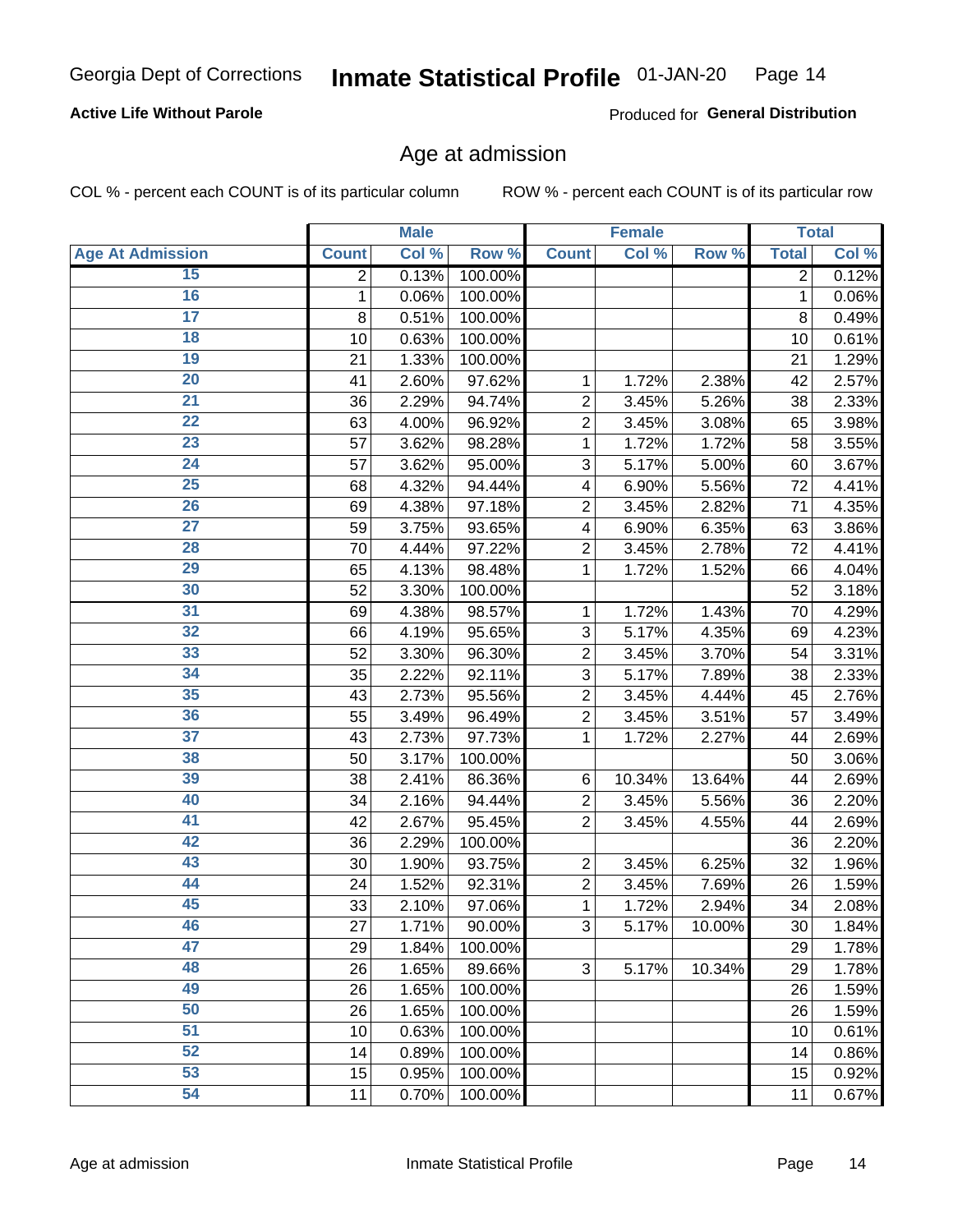### **Active Life Without Parole**

Produced for General Distribution

## Age at admission

COL % - percent each COUNT is of its particular column

|                         |              | <b>Male</b> |         |              | <b>Female</b> |       |                | <b>Total</b> |
|-------------------------|--------------|-------------|---------|--------------|---------------|-------|----------------|--------------|
| <b>Age At Admission</b> | <b>Count</b> | Col %       | Row %   | <b>Count</b> | Col %         | Row % | <b>Total</b>   | Col %        |
| 55                      | 13           | 0.83%       | 92.86%  |              | 1.72%         | 7.14% | 14             | 0.86%        |
| 56                      | 7            | 0.44%       | 100.00% |              |               |       | 7              | 0.43%        |
| 57                      | 8            | 0.51%       | 100.00% |              |               |       | 8              | 0.49%        |
| 58                      | 6            | 0.38%       | 100.00% |              |               |       | 6              | 0.37%        |
| 59                      | 5            | 0.32%       | 100.00% |              |               |       | 5              | 0.31%        |
| 60                      | 3            | 0.19%       | 100.00% |              |               |       | 3              | 0.18%        |
| 61                      | 2            | 0.13%       | 100.00% |              |               |       | 2              | 0.12%        |
| 62                      | 2            | 0.13%       | 100.00% |              |               |       | $\overline{2}$ | 0.12%        |
| 63                      |              | 0.06%       | 100.00% |              |               |       | 1              | 0.06%        |
| 64                      | 4            | 0.25%       | 100.00% |              |               |       | 4              | 0.24%        |
| 65                      | 2            | 0.13%       | 100.00% |              |               |       | 2              | 0.12%        |
| 66                      | 2            | 0.13%       | 100.00% |              |               |       | 2              | 0.12%        |
| 67                      | 2            | 0.13%       | 100.00% |              |               |       | 2              | 0.12%        |
| 69                      | 3            | 0.19%       | 100.00% |              |               |       | 3              | 0.18%        |
| 73                      |              | 0.06%       | 100.00% |              |               |       |                | $0.06\%$     |
| 78                      |              | 0.06%       | 100.00% |              |               |       |                | 0.06%        |
| <b>Total Reported</b>   | 1,575        | 100%        | 96.45%  | 58           | 100%          | 3.55% | 1,633          | 100%         |

| <u>teu</u> |            |    |        |
|------------|------------|----|--------|
| Code"      | <b>676</b> | ۰, | $\sim$ |
|            | כ וכ.      | uc | ნაა    |

| <b>Mean</b><br>(average) | 34.09 |    | 34.09     |
|--------------------------|-------|----|-----------|
| <b>Median (middle)</b>   | JZ    |    | o c<br>⊾ت |
| Mode (most frequent)     | იი    | 39 | 25        |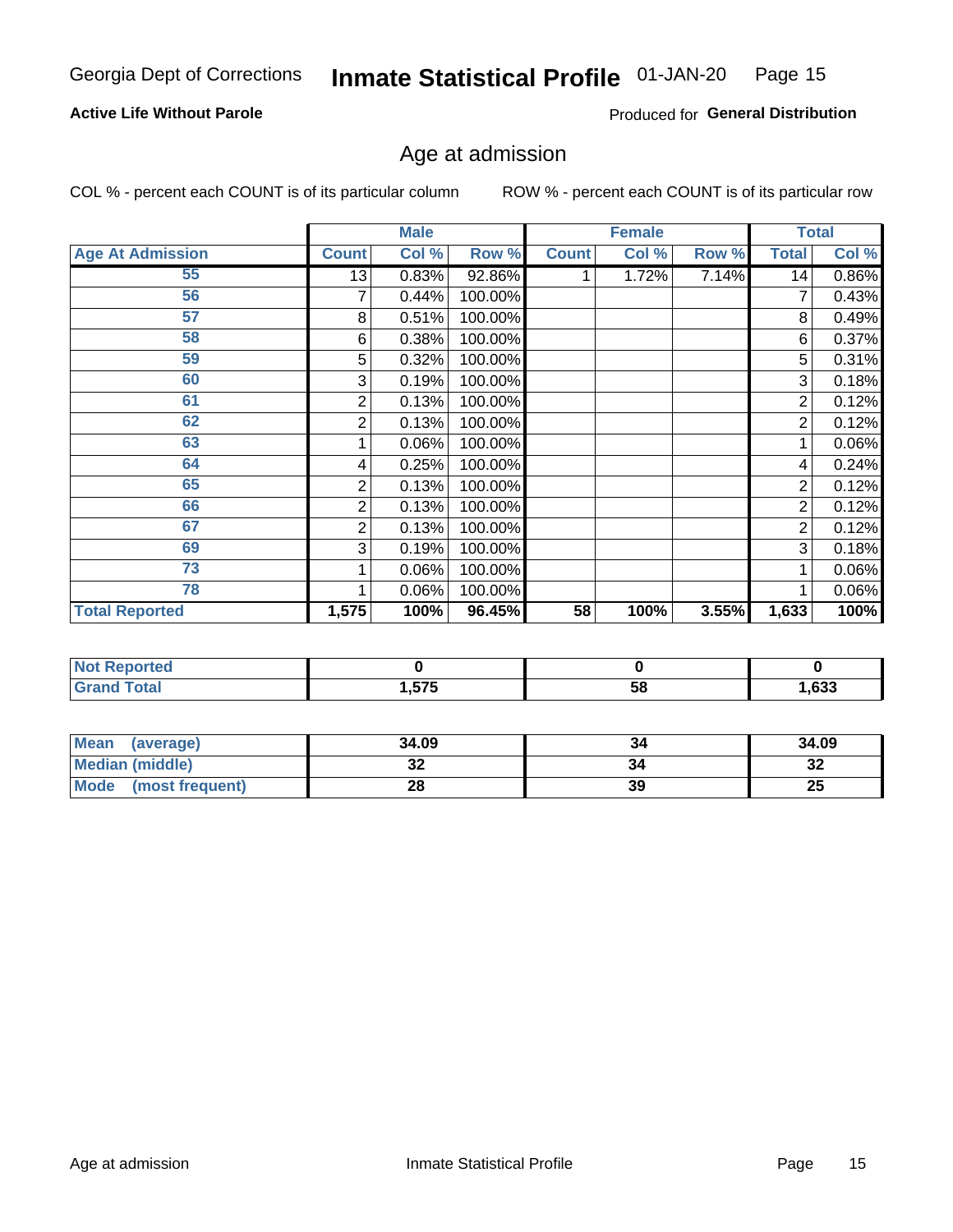### **Active Life Without Parole**

### Produced for General Distribution

### Height, measured at entry to prison

COL % - percent each COUNT is of its particular column

|                       |                         | <b>Male</b> |         |                | <b>Female</b>              |         |                         | <b>Total</b> |
|-----------------------|-------------------------|-------------|---------|----------------|----------------------------|---------|-------------------------|--------------|
| <b>Height</b>         | <b>Count</b>            | Col %       | Row %   | <b>Count</b>   | $\overline{\text{Col }^9}$ | Row %   | <b>Total</b>            | Col %        |
| $\bf{0}$              | 7                       | 0.44%       | 100.00% |                |                            |         | 7                       | 0.43%        |
| 4'10''                |                         |             |         | $\mathbf{1}$   | 1.72%                      | 100.00% | 1                       | 0.06%        |
| 5'00''                | $\overline{\mathbf{4}}$ | 0.25%       | 100.00% |                |                            |         | $\overline{\mathbf{4}}$ | 0.24%        |
| 5'01"                 | 4                       | 0.25%       | 66.67%  | $\overline{2}$ | 3.45%                      | 33.33%  | 6                       | 0.37%        |
| 5'02"                 | $\overline{7}$          | 0.44%       | 77.78%  | $\overline{2}$ | 3.45%                      | 22.22%  | 9                       | 0.55%        |
| 5'03''                | 13                      | 0.83%       | 54.17%  | 11             | 18.97%                     | 45.83%  | 24                      | 1.47%        |
| 5'04"                 | 18                      | 1.14%       | 54.55%  | 15             | 25.86%                     | 45.45%  | 33                      | 2.02%        |
| 5'05"                 | 44                      | 2.79%       | 86.27%  | 7              | 12.07%                     | 13.73%  | 51                      | 3.12%        |
| 5'06"                 | 107                     | 6.79%       | 94.69%  | 6              | 10.34%                     | 5.31%   | 113                     | 6.92%        |
| 5'07''                | 109                     | 6.92%       | 93.97%  | 7              | 12.07%                     | 6.03%   | 116                     | 7.10%        |
| 5'08''                | 161                     | 10.22%      | 99.38%  | 1              | $\overline{1.72\%}$        | 0.62%   | 162                     | 9.92%        |
| 5'09''                | 205                     | 13.02%      | 99.03%  | $\overline{2}$ | 3.45%                      | 0.97%   | 207                     | 12.68%       |
| 5'10''                | 184                     | 11.68%      | 99.46%  | 1              | 1.72%                      | 0.54%   | 185                     | 11.33%       |
| 5'11"                 | 195                     | 12.38%      | 99.49%  | 1              | 1.72%                      | 0.51%   | 196                     | 12.00%       |
| 6'00''                | 169                     | 10.73%      | 99.41%  | 1              | 1.72%                      | 0.59%   | 170                     | 10.41%       |
| 6'01''                | 132                     | 8.38%       | 100.00% |                |                            |         | 132                     | 8.08%        |
| 6'02"                 | 107                     | 6.79%       | 100.00% |                |                            |         | 107                     | 6.55%        |
| 6'03''                | 52                      | 3.30%       | 98.11%  | $\mathbf{1}$   | 1.72%                      | 1.89%   | 53                      | 3.25%        |
| 6'04"                 | 37                      | 2.35%       | 100.00% |                |                            |         | 37                      | 2.27%        |
| 6'05"                 | 10                      | 0.63%       | 100.00% |                |                            |         | 10                      | 0.61%        |
| 6'06"                 | 6                       | 0.38%       | 100.00% |                |                            |         | 6                       | 0.37%        |
| 6'07''                | $\overline{2}$          | 0.13%       | 100.00% |                |                            |         | $\overline{2}$          | 0.12%        |
| 6'11''                | $\overline{2}$          | 0.13%       | 100.00% |                |                            |         | $\overline{2}$          | 0.12%        |
| <b>Total Reported</b> | 1,575                   | 100%        | 96.45%  | 58             | 100%                       | 3.55%   | 1,633                   | 100%         |

| eported     |      |    |      |
|-------------|------|----|------|
| <b>otal</b> | .575 | 58 | ,633 |

| <b>Mean</b> | (average)       | 5'10" | 5'05" | 5'10" |
|-------------|-----------------|-------|-------|-------|
|             |                 |       |       |       |
| Mode        | (most frequent) | 5'09" | 5'04" | 5'09" |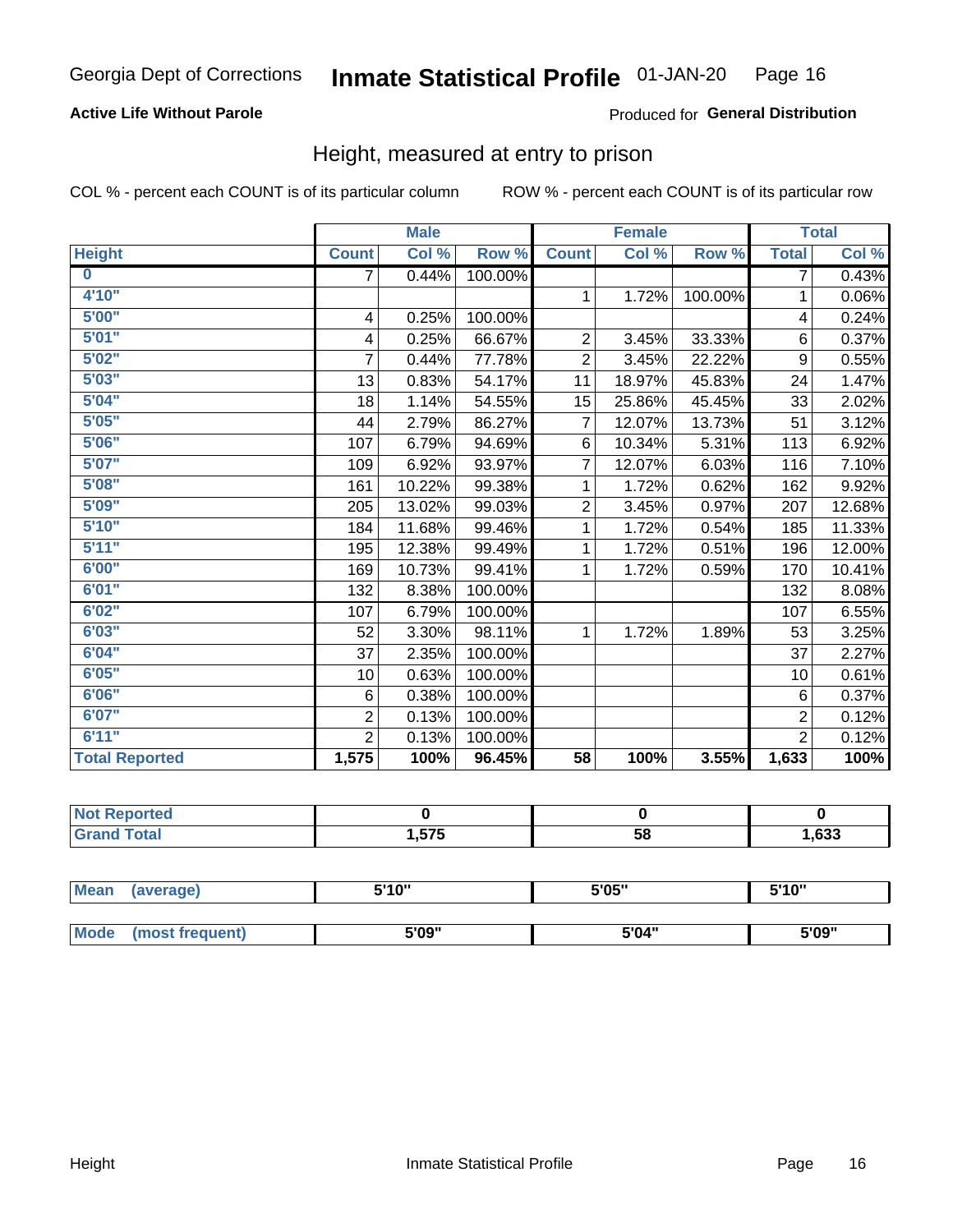**Active Life Without Parole** 

Produced for General Distribution

## Weight, measured at entry to prison

COL % - percent each COUNT is of its particular column

|                                |                | <b>Male</b> |                  |                 | <b>Female</b>       |         |                | <b>Total</b> |  |
|--------------------------------|----------------|-------------|------------------|-----------------|---------------------|---------|----------------|--------------|--|
| <b>Weight</b>                  | <b>Count</b>   | Col %       | Row <sup>%</sup> | <b>Count</b>    | Col %               | Row %   | <b>Total</b>   | Col %        |  |
| 100 - 109 pounds               | 1              | 0.06%       | 50.00%           | 1               | 1.72%               | 50.00%  | $\overline{2}$ | 0.12%        |  |
| 110 - 119 pounds               | 4              | 0.25%       | 57.14%           | 3               | 5.17%               | 42.86%  | $\overline{7}$ | 0.43%        |  |
| 120 - 129 pounds               | $\overline{7}$ | 0.45%       | 87.50%           | $\mathbf{1}$    | 1.72%               | 12.50%  | 8              | 0.49%        |  |
| 130 - 139 pounds               | 47             | 2.99%       | 92.16%           | 4               | 6.90%               | 7.84%   | 51             | 3.13%        |  |
| 140 - 149 pounds               | 100            | 6.36%       | 96.15%           | 4               | 6.90%               | 3.85%   | 104            | 6.38%        |  |
| 150 - 159 pounds               | 146            | 9.29%       | 95.42%           | 7               | 12.07%              | 4.58%   | 153            | 9.39%        |  |
| 160 - 169 pounds               | 193            | 12.28%      | 97.97%           | 4               | 6.90%               | 2.03%   | 197            | 12.09%       |  |
| 170 - 179 pounds               | 205            | 13.04%      | 98.09%           | 4               | 6.90%               | 1.91%   | 209            | 12.82%       |  |
| 180 - 189 pounds               | 204            | 12.98%      | 97.14%           | 6               | 10.34%              | 2.86%   | 210            | 12.88%       |  |
| 190 - 199 pounds               | 131            | 8.33%       | 95.62%           | 6               | 10.34%              | 4.38%   | 137            | 8.40%        |  |
| 200 - 209 pounds               | 139            | 8.84%       | 96.53%           | 5               | 8.62%               | 3.47%   | 144            | 8.83%        |  |
| 210 - 219 pounds               | 93             | 5.92%       | 94.90%           | 5               | 8.62%               | 5.10%   | 98             | 6.01%        |  |
| 220 - 229 pounds               | 98             | 6.23%       | 98.99%           | $\mathbf{1}$    | 1.72%               | 1.01%   | 99             | 6.07%        |  |
| 230 - 239 pounds               | 56             | 3.56%       | 98.25%           | 1               | 1.72%               | 1.75%   | 57             | 3.50%        |  |
| 240 - 249 pounds               | 47             | 2.99%       | 100.00%          |                 |                     |         | 47             | 2.88%        |  |
| 250 - 259 pounds               | 33             | 2.10%       | 97.06%           | 1               | $\overline{1.72\%}$ | 2.94%   | 34             | 2.09%        |  |
| 260 - 269 pounds               | 15             | 0.95%       | 93.75%           | 1               | 1.72%               | 6.25%   | 16             | 0.98%        |  |
| 270 - 279 pounds               | 16             | 1.02%       | 100.00%          |                 |                     |         | 16             | 0.98%        |  |
| 280 - 289 pounds               | 13             | 0.83%       | 92.86%           | 1               | 1.72%               | 7.14%   | 14             | 0.86%        |  |
| 290 - 299 pounds               | 5              | 0.32%       | 71.43%           | $\overline{2}$  | 3.45%               | 28.57%  | 7              | 0.43%        |  |
| 300 - 309 pounds               | 5              | 0.32%       | 100.00%          |                 |                     |         | 5              | 0.31%        |  |
| 310 - 319 pounds               | 1              | 0.06%       | 100.00%          |                 |                     |         | $\mathbf{1}$   | 0.06%        |  |
| 320 - 329 pounds               | 3              | 0.19%       | 100.00%          |                 |                     |         | 3              | 0.18%        |  |
| 330 - 339 pounds               | 5              | 0.32%       | 100.00%          |                 |                     |         | 5              | 0.31%        |  |
| 350 - 359 pounds               | 1              | 0.06%       | 100.00%          |                 |                     |         | $\mathbf{1}$   | 0.06%        |  |
| 360 - 369 pounds               | 1              | 0.06%       | 100.00%          |                 |                     |         | $\mathbf 1$    | 0.06%        |  |
| 370 - 379 pounds               | 1              | 0.06%       | 100.00%          |                 |                     |         | $\mathbf 1$    | 0.06%        |  |
| 390 - 399 pounds               |                |             |                  | 1               | 1.72%               | 100.00% | 1              | 0.06%        |  |
| 400 pounds and over            | $\overline{2}$ | 0.13%       | 100.00%          |                 |                     |         | $\overline{2}$ | 0.12%        |  |
| <b>Total Reported</b>          | 1,572          | 100%        | 96.44%           | $\overline{58}$ | 100%                | 3.56%   | 1,630          | 100%         |  |
|                                |                |             |                  |                 |                     |         |                |              |  |
| <b>Not Reported</b>            |                | 3           |                  |                 | 0                   |         |                | 3            |  |
| <b>Grand Total</b>             |                | 1,575       |                  | $\overline{58}$ |                     |         | 1,633          |              |  |
|                                |                |             |                  |                 |                     |         |                |              |  |
| <b>Mean</b><br>(average)       |                | 188         |                  |                 | 183                 |         |                | 188          |  |
| <b>Median (middle)</b>         |                | 180         |                  |                 | 180                 |         |                | 180          |  |
| <b>Mode</b><br>(most frequent) |                | 180         |                  | 180             |                     |         | 180            |              |  |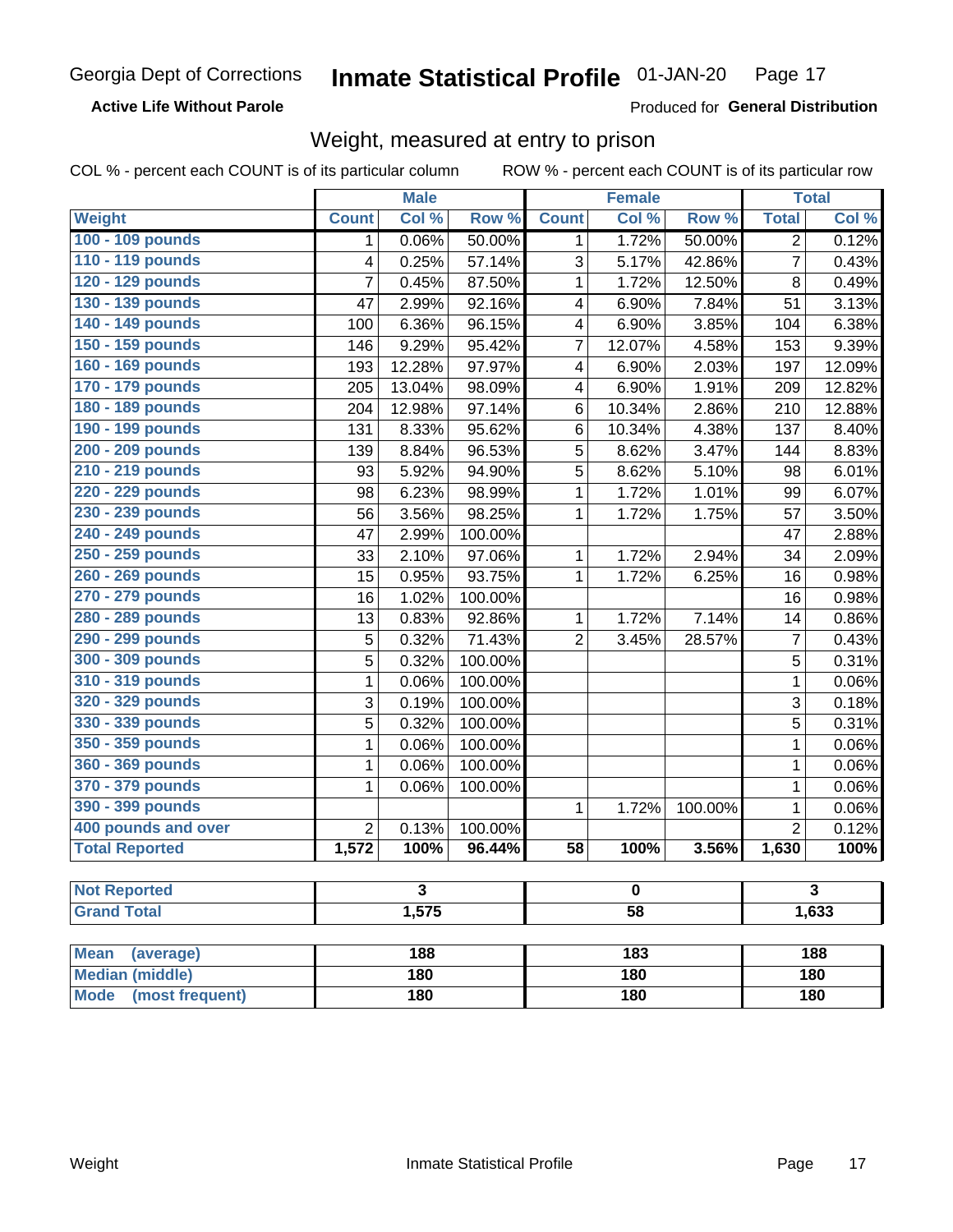#### Inmate Statistical Profile 01-JAN-20 Page 18

### **Active Life Without Parole**

### Produced for General Distribution

## Veterans validated by Veteran's Administration

COL % - percent each COUNT is of its particular column

|                          |                 | <b>Male</b> |                    | <b>Female</b> |       |              | <b>Total</b> |
|--------------------------|-----------------|-------------|--------------------|---------------|-------|--------------|--------------|
| <b>Military service</b>  | <b>Count</b>    | Col %       | <b>Row % Count</b> | Col %         | Row % | <b>Total</b> | Col %        |
| <b>Others</b><br>0       | 53 <sup>1</sup> | 41.09%      | 100.00%            |               |       | 53           | 40.77%       |
| <b>Air Force</b>         | 49              | 37.98%      | 98.00%             | 100.00%       | 2.00% | 50           | 38.46%       |
| <b>Army</b>              | 6               | 4.65%       | 100.00%            |               |       | 6            | 4.62%        |
| <b>Navy</b><br>3         | 8               | 6.20%       | 100.00%            |               |       | 8            | 6.15%        |
| <b>Coast Guard</b><br>5. | 13              | 10.08%      | 100.00%            |               |       | 13           | 10.00%       |
| <b>Total Reported</b>    | 129             | 100%        | $99.23\%$          | 100%          | .77%  | 130          | 100%         |

| тес          | ,446                | --<br>IJ | .503         |
|--------------|---------------------|----------|--------------|
| <b>Total</b> | ---<br>۰.<br>.J I J | 5٤       | con.<br>,633 |

| <b>Moo.</b> |
|-------------|
|-------------|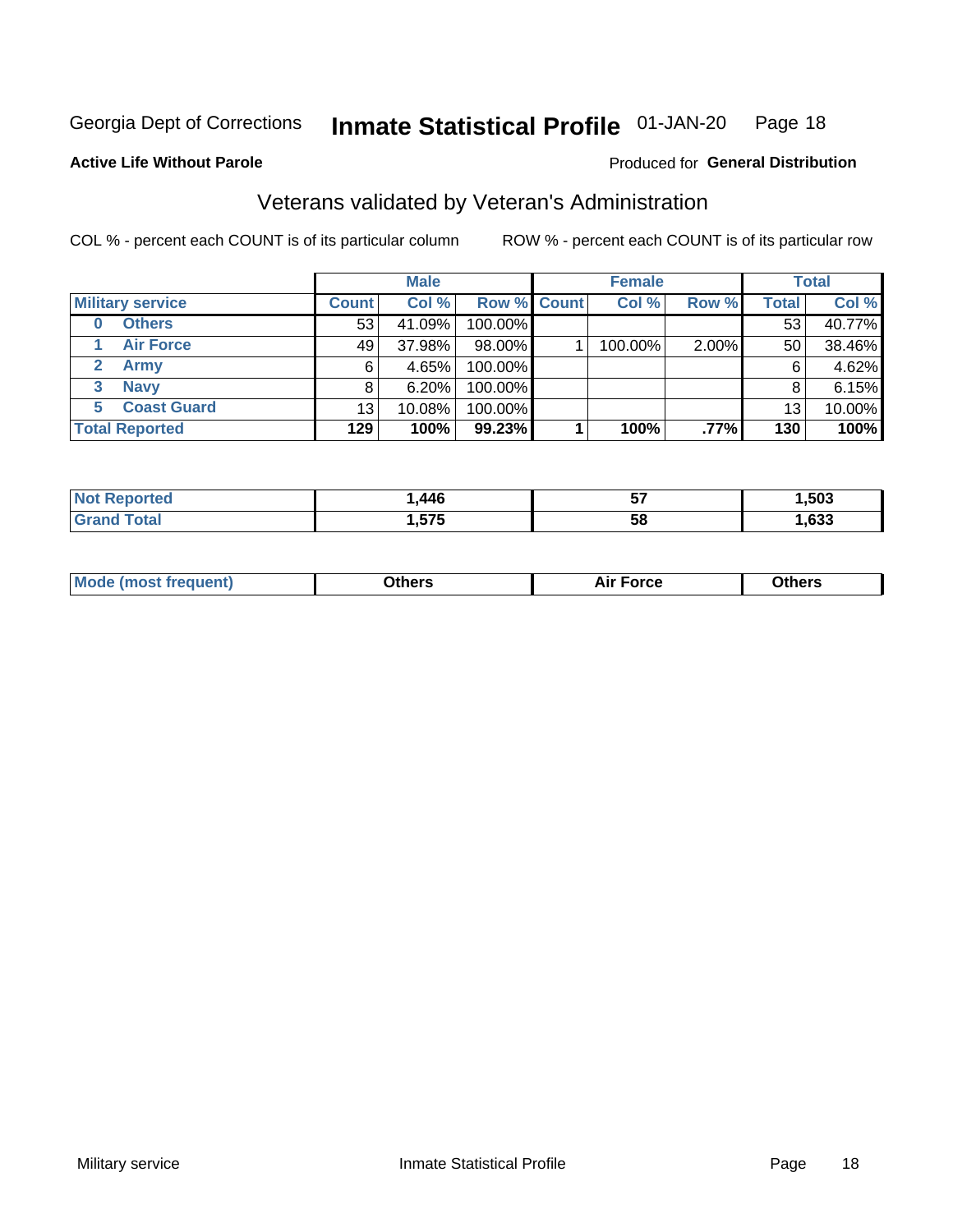#### Inmate Statistical Profile 01-JAN-20 Page 19

**Active Life Without Parole** 

Produced for General Distribution

### Type of admission to prison

COL % - percent each COUNT is of its particular column

|                                      |              | <b>Male</b> |                    |    | <b>Female</b> |       |              | <b>Total</b> |
|--------------------------------------|--------------|-------------|--------------------|----|---------------|-------|--------------|--------------|
| <b>Type of Admission</b>             | <b>Count</b> | Col %       | <b>Row % Count</b> |    | Col %         | Row % | <b>Total</b> | Col %        |
| <b>52 New Sentence</b>               | 1,491        | 94.67%      | 96.26%             | 58 | 100.00%       | 3.74% | 1,549        | 94.86%       |
| <b>Probation Rev Partial</b><br>53   | 9            | .57%        | 100.00%            |    |               |       | 9            | .55%         |
| <b>Probation Rev Remainder</b><br>54 | 20           | 1.27%       | 100.00%            |    |               |       | 20           | 1.22%        |
| <b>Parole Rev New Sentence</b><br>55 | 21           | 1.33%       | 100.00%            |    |               |       | 21           | 1.29%        |
| <b>Parole Rev No New</b><br>56       | 20           | 1.27%       | 100.00%            |    |               |       | 20           | 1.22%        |
| <b>Sentence</b>                      |              |             |                    |    |               |       |              |              |
| <b>Life W/O Parole</b><br>70         | 13           | .83%        | 100.00%            |    |               |       | 13           | .80%         |
| <b>Unknown</b><br>82                 |              | $.06\%$     | 100.00%            |    |               |       |              | .06%         |
| <b>Total Reported</b>                | 1,575        | 100%        | 96.45%             | 58 | 100%          | 3.55% | 1,633        | 100%         |

| <b>Not Reported</b> |      |     |       |
|---------------------|------|-----|-------|
| <b>Total</b>        | 575  | c c | 1,633 |
| 'Grand              | J 10 | ວບ  |       |

| Mode (most frequent) | <b>New Sentence</b> | <b>New Sentence</b> | <b>New Sentence</b> |
|----------------------|---------------------|---------------------|---------------------|
|                      |                     |                     |                     |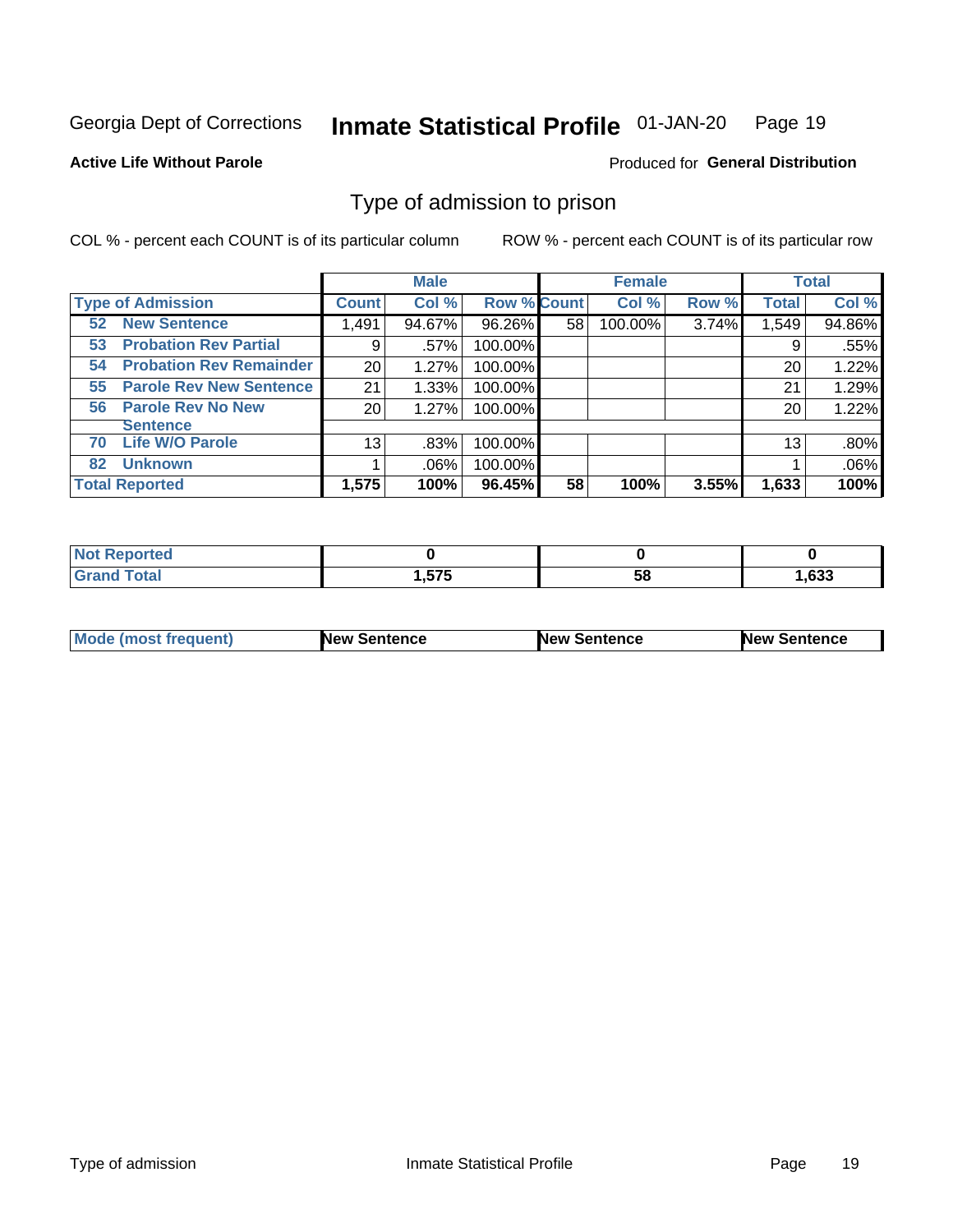#### Inmate Statistical Profile 01-JAN-20 Page 20

**Active Life Without Parole** 

### Produced for General Distribution

## Current / last supervision level

COL % - percent each COUNT is of its particular column

|                        |              | <b>Male</b> |                    |    | <b>Female</b> |       |       | <b>Total</b> |
|------------------------|--------------|-------------|--------------------|----|---------------|-------|-------|--------------|
| <b>Security Status</b> | <b>Count</b> | Col%        | <b>Row % Count</b> |    | Col %         | Row % | Total | Col %        |
| 4 Medium               |              | 13%         | 100.00%            |    | .00%          |       |       | .12%         |
| 5 Close                | 1,573        | 99.87%      | 96.44%             | 58 | 100.00%       | 3.56% | 1,631 | 99.88%       |
| <b>Total Reported</b>  | 1,575        | 100%        | 96.45%             | 58 | 100%          | 3.55% | 1,633 | 100%         |

| <b>Still being diagnosed</b> |      |    |       |
|------------------------------|------|----|-------|
| <b>Not Reported</b>          |      |    |       |
| <b>Grand Total</b>           | .575 | 58 | 1,633 |

| <b>AhoM</b><br>rreauent) | Close | Close | Close |
|--------------------------|-------|-------|-------|
|                          |       |       |       |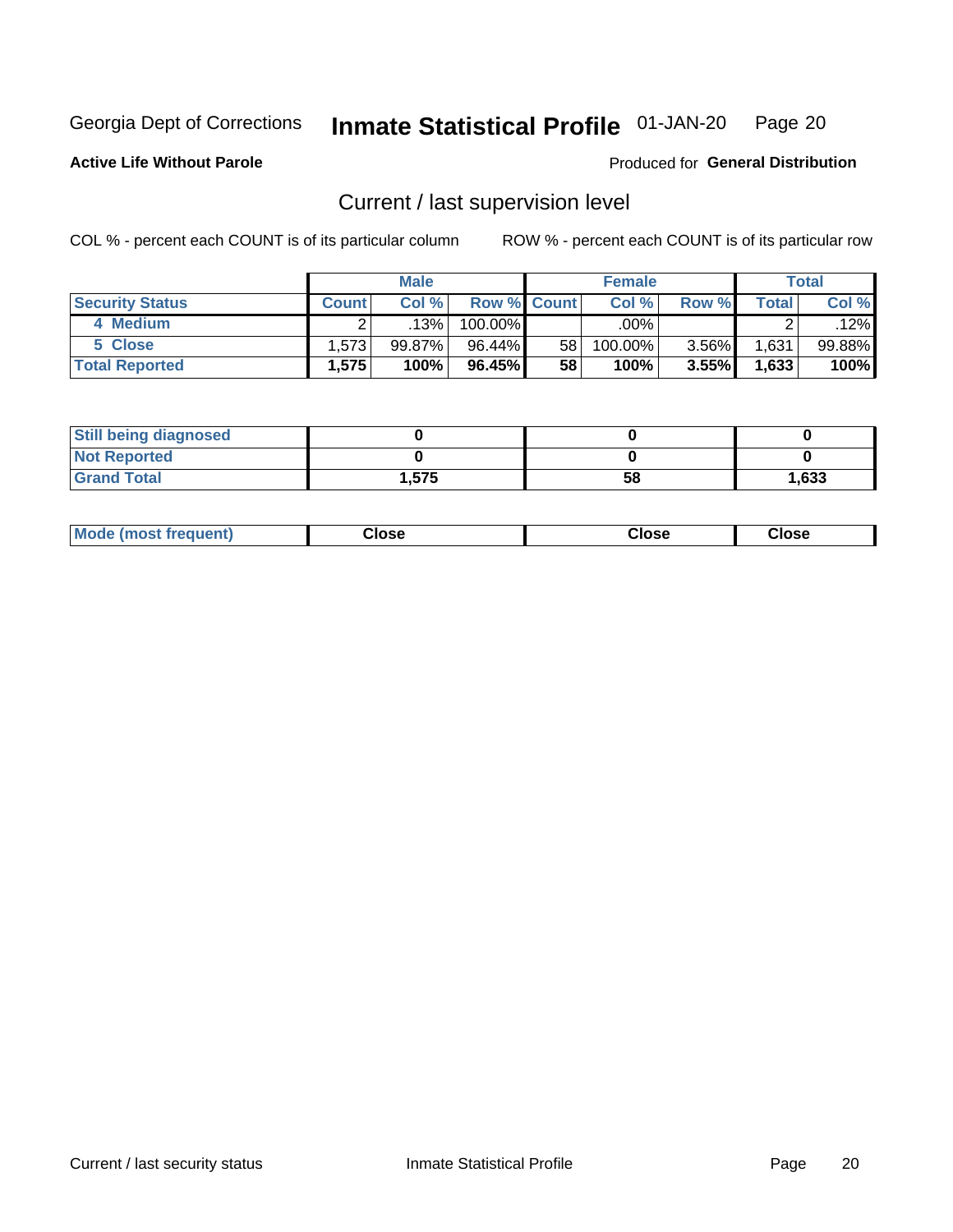#### Inmate Statistical Profile 01-JAN-20 Page 21

**Active Life Without Parole** 

Produced for General Distribution

## Current / last type of institution

COL % - percent each COUNT is of its particular column

|                            |              | <b>Male</b> |                    |                 | <b>Female</b> |          |              | Total   |
|----------------------------|--------------|-------------|--------------------|-----------------|---------------|----------|--------------|---------|
| <b>Type of Institution</b> | <b>Count</b> | Col %       | <b>Row % Count</b> |                 | Col %         | Row %I   | <b>Total</b> | Col %   |
| <b>State Prison</b>        | $1.575 -$    | 100.00%」    | 96.45%             | 58 <sub>1</sub> | $100.00\%$    | $3.55\%$ | 1,633        | 100.00% |
| <b>Total Reported</b>      | 1,575        | 100%        | 96.45%             | 58              | 100%          | 3.55%    | 1,633        | 100%    |

| тео |     |    |      |
|-----|-----|----|------|
|     | ヒフヒ | ວເ | .633 |

|  | <b>Mode (most frequent)</b> | State Prison | <b>State Prison</b> | <b>State Prison</b> |
|--|-----------------------------|--------------|---------------------|---------------------|
|--|-----------------------------|--------------|---------------------|---------------------|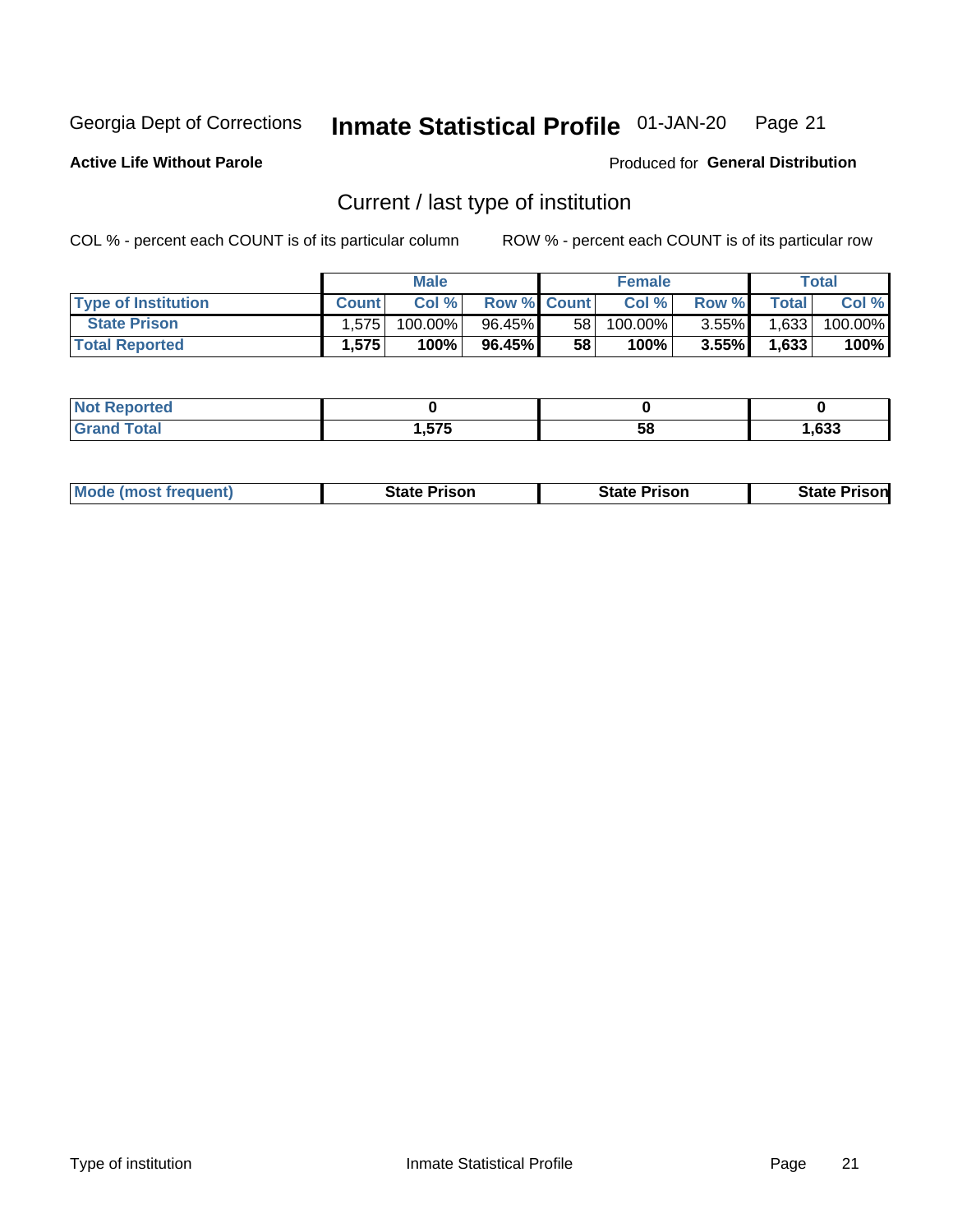#### Inmate Statistical Profile 01-JAN-20 Page 22

### **Active Life Without Parole**

#### Produced for General Distribution

## Institution type - transitional centers

COL % - percent each COUNT is of its particular column

|                                                | Male  |                    | <b>Female</b> |                   | Total |
|------------------------------------------------|-------|--------------------|---------------|-------------------|-------|
| <b>Institution Type - Trans. Centers Count</b> | Col % | <b>Row % Count</b> |               | Col % Row % Total | Col % |
| <b>Total Reported</b>                          |       |                    |               |                   |       |

| <b>Reported</b><br><b>NOT</b><br>$\sim$            |  |  |
|----------------------------------------------------|--|--|
| $f$ $f \circ f \circ f$<br>$C = 1$<br><b>TULAI</b> |  |  |

| Mode (most frequent) | <b>Null</b> | <b>Null</b> | <b>Null</b> |
|----------------------|-------------|-------------|-------------|
|                      |             |             |             |
|                      |             |             |             |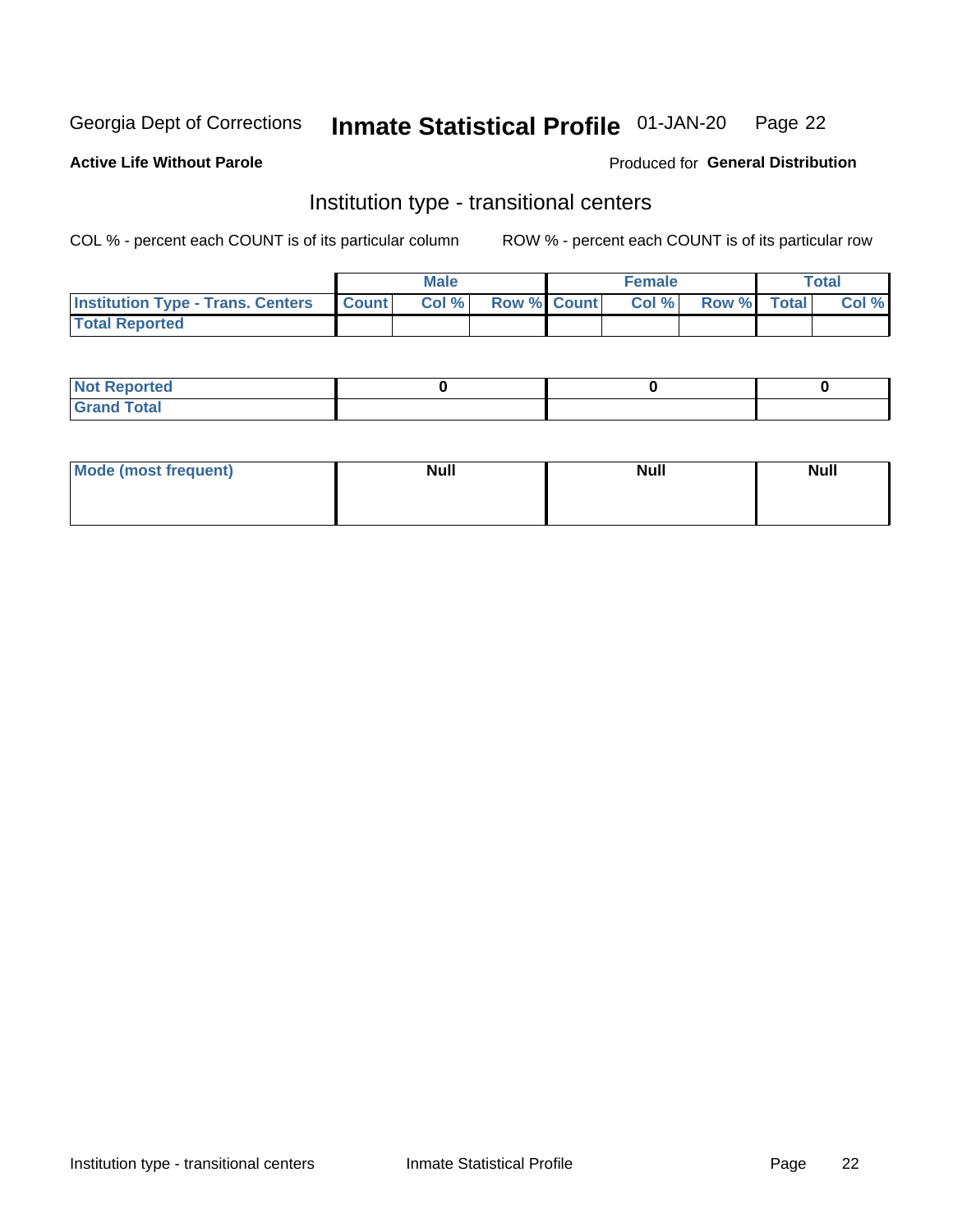#### Inmate Statistical Profile 01-JAN-20 Page 23

**Active Life Without Parole** 

Produced for General Distribution

### Institution type - county prisons

COL % - percent each COUNT is of its particular column

|                                                    | <b>Male</b> |       |                          | <b>Female</b> |  |             | <b>Total</b> |       |
|----------------------------------------------------|-------------|-------|--------------------------|---------------|--|-------------|--------------|-------|
| <b>Institution Type - County Prisons   Count  </b> |             | Col % | <b>Row % Count Col %</b> |               |  | Row % Total |              | Col % |
| <b>Total Reported</b>                              |             |       |                          |               |  |             |              |       |

| <b>Not Reported</b>   |  |  |
|-----------------------|--|--|
| <b>Total</b><br>Granc |  |  |

| Mode (most frequent) | <b>Null</b> | <b>Null</b><br><b>Null</b> |
|----------------------|-------------|----------------------------|
|                      |             |                            |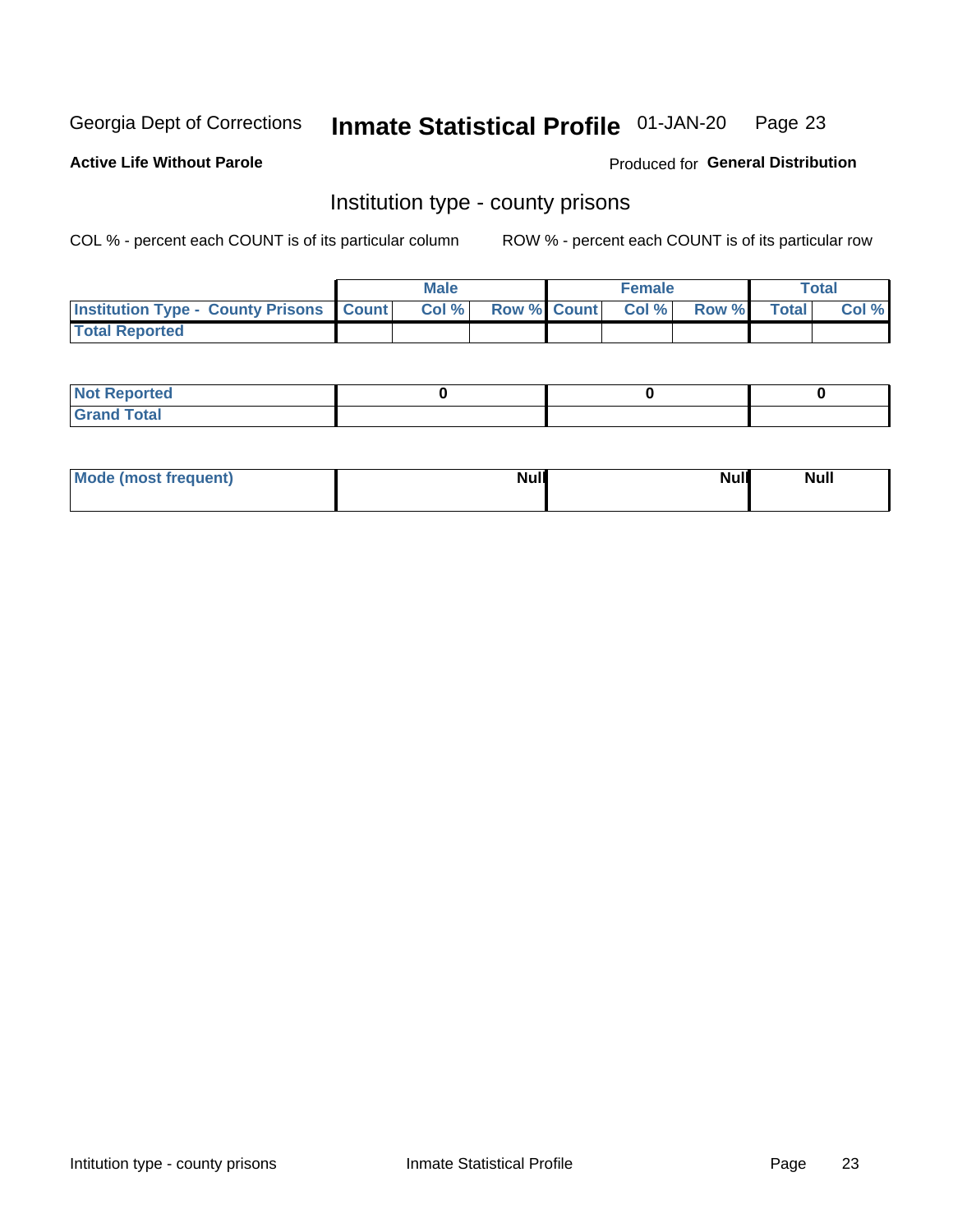#### Inmate Statistical Profile 01-JAN-20 Page 24

#### **Active Life Without Parole**

#### Produced for General Distribution

### Institution type - state prisons

|                                         | <b>Male</b>               |        |         | <b>Female</b>                 |        |         | <b>Total</b>                        |        |
|-----------------------------------------|---------------------------|--------|---------|-------------------------------|--------|---------|-------------------------------------|--------|
| <b>Institution Type - State Prisons</b> | <b>Count</b>              | Col %  | Row %   | <b>Count</b>                  | Col %  | Row %   | <b>Total</b>                        | Col %  |
| <b>Arrendale State Prison</b>           |                           |        |         | 29                            | 50.00% | 100.00% | 29                                  | 1.78%  |
| <b>Augusta State Med. Prison</b>        | 85                        | 5.40%  | 100.00% |                               |        |         | 85                                  | 5.21%  |
| <b>Autry State Prison</b>               |                           | .06%   | 100.00% |                               |        |         |                                     | .06%   |
| <b>Baldwin State Prison</b>             | 56                        | 3.56%  | 100.00% |                               |        |         | 56                                  | 3.43%  |
| <b>Calhoun State Prison</b>             | 1                         | .06%   | 100.00% |                               |        |         | 1                                   | .06%   |
| <b>Central State Prison</b>             | 5                         | .32%   | 100.00% |                               |        |         | 5                                   | .31%   |
| <b>Coastal State Prison</b>             | 5                         | .32%   | 100.00% |                               |        |         | 5                                   | .31%   |
| <b>Ga Diag Class Prison</b>             | 73                        | 4.63%  | 100.00% |                               |        |         | 73                                  | 4.47%  |
| <b>Ga State Prison</b>                  | 43                        | 2.73%  | 100.00% |                               |        |         | 43                                  | 2.63%  |
| <b>Hancock State Prison</b>             | 169                       | 10.73% | 100.00% |                               |        |         | 169                                 | 10.35% |
| <b>Hays State Prison</b>                | 128                       | 8.13%  | 100.00% |                               |        |         | 128                                 | 7.84%  |
| <b>Macon State Prison</b>               | 318                       | 20.19% | 100.00% |                               |        |         | 318                                 | 19.47% |
| <b>Phillips State Prison</b>            | 27                        | 1.71%  | 100.00% |                               |        |         | 27                                  | 1.65%  |
| <b>Pulaski State Prison</b>             |                           |        |         | 29                            | 50.00% | 100.00% | 29                                  | 1.78%  |
| <b>Smith State Prison</b>               | 211                       | 13.40% | 100.00% |                               |        |         | 211                                 | 12.92% |
| <b>Telfair State Prison</b>             | 230                       | 14.60% | 100.00% |                               |        |         | 230                                 | 14.08% |
| <b>Valdosta State Prison</b>            | 102                       | 6.48%  | 100.00% |                               |        |         | 102                                 | 6.25%  |
| <b>Ware State Prison</b>                | 121                       | 7.68%  | 100.00% |                               |        |         | 121                                 | 7.41%  |
| <b>Total Reported</b>                   | 1,575                     | 100%   | 96.45%  | 58                            | 100%   | 3.55%   | 1,633                               | 100%   |
| <b>Not Reported</b>                     |                           | 0      |         | 0                             |        |         | $\bf{0}$                            |        |
| <b>Grand Total</b>                      |                           | 1,575  |         | 58                            |        |         |                                     | 1,633  |
| <b>Mode (most frequent)</b>             | <b>Macon State Prison</b> |        |         | <b>Arrendale State Prison</b> |        |         | <b>Macon State</b><br><b>Prison</b> |        |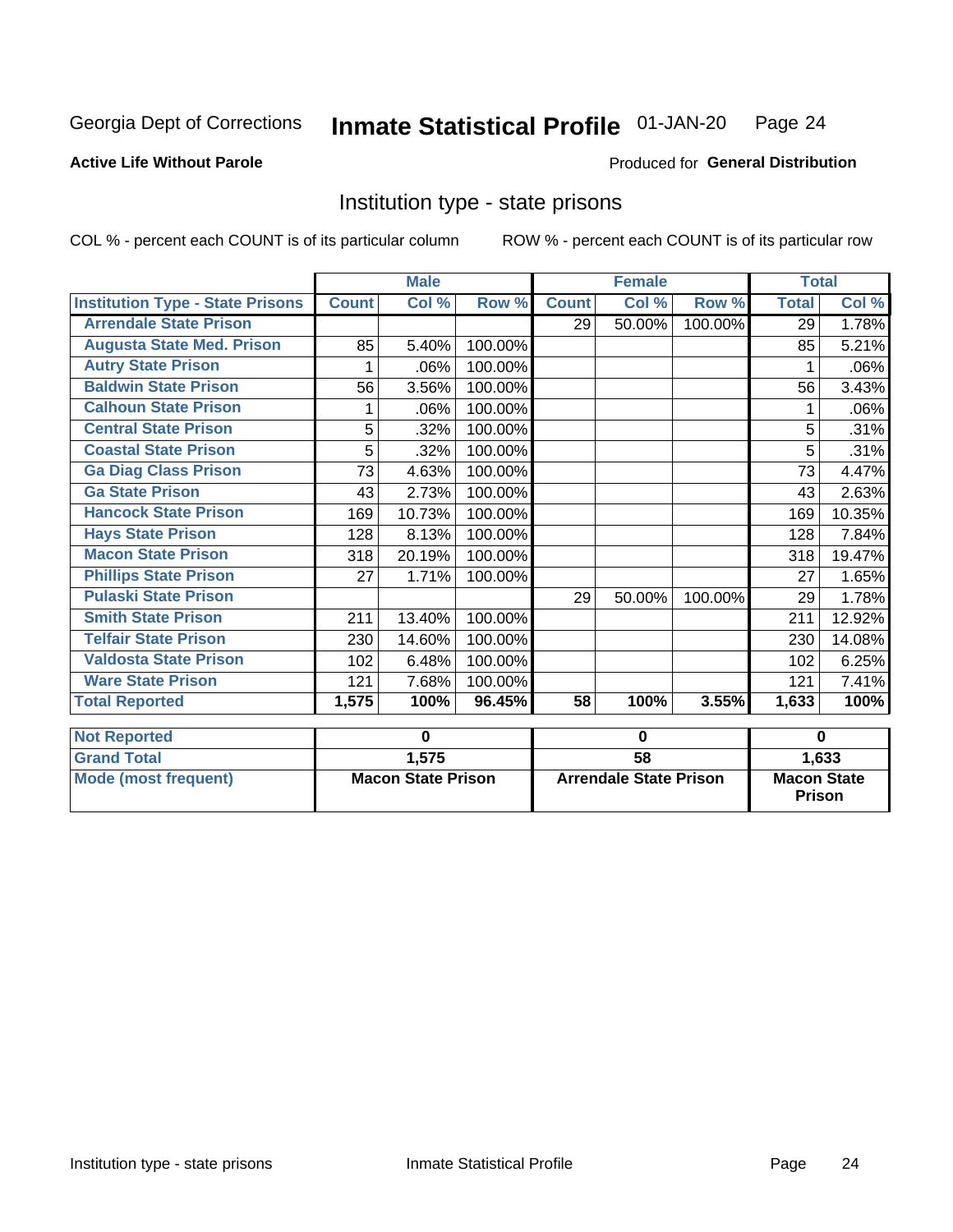#### Inmate Statistical Profile 01-JAN-20 Page 25

**Active Life Without Parole** 

Produced for General Distribution

## Institution type - private prisons

COL % - percent each COUNT is of its particular column

|                                                     | <b>Male</b> |       |                    | <b>Female</b> |       |             | Total |       |
|-----------------------------------------------------|-------------|-------|--------------------|---------------|-------|-------------|-------|-------|
| <b>Institution Type - Private Prisons   Count  </b> |             | Col % | <b>Row % Count</b> |               | Col % | Row % Total |       | Col % |
| <b>Total Reported</b>                               |             |       |                    |               |       |             |       |       |

| Not Reported           |  |  |
|------------------------|--|--|
| <b>Cotal</b><br>______ |  |  |

| <b>Mo</b><br>frequent) | <b>Null</b> | <b>Null</b> | . . I *<br><b>IVUII</b> |
|------------------------|-------------|-------------|-------------------------|
|                        |             |             |                         |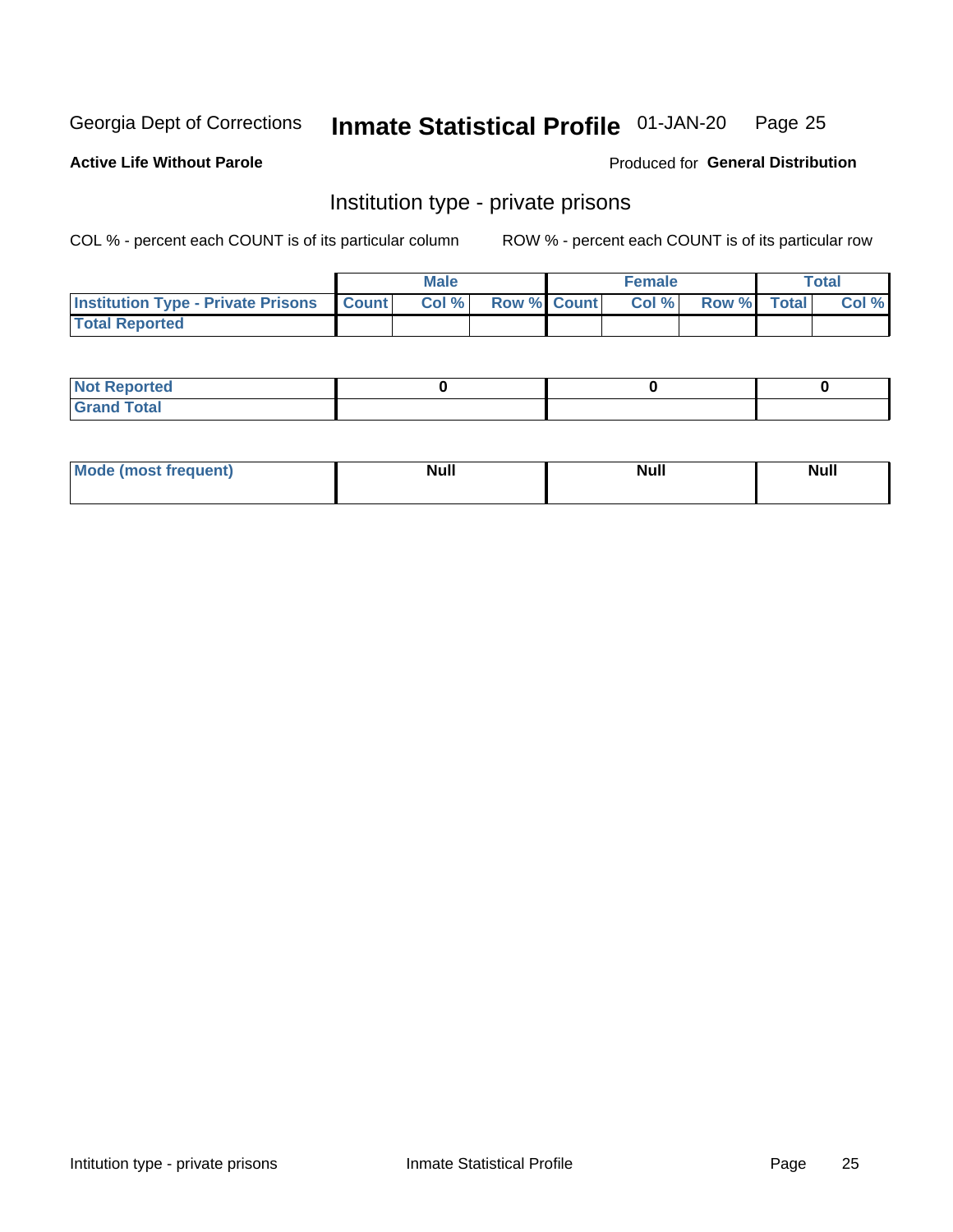#### Inmate Statistical Profile 01-JAN-20 Page 26

### **Active Life Without Parole**

#### Produced for General Distribution

## Institution type - inmate boot camp

COL % - percent each COUNT is of its particular column

|                                      | <b>Male</b>     |       |              |              | <b>Female</b> | <b>Total</b> |  |       |
|--------------------------------------|-----------------|-------|--------------|--------------|---------------|--------------|--|-------|
| <b>Institution Type - Boot Camps</b> | <b>I</b> Count⊥ | Col % | <b>Row %</b> | <b>Count</b> | Col %         | Row % Total  |  | Col % |
| <b>Total Rported</b>                 |                 |       |              |              |               |              |  |       |

| <b>Not Reported</b>            |  |  |
|--------------------------------|--|--|
| <b>Total</b><br>C <sub>r</sub> |  |  |

| Mod<br>uamo | Nul.<br>$- - - - - -$ | <b>Null</b> | . .<br>uu.<br>------ |
|-------------|-----------------------|-------------|----------------------|
|             |                       |             |                      |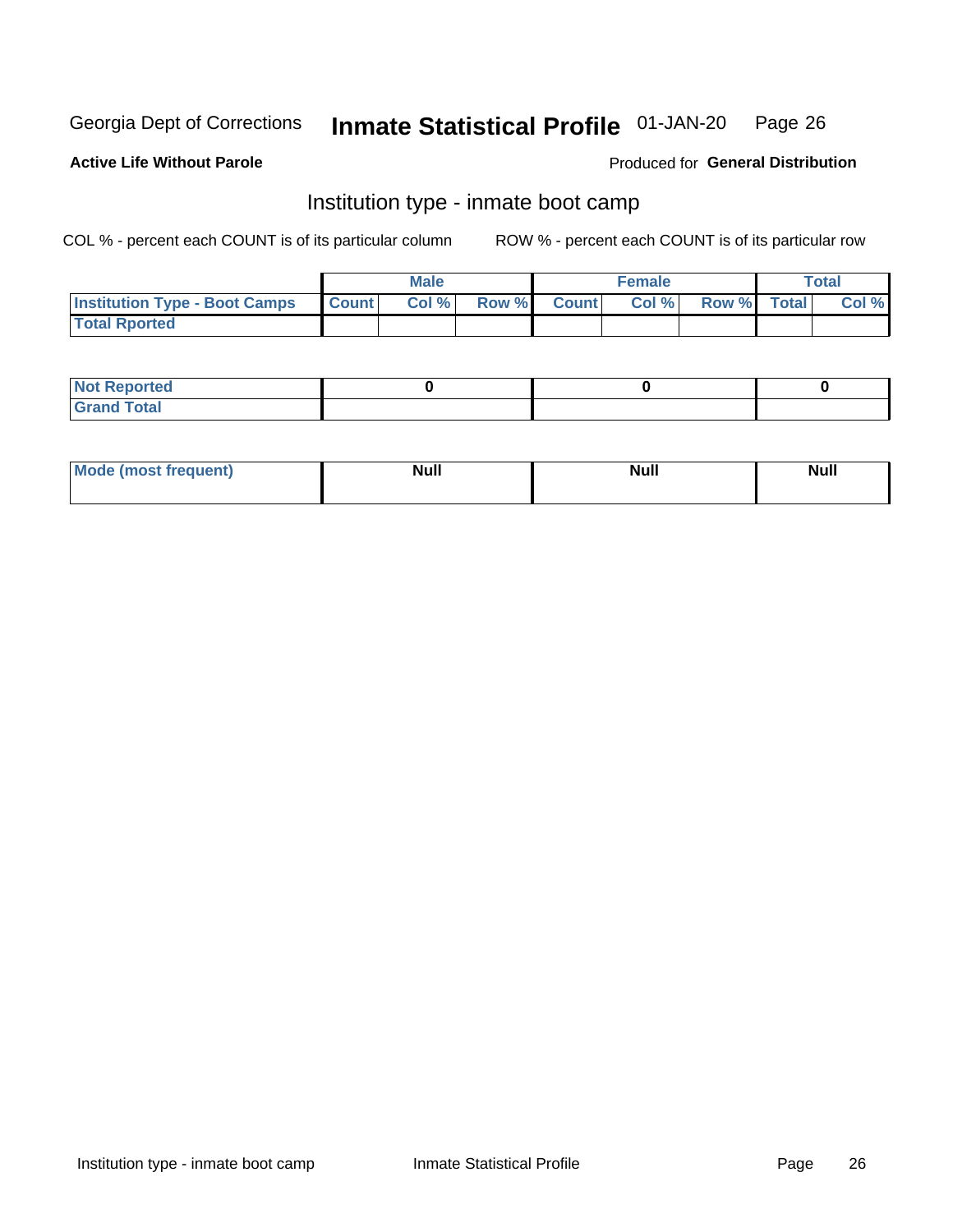#### Inmate Statistical Profile 01-JAN-20 Page 27

#### **Active Life Without Parole**

### Produced for General Distribution

## Number of disciplinary reports

COL % - percent each COUNT is of its particular column

|                                       | <b>Male</b>  |        |         | <b>Female</b> |        |       | <b>Total</b> |        |
|---------------------------------------|--------------|--------|---------|---------------|--------|-------|--------------|--------|
| <b>Number of Disciplinary Reports</b> | <b>Count</b> | Col %  | Row %   | <b>Count</b>  | Col %  | Row % | Total        | Col %  |
|                                       | 482          | 30.60% | 95.45%  | 23            | 39.66% | 4.55% | 505          | 30.92% |
|                                       | 216          | 13.71% | 96.43%  | 8             | 13.79% | 3.57% | 224          | 13.72% |
| $\mathbf{2}$                          | 143          | 9.08%  | 94.08%  | 9             | 15.52% | 5.92% | 152          | 9.31%  |
| 3                                     | 114          | 7.24%  | 95.00%  | 6             | 10.34% | 5.00% | 120          | 7.35%  |
|                                       | 68           | 4.32%  | 95.77%  | 3             | 5.17%  | 4.23% | 71           | 4.35%  |
| 5                                     | 66           | 4.19%  | 100.00% |               |        |       | 66           | 4.04%  |
| <b>More Than 5</b>                    | 486          | 30.86% | 98.18%  | 9             | 15.52% | 1.82% | 495          | 30.31% |
| <b>Total Reported</b>                 | 1,575        | 100%   | 96.45%  | 58            | 100%   | 3.55% | 1,633        | 100%   |

| rtea<br>NO |            |    |      |
|------------|------------|----|------|
| `otal      | ドフド<br>v.v | 58 | .633 |

| Mean (average)       | 6.49 | 3.83 | 6.40 |
|----------------------|------|------|------|
| Median (middle)      |      |      |      |
| Mode (most frequent) |      |      |      |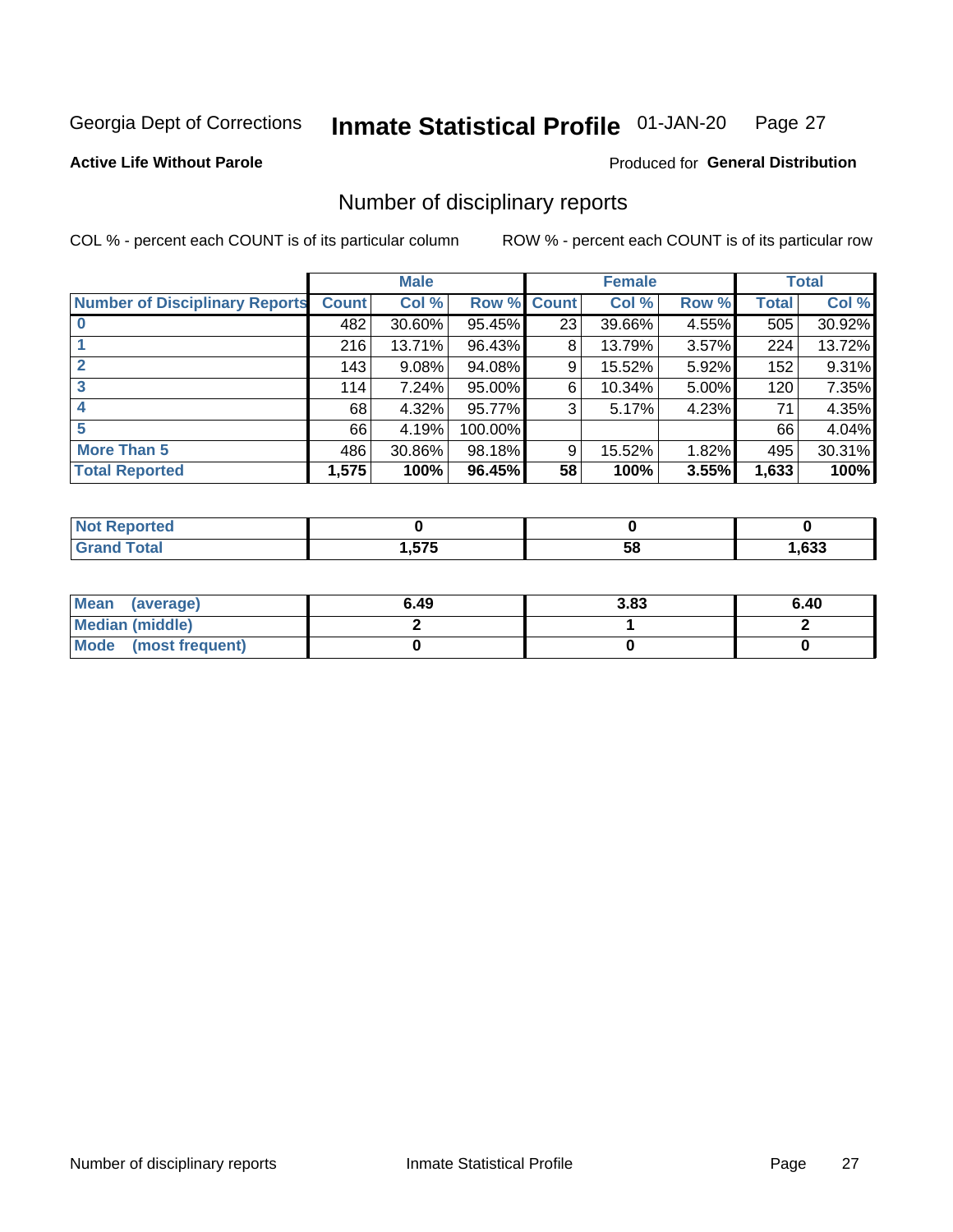#### Inmate Statistical Profile 01-JAN-20 Page 28

**Active Life Without Parole** 

Produced for General Distribution

## Number of transfers

COL % - percent each COUNT is of its particular column

|                            | <b>Male</b>  |        | <b>Female</b>      |    |        | <b>Total</b> |              |        |
|----------------------------|--------------|--------|--------------------|----|--------|--------------|--------------|--------|
| <b>Number of Transfers</b> | <b>Count</b> | Col %  | <b>Row % Count</b> |    | Col %  | Row %        | <b>Total</b> | Col %  |
|                            | 42           | 2.67%  | 84.00%             | 8  | 13.79% | 16.00%       | 50           | 3.06%  |
|                            | 399          | 25.33% | 94.55%             | 23 | 39.66% | 5.45%        | 422          | 25.84% |
| $\mathbf{2}$               | 233          | 14.79% | 94.33%             | 14 | 24.14% | 5.67%        | 247          | 15.13% |
| 3                          | 172          | 10.92% | 96.09%             | 7  | 12.07% | 3.91%        | 179          | 10.96% |
|                            | 120          | 7.62%  | 99.17%             |    | 1.72%  | 0.83%        | 121          | 7.41%  |
| 5                          | 87           | 5.52%  | 98.86%             |    | 1.72%  | 1.14%        | 88           | 5.39%  |
| <b>More Than 5</b>         | 522          | 33.14% | 99.24%             | 4  | 6.90%  | 0.76%        | 526          | 32.21% |
| <b>Total Reported</b>      | 1,575        | 100%   | 96.45%             | 58 | 100%   | 3.55%        | 1,633        | 100%   |

| rtea<br>NO |            |    |      |
|------------|------------|----|------|
| `otal      | ドフド<br>v.v | 58 | .633 |

| Mean (average)       | 5.94 | 1.93 | 5.80 |
|----------------------|------|------|------|
| Median (middle)      |      |      |      |
| Mode (most frequent) |      |      |      |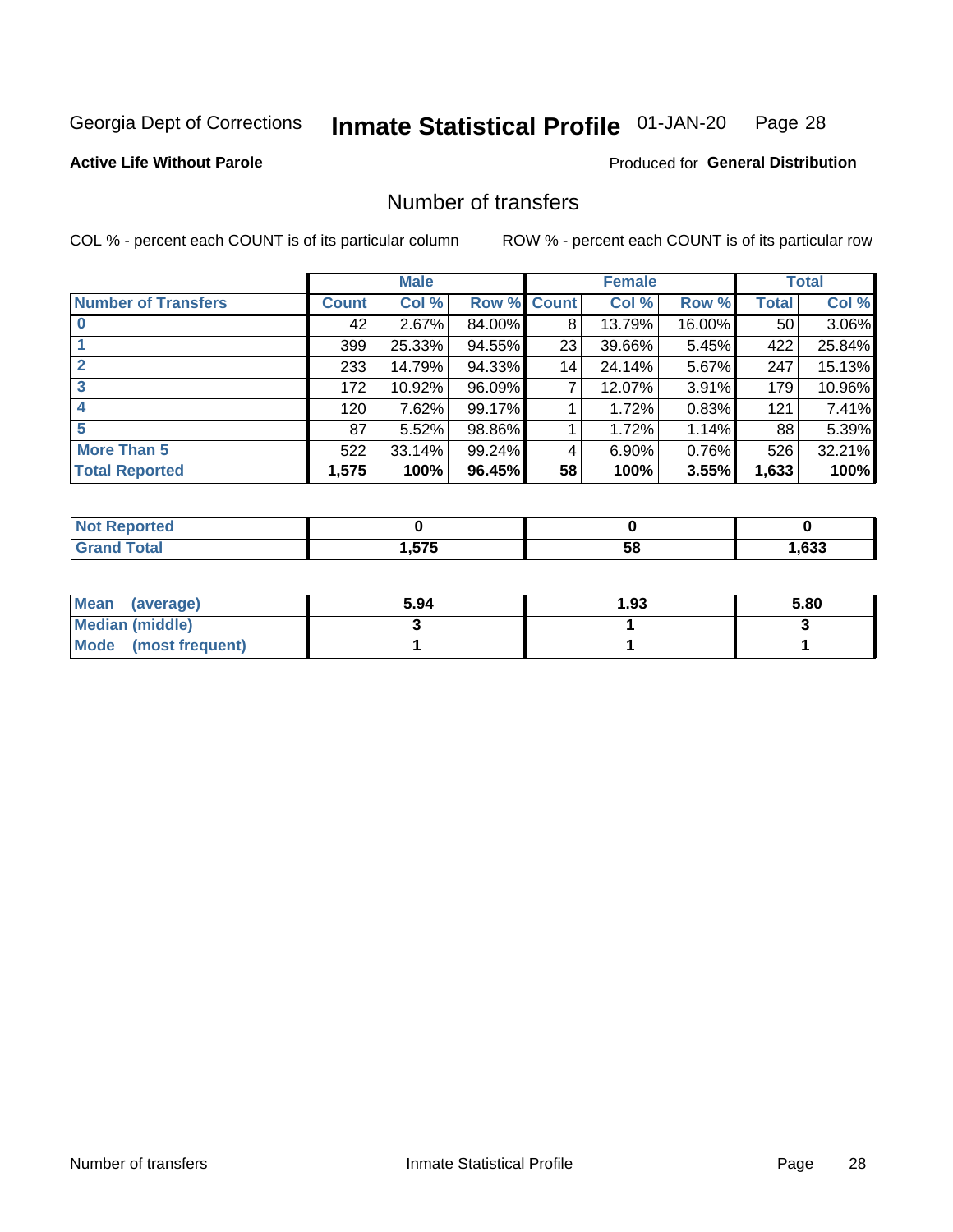#### Inmate Statistical Profile 01-JAN-20 Page 29

#### **Active Life Without Parole**

Produced for General Distribution

## Number of escapes

COL % - percent each COUNT is of its particular column

|                          | <b>Male</b>  |           |                    | <b>Female</b> |         |       | Total |        |
|--------------------------|--------------|-----------|--------------------|---------------|---------|-------|-------|--------|
| <b>Number of Escapes</b> | <b>Count</b> | Col%      | <b>Row % Count</b> |               | Col %   | Row % | Total | Col %  |
|                          | .571         | $99.75\%$ | $96.44\%$          | 58            | 100.00% | 3.56% | .629  | 99.76% |
|                          |              | 0.13%     | 100.00%            |               |         |       |       | 0.12%  |
|                          |              | 0.13%     | 100.00%            |               |         |       |       | 0.12%  |
| <b>Total Reported</b>    | $.575^+$     | 100%      | $96.45\%$          | 58            | 100%    | 3.55% | 1,633 | 100%   |

| : Reported<br><b>NOT</b> |                |    |      |
|--------------------------|----------------|----|------|
| <b>Grand Total</b>       | ドフド<br>. ט ו ט | 58 | ,633 |

| Mean (average)       |  |  |
|----------------------|--|--|
| Median (middle)      |  |  |
| Mode (most frequent) |  |  |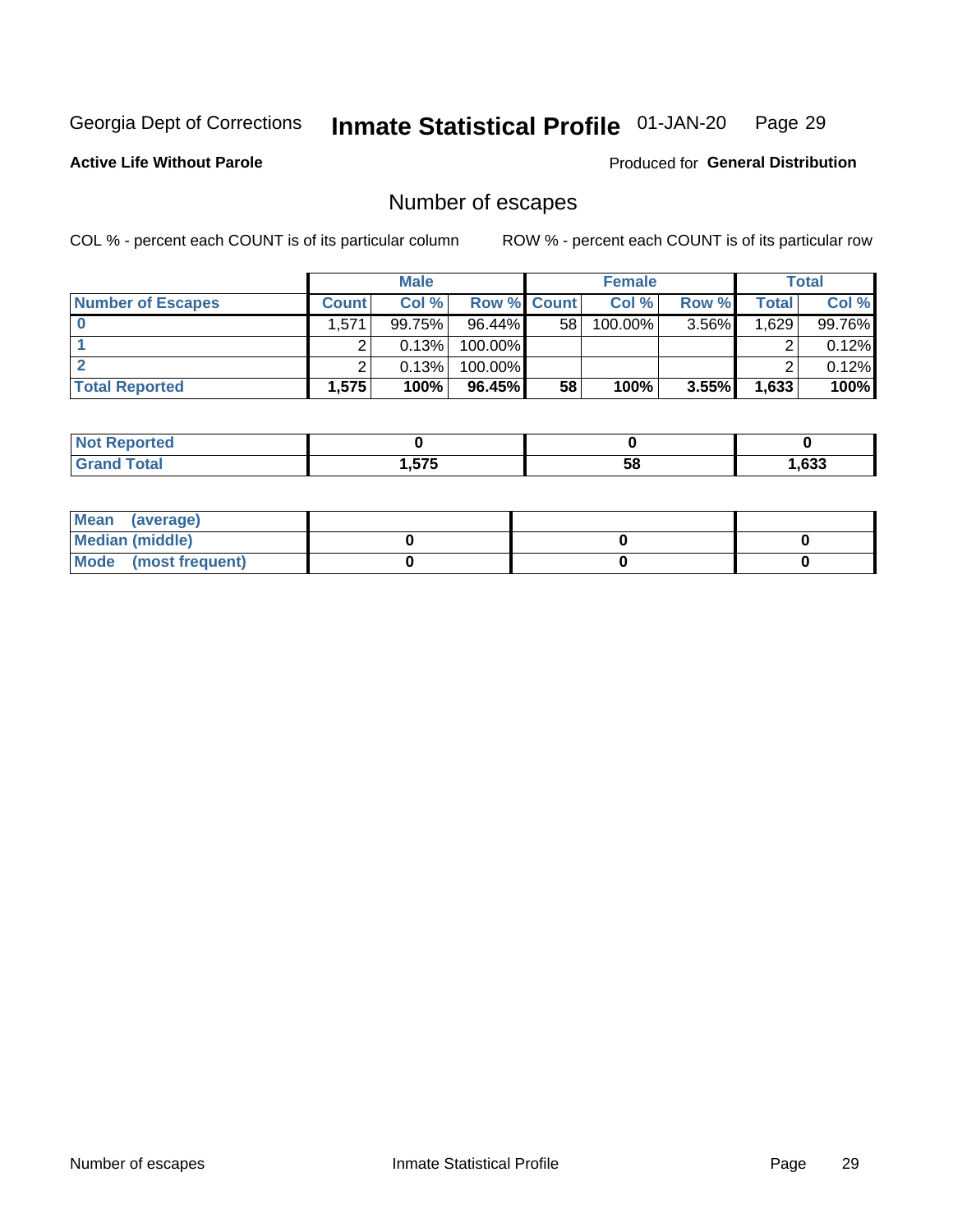### **Active Life Without Parole**

### **Produced for General Distribution**

### Time served in current (or last) institution

COL % - percent each COUNT is of its particular column

|                            |              | <b>Male</b> |         |                 | <b>Female</b> | <b>Total</b> |              |        |
|----------------------------|--------------|-------------|---------|-----------------|---------------|--------------|--------------|--------|
| <b>Time In Institution</b> | <b>Count</b> | Col %       | Row %   | <b>Count</b>    | Col %         | Row %        | <b>Total</b> | Col %  |
| 0 to 3 months              | 154          | 9.78%       | 96.86%  | 5               | 8.62%         | 3.14%        | 159          | 9.74%  |
| 3.01 to 6 months           | 122          | 7.75%       | 96.83%  | 4               | 6.90%         | 3.17%        | 126          | 7.72%  |
| 6.01 to 9 months           | 115          | 7.30%       | 100.00% |                 |               |              | 115          | 7.04%  |
| 9.01 to 12 months          | 99           | 6.29%       | 94.29%  | 6               | 10.34%        | 5.71%        | 105          | 6.43%  |
| <b>12.01 to 18 months</b>  | 204          | 12.95%      | 96.23%  | 8               | 13.79%        | 3.77%        | 212          | 12.98% |
| <b>18.01 to 24 months</b>  | 151          | 9.59%       | 98.05%  | 3               | 5.17%         | 1.95%        | 154          | 9.43%  |
| $2.01$ to 3 years          | 210          | 13.33%      | 98.59%  | 3               | 5.17%         | 1.41%        | 213          | 13.04% |
| 3.01 to 4 years            | 142          | 9.02%       | 92.21%  | 12 <sub>2</sub> | 20.69%        | 7.79%        | 154          | 9.43%  |
| $4.01$ to 5 years          | 104          | 6.60%       | 96.30%  | 4               | 6.90%         | 3.70%        | 108          | 6.61%  |
| 5.01 to 6 years            | 61           | 3.87%       | 95.31%  | 3               | 5.17%         | 4.69%        | 64           | 3.92%  |
| 6.01 to 7 years            | 51           | 3.24%       | 91.07%  | 5               | 8.62%         | 8.93%        | 56           | 3.43%  |
| 7.01 to 8 years            | 42           | 2.67%       | 100.00% |                 |               |              | 42           | 2.57%  |
| 8.01 to 9 years            | 29           | 1.84%       | 85.29%  | 5               | 8.62%         | 14.71%       | 34           | 2.08%  |
| 9.01 to 10 years           | 19           | 1.21%       | 100.00% |                 |               |              | 19           | 1.16%  |
| Over 10 years              | 72           | 4.57%       | 100.00% |                 |               |              | 72           | 4.41%  |
| <b>Total Reported</b>      | 1,575        | 100%        | 96.45%  | 58              | 100%          | 3.55%        | 1,633        | 100%   |

| <b>Not Reported</b> |              |    |      |
|---------------------|--------------|----|------|
| Total               | ドフド<br>5 I J | эŏ | ,633 |

| <b>Mean</b><br>(average) | 35 months | 38 months | 35 months |
|--------------------------|-----------|-----------|-----------|
| Median (middle)          | 22 months | 35 months | 22 months |
| Mode (most frequent)     | 0 months  | 4 months  | 1 months  |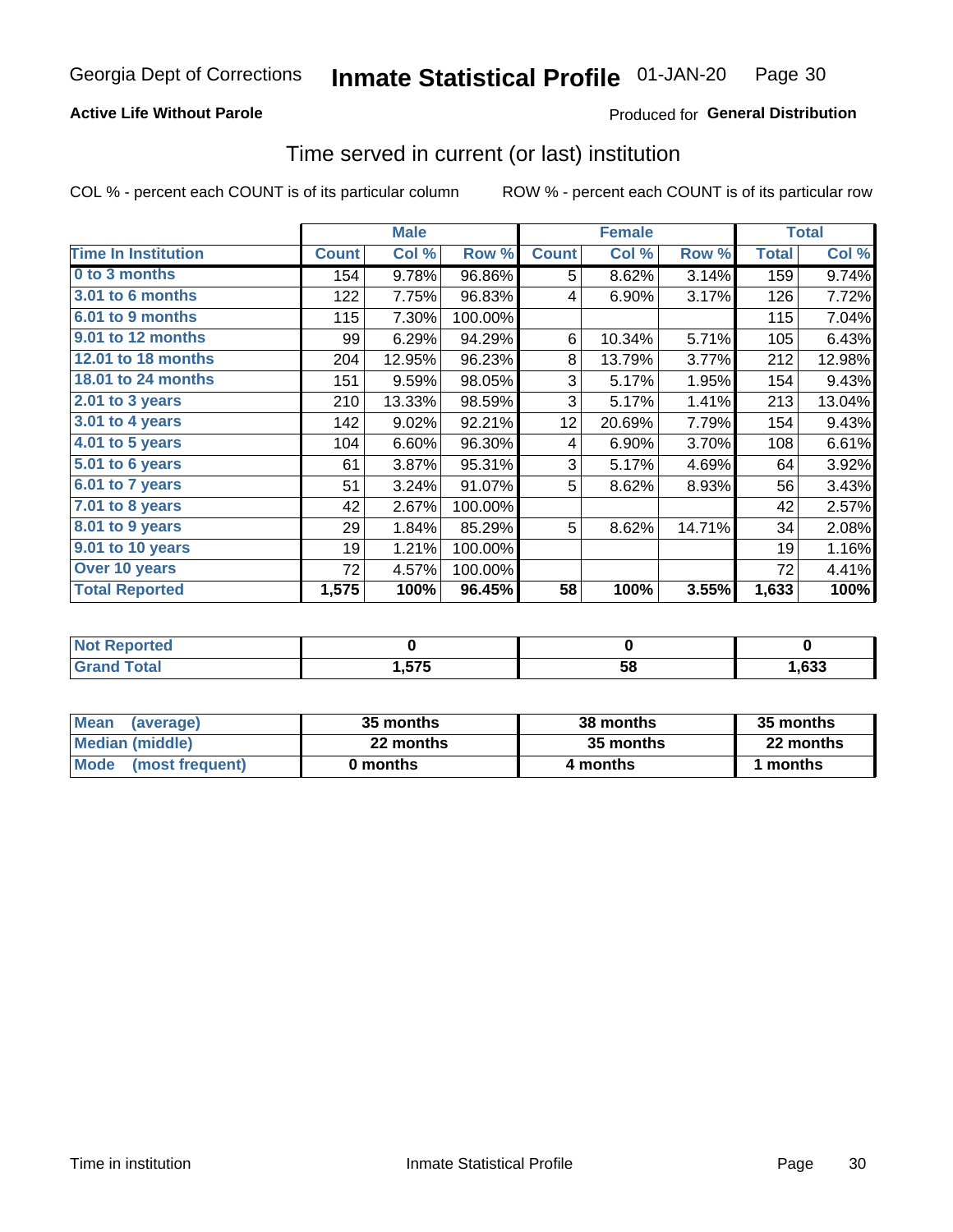#### **Inmate Statistical Profile 01-JAN-20** Page 31

#### **Active Life Without Parole**

#### Produced for General Distribution

### Highest grade level attained

COL % - percent each COUNT is of its particular column

|                              |                | <b>Male</b> |         |                 | <b>Female</b> |        |                | <b>Total</b> |
|------------------------------|----------------|-------------|---------|-----------------|---------------|--------|----------------|--------------|
| <b>Grade Level</b>           | <b>Count</b>   | Col %       | Row %   | <b>Count</b>    | Col %         | Row %  | <b>Total</b>   | Col %        |
| No school at all             | 2              | 0.17%       | 100.00% |                 |               |        | $\overline{2}$ | 0.17%        |
| <b>Grade 1</b>               | 1              | 0.08%       | 100.00% |                 |               |        | 1              | 0.08%        |
| <b>Grade 2</b>               | 1              | 0.08%       | 100.00% |                 |               |        | 1              | 0.08%        |
| <b>Grade 3</b>               | $\overline{2}$ | 0.17%       | 100.00% |                 |               |        | $\overline{2}$ | 0.17%        |
| Grade 4                      | 3              | 0.25%       | 100.00% |                 |               |        | 3              | 0.25%        |
| Grade 5                      | 1              | 0.08%       | 100.00% |                 |               |        | 1              | 0.08%        |
| Grade 6                      | 9              | 0.76%       | 100.00% |                 |               |        | 9              | 0.75%        |
| Grade 7                      | 36             | 3.05%       | 100.00% |                 |               |        | 36             | 2.98%        |
| <b>Grade 8</b>               | 78             | 6.60%       | 98.73%  | 1               | 3.85%         | 1.27%  | 79             | 6.54%        |
| Grade 9                      | 141            | 11.93%      | 97.92%  | 3               | 11.54%        | 2.08%  | 144            | 11.92%       |
| Grade 10                     | 225            | 19.04%      | 97.40%  | 6               | 23.08%        | 2.60%  | 231            | 19.12%       |
| Grade 11                     | 215            | 18.19%      | 98.62%  | 3               | 11.54%        | 1.38%  | 218            | 18.05%       |
| <b>Grade 12 or GED</b>       | 309            | 26.14%      | 97.48%  | 8               | 30.77%        | 2.52%  | 317            | 26.24%       |
| Some tech school             | 15             | 1.27%       | 93.75%  | 1               | 3.85%         | 6.25%  | 16             | 1.32%        |
| <b>Completed tech school</b> | 17             | 1.44%       | 100.00% |                 |               |        | 17             | 1.41%        |
| College, 1 year              | 38             | 3.21%       | 97.44%  | 1               | 3.85%         | 2.56%  | 39             | 3.23%        |
| College, 2 year              | 42             | 3.55%       | 97.67%  | 1               | 3.85%         | 2.33%  | 43             | 3.56%        |
| College, 3 year              | 19             | 1.61%       | 100.00% |                 |               |        | 19             | 1.57%        |
| <b>Bachelor's degree</b>     | 21             | 1.78%       | 100.00% |                 |               |        | 21             | 1.74%        |
| <b>Master's degree</b>       | 4              | 0.34%       | 80.00%  | 1               | 3.85%         | 20.00% | 5              | 0.41%        |
| Ph.D. degree                 | 1              | 0.08%       | 50.00%  | 1               | 3.85%         | 50.00% | $\overline{2}$ | 0.17%        |
| Law degree                   | $\overline{2}$ | 0.17%       | 100.00% |                 |               |        | $\overline{2}$ | 0.17%        |
| <b>Total Reported</b>        | 1,182          | 100%        | 97.85%  | $\overline{26}$ | 100.0%        | 2.15%  | 1,208          | 100.0%       |

| NO   | 393            | ^^  | .    |
|------|----------------|-----|------|
| rtec |                | ◡∠  | ╍    |
| υιαι | 575<br>כ וכ. ו | -58 | .633 |

| <b>Mean</b><br>(average) | 10.84           | 11.62           | 10.86           |
|--------------------------|-----------------|-----------------|-----------------|
| <b>Median (middle)</b>   | Grade 11        | Other           | Grade 11        |
| Mode<br>(most frequent)  | Grade 12 or GED | Grade 12 or GED | Grade 12 or GED |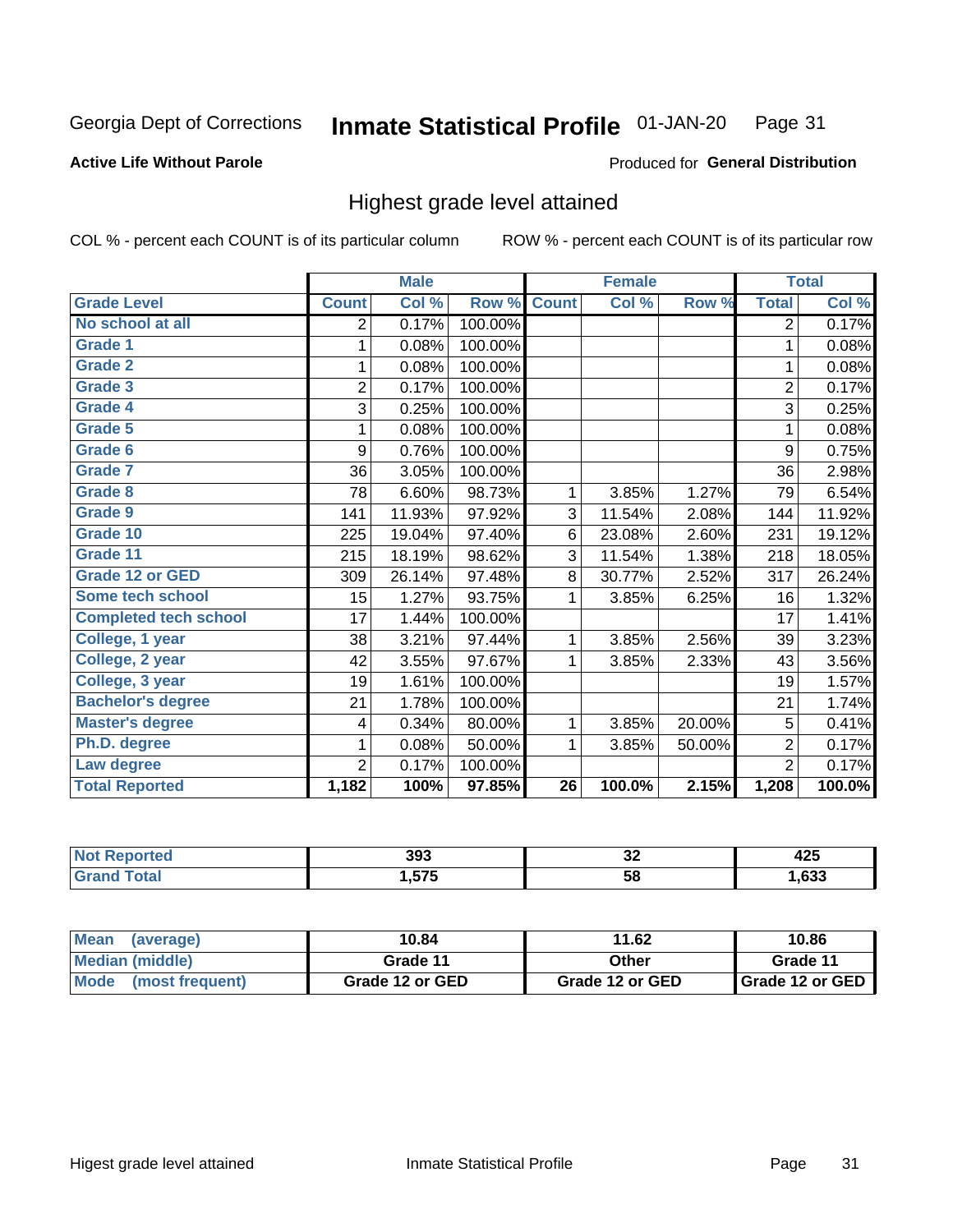#### Inmate Statistical Profile 01-JAN-20 Page 32

### **Active Life Without Parole**

Produced for General Distribution

## Culture fair IQ scores

COL % - percent each COUNT is of its particular column

|                       |              | <b>Male</b> |        |                | <b>Female</b> |        |       | <b>Total</b> |
|-----------------------|--------------|-------------|--------|----------------|---------------|--------|-------|--------------|
| <b>IQ Scores</b>      | <b>Count</b> | Col %       | Row %  | <b>Count</b>   | Col %         | Row %  | Total | Col %        |
| $60 - 69$             | 43           | 3.18%       | 97.73% |                | 2.13%         | 2.27%  | 44    | 3.14%        |
| $70 - 79$             | 103          | 7.61%       | 97.17% | 3              | 6.38%         | 2.83%  | 106   | 7.57%        |
| $80 - 89$             | 188          | 13.90%      | 96.41% | 7              | 14.89%        | 3.59%  | 195   | 13.93%       |
| $90 - 99$             | 348          | 25.72%      | 94.82% | 19             | 40.43%        | 5.18%  | 367   | 26.21%       |
| $100 - 109$           | 367          | 27.12%      | 97.61% | 9              | 19.15%        | 2.39%  | 376   | 26.86%       |
| $110 - 119$           | 254          | 18.77%      | 98.07% | 5              | 10.64%        | 1.93%  | 259   | 18.50%       |
| $120 - 129$           | 48           | 3.55%       | 96.00% | $\overline{2}$ | 4.26%         | 4.00%  | 50    | 3.57%        |
| $130 - 139$           | 2            | 0.15%       | 66.67% | 1              | 2.13%         | 33.33% | 3     | 0.21%        |
| <b>Total Reported</b> | 1,353        | 100%        | 96.64% | 47             | 100.0%        | 3.36%  | 1,400 | 100%         |

| <b>Not Reported</b>  | 205   |    | 242<br>Z I Z |
|----------------------|-------|----|--------------|
| Not Valid (under 60) |       |    | ີ            |
| Grand Total          | 1,575 | 58 | 1,633        |

| Mean<br>(average)       | 98 | 98  | 98 |
|-------------------------|----|-----|----|
| <b>Median (middle)</b>  | 99 | 96  | 99 |
| Mode<br>(most frequent) | 99 | 102 | 99 |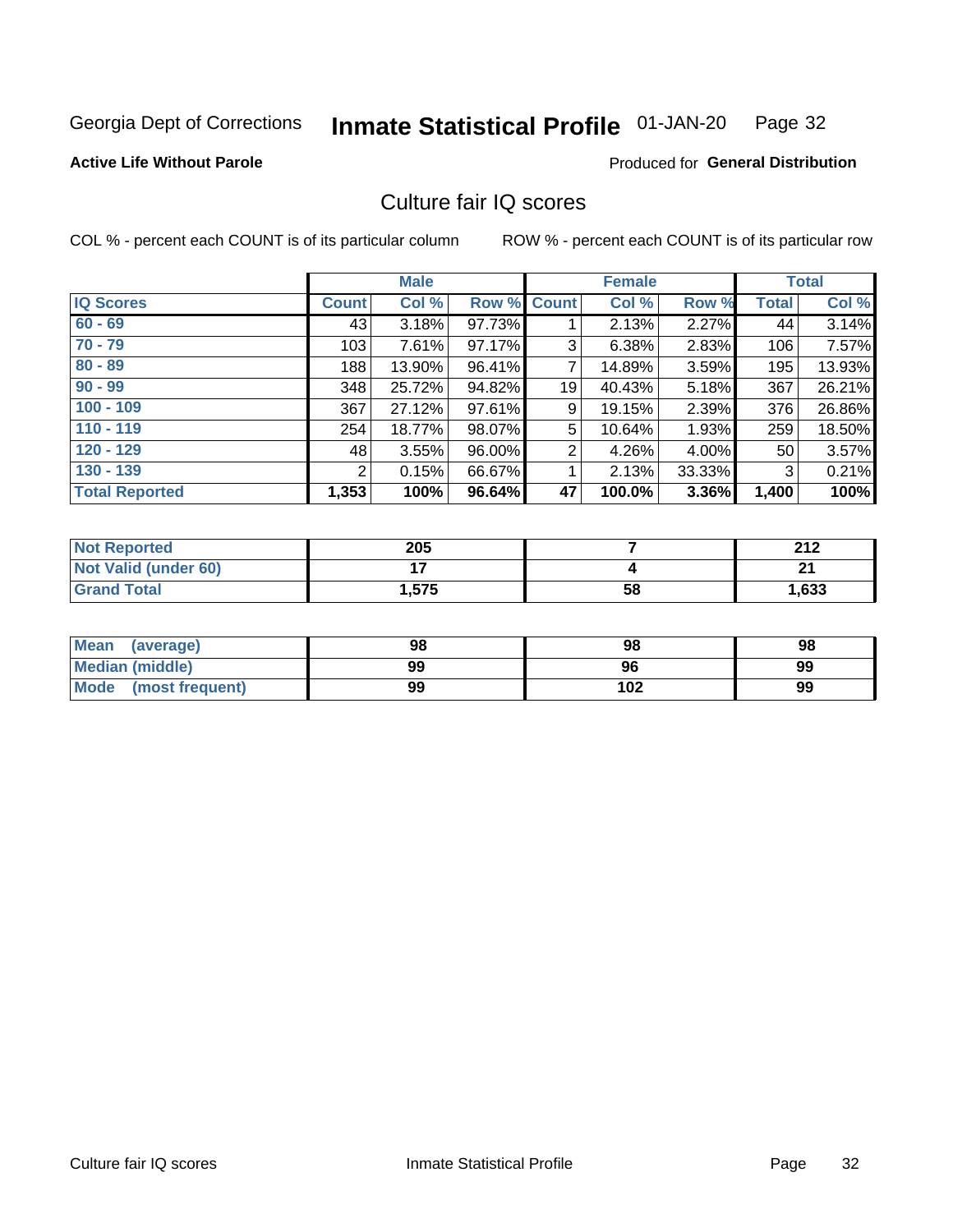#### **Inmate Statistical Profile 01-JAN-20** Page 33

#### **Active Life Without Parole**

### Produced for General Distribution

## Wide Range Achievement Test (WRAT) reading score

COL % - percent each COUNT is of its particular column

|                           |              | <b>Male</b> |         |                | <b>Female</b> | <b>Total</b> |              |        |
|---------------------------|--------------|-------------|---------|----------------|---------------|--------------|--------------|--------|
| <b>WRAT Reading Score</b> | <b>Count</b> | Col %       | Row %   | <b>Count</b>   | Col %         | Row %        | <b>Total</b> | Col %  |
| $0.1$ to $0.9$            | 26           | 1.79%       | 100.00% |                |               |              | 26           | 1.73%  |
| 1.0 to 1.9                | 21           | 1.45%       | 100.00% |                |               |              | 21           | 1.40%  |
| 2.0 to 2.9                | 49           | 3.38%       | 96.08%  | $\overline{2}$ | 3.92%         | 3.92%        | 51           | 3.40%  |
| 3.0 to 3.9                | 89           | 6.14%       | 95.70%  | 4              | 7.84%         | 4.30%        | 93           | 6.20%  |
| 4.0 to 4.9                | 112          | 7.73%       | 96.55%  | 4              | 7.84%         | 3.45%        | 116          | 7.73%  |
| 5.0 to 5.9                | 134          | 9.25%       | 98.53%  | $\overline{2}$ | 3.92%         | 1.47%        | 136          | 9.07%  |
| 6.0 to 6.9                | 118          | 8.14%       | 98.33%  | 2              | 3.92%         | 1.67%        | 120          | 8.00%  |
| 7.0 to 7.9                | 44           | 3.04%       | 100.00% |                |               |              | 44           | 2.93%  |
| 8.0 to 8.9                | 121          | 8.35%       | 97.58%  | 3              | 5.88%         | 2.42%        | 124          | 8.27%  |
| 9.0 to 9.9                | 72           | 4.97%       | 97.30%  | $\overline{2}$ | 3.92%         | 2.70%        | 74           | 4.93%  |
| 10.0 to 10.9              | 86           | 5.94%       | 98.85%  | 1              | 1.96%         | 1.15%        | 87           | 5.80%  |
| 11.0 to 11.9              | 139          | 9.59%       | 95.86%  | 6              | 11.76%        | 4.14%        | 145          | 9.67%  |
| 12.0 to 12.9              | 385          | 26.57%      | 94.59%  | 22             | 43.14%        | 5.41%        | 407          | 27.13% |
| 13                        | 53           | 3.66%       | 94.64%  | 3              | 5.88%         | 5.36%        | 56           | 3.73%  |
| <b>Total Reported</b>     | 1,449        | 100%        | 96.60%  | 51             | 100%          | 3.40%        | 1,500        | 100%   |

| <b>Not Reported</b> | 126   |    | .<br>ניט |
|---------------------|-------|----|----------|
| <b>Total</b>        | .,575 | 58 | .,633    |

| <b>Mean</b><br>(average)       | גי כ<br>o. / I     | 9.88 | 8.75 |
|--------------------------------|--------------------|------|------|
| Median (middle)                | י ה<br><u> ม.∠</u> | 11.9 | 9.2  |
| <b>Mode</b><br>(most frequent) | 12.9               | 12.9 | 12.9 |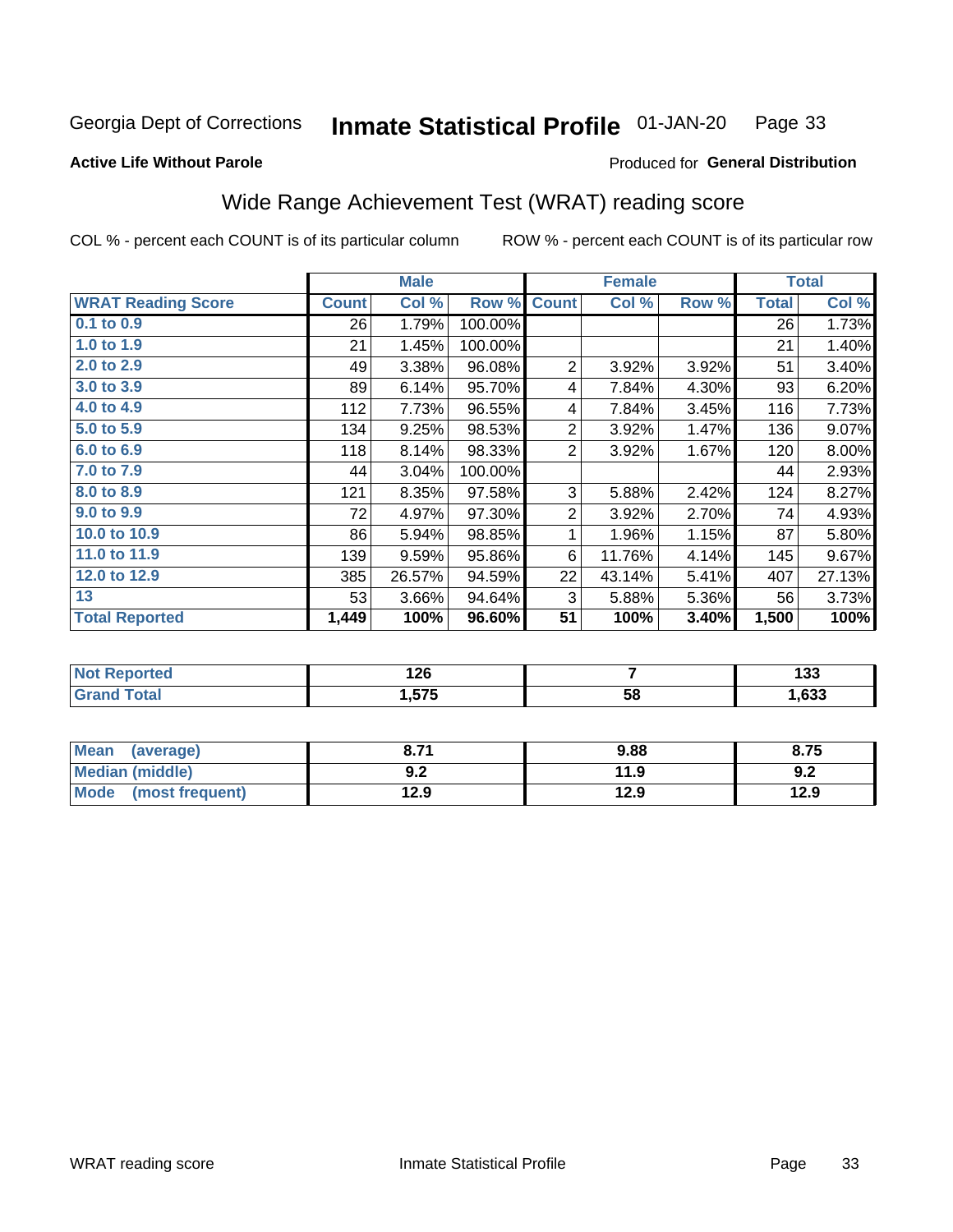#### Inmate Statistical Profile 01-JAN-20 Page 34

#### **Active Life Without Parole**

### Produced for General Distribution

## Wide Range Achievement Test (WRAT) math score

COL % - percent each COUNT is of its particular column

|                              |              | <b>Male</b> |         |                | <b>Female</b> |        |              | <b>Total</b> |
|------------------------------|--------------|-------------|---------|----------------|---------------|--------|--------------|--------------|
| <b>WRAT Mathematic Score</b> | <b>Count</b> | Col %       | Row %   | <b>Count</b>   | Col %         | Row %  | <b>Total</b> | Col %        |
| 0.1 to 0.9                   | 3            | 0.21%       | 100.00% |                |               |        | 3            | 0.20%        |
| 1.0 to 1.9                   | 10           | 0.69%       | 100.00% |                |               |        | 10           | 0.67%        |
| 2.0 to 2.9                   | 33           | 2.28%       | 97.06%  | 1              | 1.96%         | 2.94%  | 34           | 2.27%        |
| 3.0 to 3.9                   | 80           | 5.52%       | 97.56%  | $\overline{2}$ | 3.92%         | 2.44%  | 82           | 5.47%        |
| 4.0 to 4.9                   | 165          | 11.39%      | 97.06%  | 5              | 9.80%         | 2.94%  | 170          | 11.33%       |
| 5.0 to 5.9                   | 206          | 14.22%      | 97.63%  | 5              | 9.80%         | 2.37%  | 211          | 14.07%       |
| 6.0 to 6.9                   | 306          | 21.12%      | 97.14%  | 9              | 17.65%        | 2.86%  | 315          | 21.00%       |
| 7.0 to 7.9                   | 132          | 9.11%       | 96.35%  | 5              | 9.80%         | 3.65%  | 137          | 9.13%        |
| 8.0 to 8.9                   | 147          | 10.14%      | 98.00%  | 3              | 5.88%         | 2.00%  | 150          | 10.00%       |
| 9.0 to 9.9                   | 106          | 7.32%       | 95.50%  | 5              | 9.80%         | 4.50%  | 111          | 7.40%        |
| 10.0 to 10.9                 | 32           | 2.21%       | 100.00% |                |               |        | 32           | 2.13%        |
| 11.0 to 11.9                 | 49           | 3.38%       | 96.08%  | 2              | 3.92%         | 3.92%  | 51           | 3.40%        |
| 12.0 to 12.9                 | 174          | 12.01%      | 93.05%  | 13             | 25.49%        | 6.95%  | 187          | 12.47%       |
| 13                           | 6            | 0.41%       | 85.71%  | 1              | 1.96%         | 14.29% | 7            | 0.47%        |
| <b>Total Reported</b>        | 1,449        | 100%        | 96.60%  | 51             | 100%          | 3.40%  | 1,500        | 100.0%       |

| νrτea<br><b>NOT</b> | 126  |    | .<br>193 |
|---------------------|------|----|----------|
| $\sim$              | .575 | 58 | ,633     |

| Mean<br>(average)    | 7.36 | 8.40 | 7.40 |
|----------------------|------|------|------|
| Median (middle)      | 6.9  | 7.4  | 6.9  |
| Mode (most frequent) | 12.9 | 12.9 | 12.9 |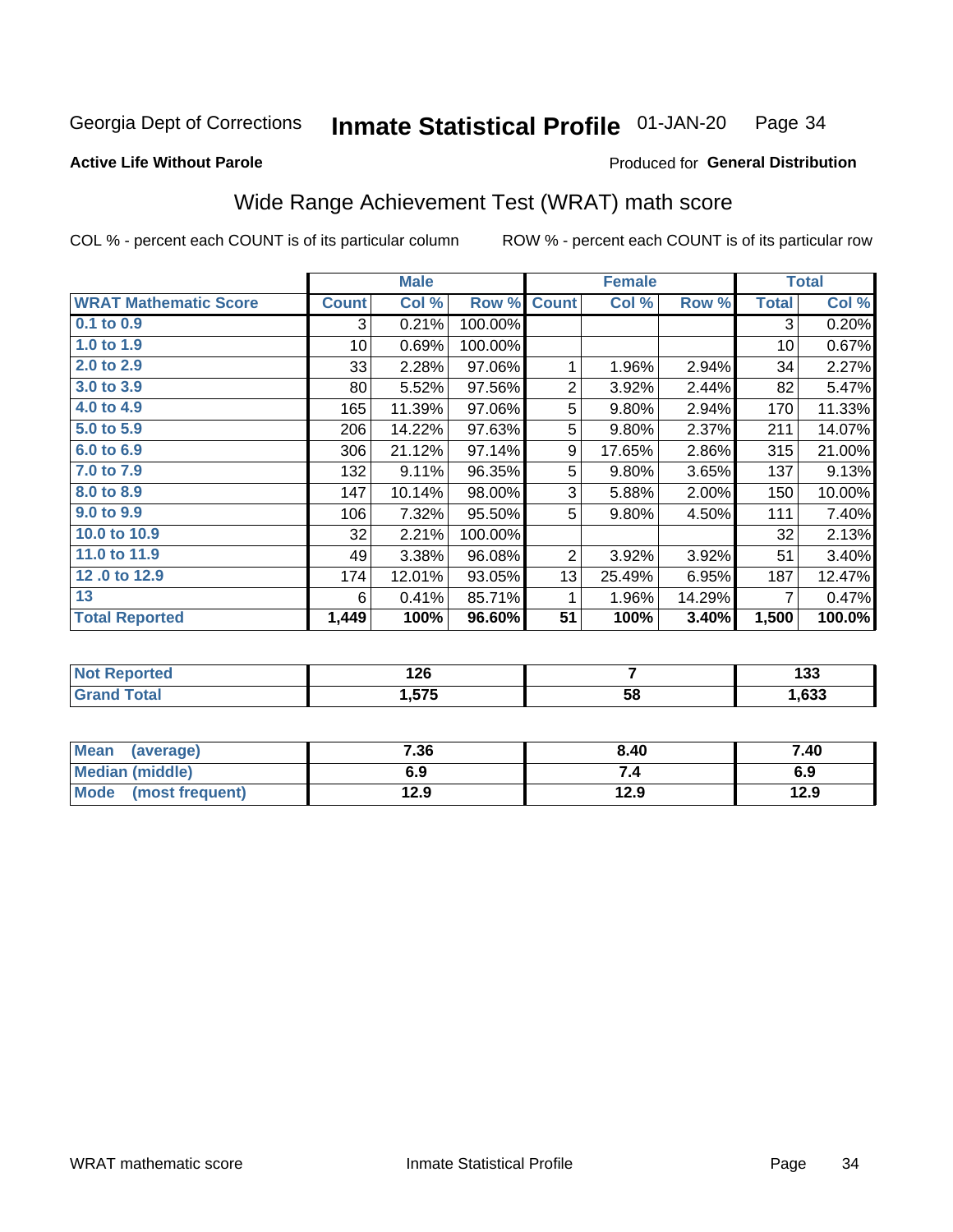## Inmate Statistical Profile 01-JAN-20

Page 35

#### **Active Life Without Parole**

#### Produced for General Distribution

## Wide Range Achievement Test (WRAT) spelling score

COL % - percent each COUNT is of its particular column

|                            |              | <b>Male</b> |         | <b>Female</b>  |        |       | <b>Total</b> |        |
|----------------------------|--------------|-------------|---------|----------------|--------|-------|--------------|--------|
| <b>WRAT Spelling Score</b> | <b>Count</b> | Col %       | Row %   | <b>Count</b>   | Col %  | Row % | <b>Total</b> | Col %  |
| $0.1$ to $0.9$             | 24           | 1.66%       | 100.00% |                |        |       | 24           | 1.60%  |
| 1.0 to 1.9                 | 37           | 2.56%       | 100.00% |                |        |       | 37           | 2.47%  |
| 2.0 to 2.9                 | 62           | 4.28%       | 96.88%  | $\overline{2}$ | 3.92%  | 3.13% | 64           | 4.27%  |
| 3.0 to 3.9                 | 83           | 5.74%       | 97.65%  | $\overline{2}$ | 3.92%  | 2.35% | 85           | 5.67%  |
| 4.0 to 4.9                 | 87           | 6.01%       | 97.75%  | $\overline{2}$ | 3.92%  | 2.25% | 89           | 5.94%  |
| 5.0 to 5.9                 | 151          | 10.44%      | 99.34%  | 1              | 1.96%  | 0.66% | 152          | 10.15% |
| 6.0 to 6.9                 | 127          | 8.78%       | 98.45%  | $\overline{2}$ | 3.92%  | 1.55% | 129          | 8.61%  |
| 7.0 to 7.9                 | 127          | 8.78%       | 97.69%  | 3              | 5.88%  | 2.31% | 130          | 8.68%  |
| 8.0 to 8.9                 | 126          | 8.71%       | 97.67%  | 3              | 5.88%  | 2.33% | 129          | 8.61%  |
| 9.0 to 9.9                 | 81           | 5.60%       | 100.00% |                |        |       | 81           | 5.41%  |
| 10.0 to 10.9               | 74           | 5.11%       | 100.00% |                |        |       | 74           | 4.94%  |
| 11.0 to 11.9               | 101          | 6.98%       | 93.52%  | $\overline{7}$ | 13.73% | 6.48% | 108          | 7.21%  |
| 12.0 to 12.9               | 337          | 23.29%      | 92.33%  | 28             | 54.90% | 7.67% | 365          | 24.37% |
| 13                         | 30           | 2.07%       | 96.77%  | 1              | 1.96%  | 3.23% | 31           | 2.07%  |
| <b>Total Reported</b>      | 1,447        | 100%        | 96.60%  | 51             | 100%   | 3.40% | 1,498        | 100%   |
|                            |              |             |         |                |        |       |              |        |

| <b>Not Reported</b>           | ס ר<br>1 Z O |    | <b>ACT</b><br>טטו |
|-------------------------------|--------------|----|-------------------|
| <b>Total</b><br><b>'Grand</b> | 1,575        | 58 | 1,633             |

| Mean (average)         | 8.26 | 10.55 | 8.34 |
|------------------------|------|-------|------|
| <b>Median (middle)</b> | 8.3  | 12.7  | 8.3  |
| Mode (most frequent)   | 12.9 | 12.9  | 12.9 |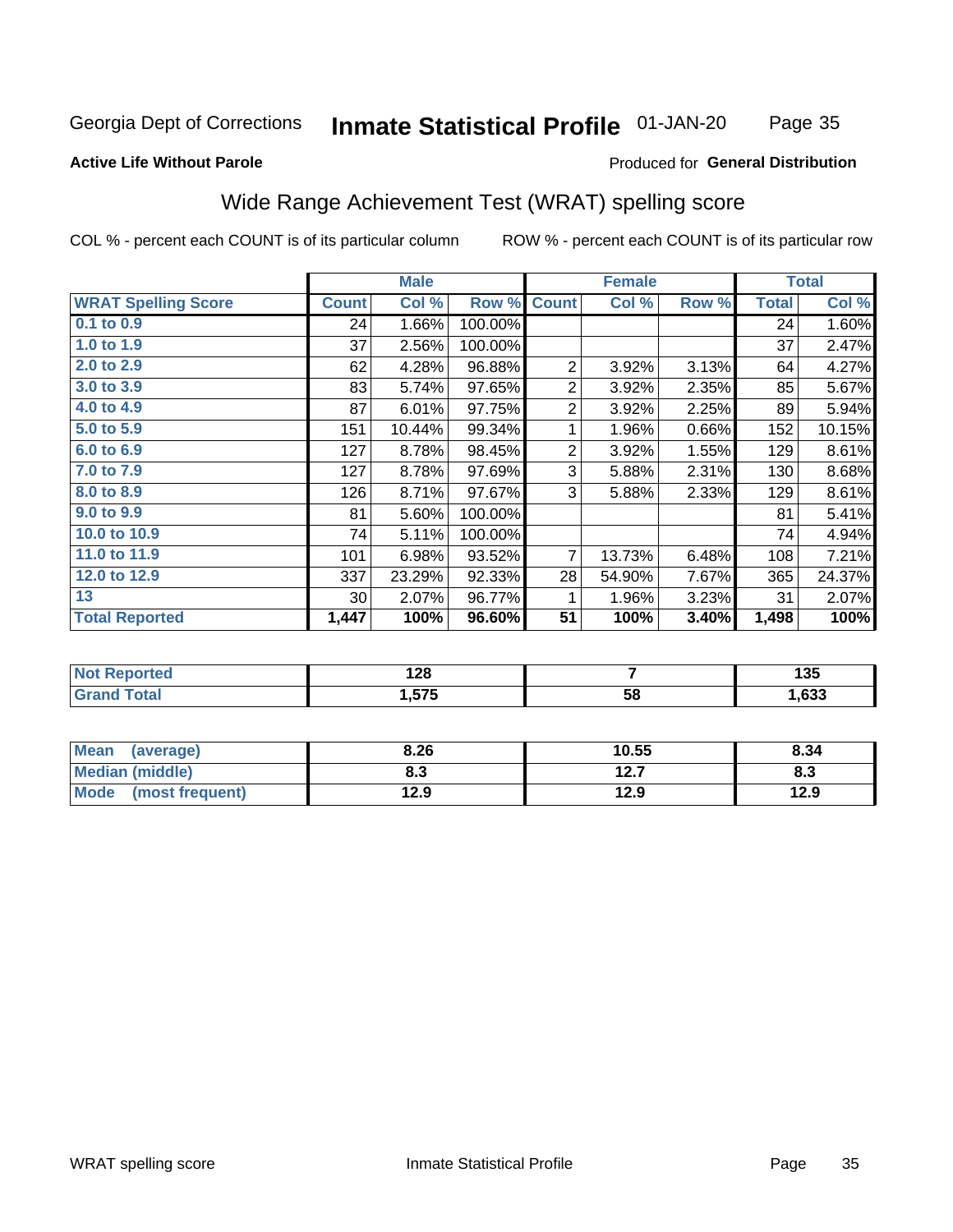#### Inmate Statistical Profile 01-JAN-20 Page 36

#### **Active Life Without Parole**

## **Produced for General Distribution**

## Current / last mental health treatment level

COL % - percent each COUNT is of its particular column

|                                    |              | <b>Male</b> |         |              | <b>Female</b> |        |              | <b>Total</b> |
|------------------------------------|--------------|-------------|---------|--------------|---------------|--------|--------------|--------------|
| <b>Mental Health Treatment Lev</b> | <b>Count</b> | Col %       | Row %   | <b>Count</b> | Col %         | Row %  | <b>Total</b> | Col %        |
| 1 No problem at current time       | 282          | 39.94%      | 96.58%  | 10           | 19.61%        | 3.42%  | 292          | 38.57%       |
| 2 Receiving outpatient             | 336          | 47.59%      | 89.12%  | 41           | 80.39%        | 10.88% | 377          | 49.80%       |
| <b>Treatment</b>                   |              |             |         |              |               |        |              |              |
| 3 Inpatient, moderate              | 67           | 9.49%       | 100.00% |              |               |        | 67           | 8.85%        |
| <b>Treatment</b>                   |              |             |         |              |               |        |              |              |
| 4 Inpatient, intensive             | 19           | 2.69%       | 100.00% |              |               |        | 19           | 2.51%        |
| Treatment                          |              |             |         |              |               |        |              |              |
| <b>5 Undergoing crisis</b>         | 2            | 0.28%       | 100.00% |              |               |        | 2            | 0.26%        |
| <b>stabilization</b>               |              |             |         |              |               |        |              |              |
| <b>Total Evaluated</b>             | 706          | 100%        | 93.26%  | 51           | 100%          | 6.74%  | 757          | 100%         |

| <b>evaluation</b><br>I Never had MH | 869           |    | ~-~<br>v 1 v |
|-------------------------------------|---------------|----|--------------|
| $f \wedge f \wedge f$               | 575<br>1.JI J | 58 | ,633         |

| <b>Median (middle)</b>         | <b>Receiving outpatient</b><br>treatment | <b>Receiving outpatient</b><br>treatment | <b>Receiving</b><br>outpatient<br>treatment |  |
|--------------------------------|------------------------------------------|------------------------------------------|---------------------------------------------|--|
| <b>Mode</b><br>(most frequent) | <b>Receiving outpatient</b><br>treatment | <b>Receiving outpatient</b><br>treatment | <b>Receiving</b><br>outpatient<br>treatment |  |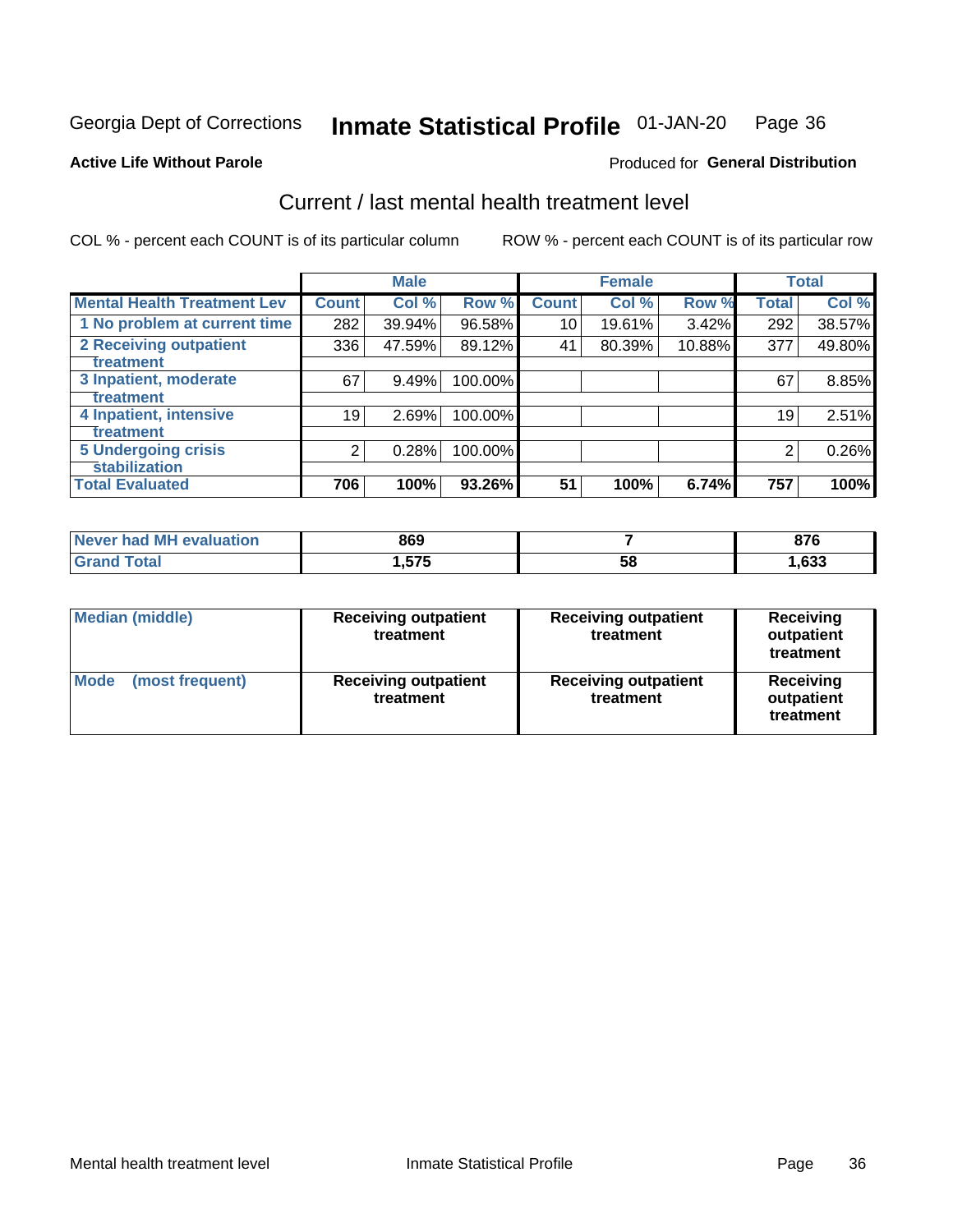#### Inmate Statistical Profile 01-JAN-20 Page 37

### **Active Life Without Parole**

### Produced for General Distribution

## PULHESDWIT medical scale - 'P' overall condition ('P'hysical)

COL % - percent each COUNT is of its particular column

|                                  |                | <b>Male</b> |             |    | <b>Female</b> |       |                 | <b>Total</b> |
|----------------------------------|----------------|-------------|-------------|----|---------------|-------|-----------------|--------------|
| 'P' Overall Condition            | Count l        | Col %       | Row % Count |    | Col %         | Row % | <b>Total</b>    | Col %        |
| 1 No medical illness             | 1,108          | 76.68%      | 97.19%      | 32 | 55.17%        | 2.81% | 1,140           | 75.85%       |
| 2 Well-controlled chronic        | 300            | 20.76%      | 92.31%      | 25 | 43.10%        | 7.69% | 325             | 21.62%       |
| <b>illness</b>                   |                |             |             |    |               |       |                 |              |
| 3 Poorly-controlled chronic      | 34             | 2.35%       | 97.14%      |    | 1.72%         | 2.86% | 35 <sub>1</sub> | 2.33%        |
| <b>illness</b>                   |                |             |             |    |               |       |                 |              |
| 4 Significant problems requiring | 2 <sub>1</sub> | 0.14%       | 100.00%     |    |               |       | 2               | 0.13%        |
| special housing                  |                |             |             |    |               |       |                 |              |
| 5 Terminal illness, < 6 months   |                | $0.07\%$    | 100.00%     |    |               |       |                 | 0.07%        |
| to live                          |                |             |             |    |               |       |                 |              |
| <b>Total Reported</b>            | 1,445          | 100%        | 96.14%      | 58 | 100%          | 3.86% | 1,503           | 100%         |

| rtea  | ィっハ          |    | 10N  |
|-------|--------------|----|------|
|       | 7 JU         |    | טט ו |
| _____ | ETE<br>ט וטו | ၁၀ | ,633 |

|  |  | Mode (most frequent) | 1 No medical illness | 1 No medical illness | 1 No medical<br>illness |
|--|--|----------------------|----------------------|----------------------|-------------------------|
|--|--|----------------------|----------------------|----------------------|-------------------------|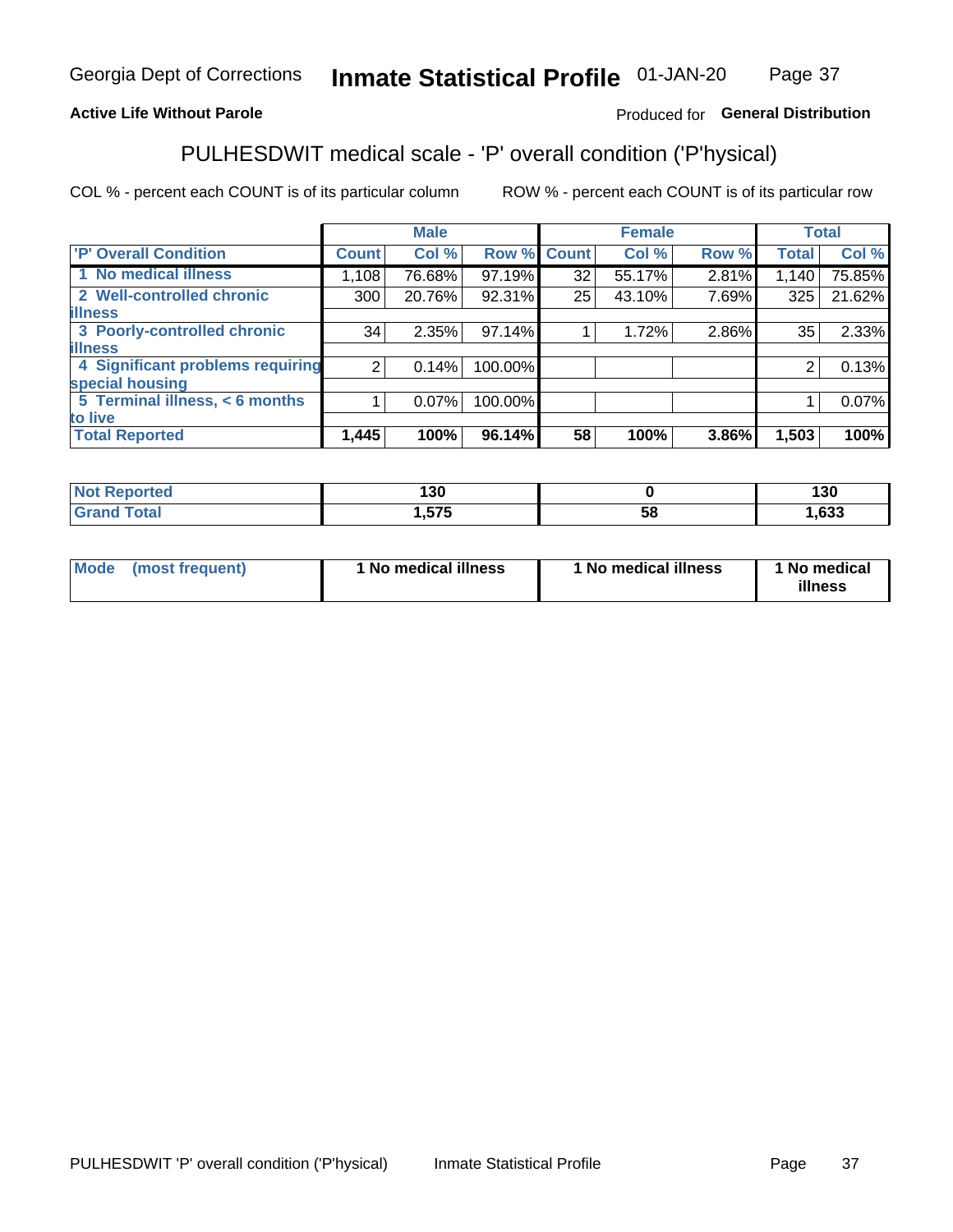### **Active Life Without Parole**

### Produced for General Distribution

## PULHESDWIT medical scale - 'U' upper body

COL % - percent each COUNT is of its particular column

|                              |                | <b>Male</b> |         |              | <b>Female</b> |       |              | <b>Total</b> |
|------------------------------|----------------|-------------|---------|--------------|---------------|-------|--------------|--------------|
| <b>'U' Upper Body</b>        | <b>Count</b>   | Col %       | Row %   | <b>Count</b> | Col %         | Row % | <b>Total</b> | Col %        |
| 1 Upper bones, joints,       | 1,352          | 93.69%      | 96.16%  | 54           | 93.10%        | 3.84% | 1,406        | 93.67%       |
| muscles all OK               |                |             |         |              |               |       |              |              |
| 2 One or both arms minimally | 78             | 5.41%       | 95.12%  | 4            | 6.90%         | 4.88% | 82           | 5.46%        |
| limited                      |                |             |         |              |               |       |              |              |
| 3 One or both arms           | 9              | 0.62%       | 100.00% |              |               |       | 9            | 0.60%        |
| <b>moderately limited</b>    |                |             |         |              |               |       |              |              |
| 4 One arm disabled,          | $\overline{4}$ | 0.28%       | 100.00% |              |               |       | 4            | 0.27%        |
| paralyzed, or amputated      |                |             |         |              |               |       |              |              |
| <b>Total Reported</b>        | 1,443          | 100%        | 96.14%  | 58           | 100%          | 3.86% | 1,501        | 100%         |

| <b>Not Reported</b> | ,,,<br>70 I |    | .<br><b>_</b> u |
|---------------------|-------------|----|-----------------|
| <b>Total</b>        | 575<br>ט וט | 58 | ,633            |

| <b>Mode</b> | (most frequent) | 1 Upper bones, joints,<br>muscles all OK | 1 Upper bones, joints,<br>muscles all OK | 1 Upper bones,<br>ljoints, muscles all<br>ОK |
|-------------|-----------------|------------------------------------------|------------------------------------------|----------------------------------------------|
|-------------|-----------------|------------------------------------------|------------------------------------------|----------------------------------------------|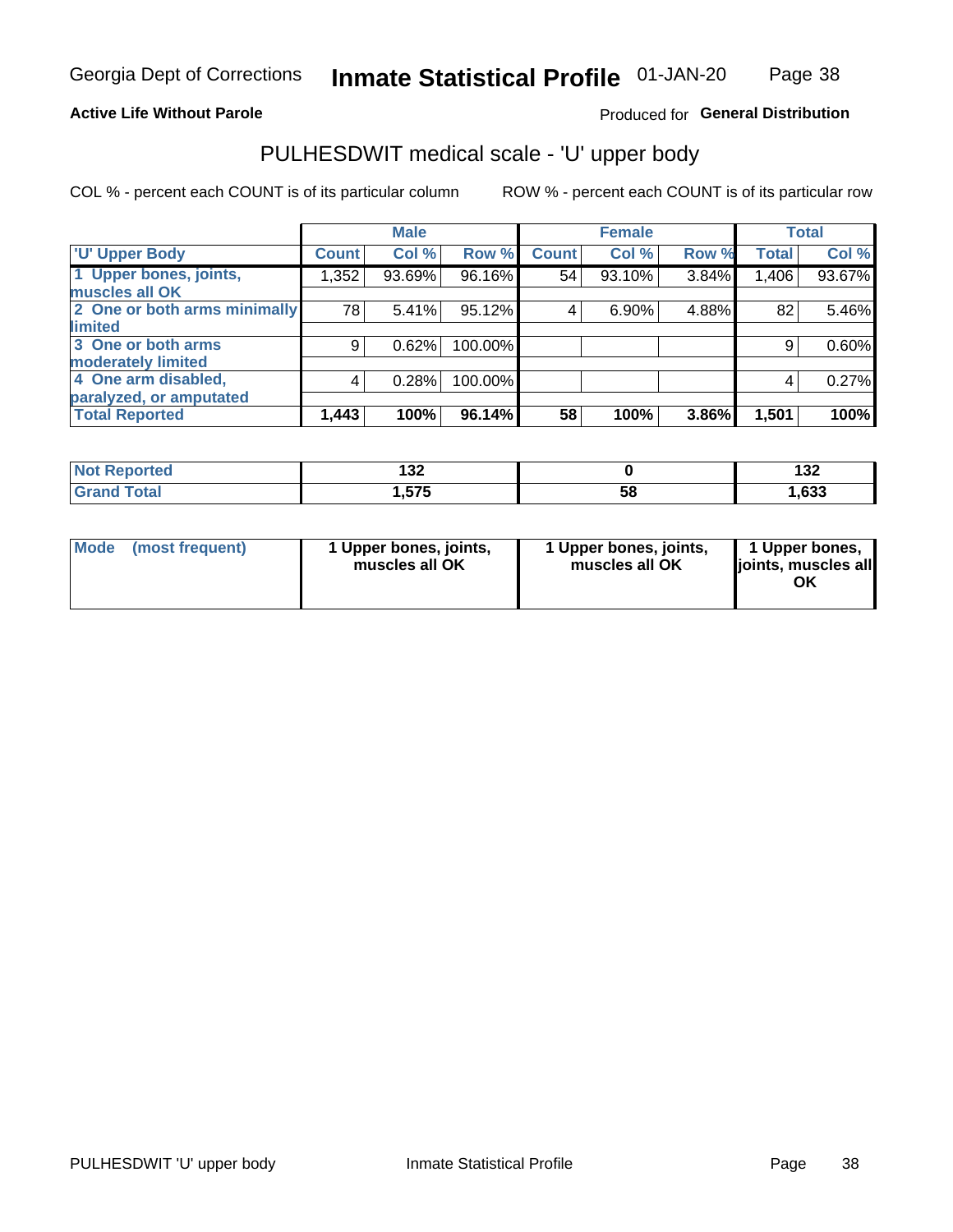### **Active Life Without Parole**

### Produced for General Distribution

## PULHESDWIT medical scale - 'L' lower body

COL % - percent each COUNT is of its particular column

|                                |              | <b>Male</b> |           |              | <b>Female</b> |       |              | <b>Total</b> |
|--------------------------------|--------------|-------------|-----------|--------------|---------------|-------|--------------|--------------|
| 'L' Lower Body                 | <b>Count</b> | Col %       | Row %     | <b>Count</b> | Col %         | Row % | <b>Total</b> | Col %        |
| 1 Lower bones, joints,         | 1,253        | 86.83%      | $96.16\%$ | 50           | 86.21%        | 3.84% | 1,303        | 86.81%       |
| muscles all OK                 |              |             |           |              |               |       |              |              |
| 2 One or both legs minimally   | 164          | 11.37%      | 95.35%    | 8            | 13.79%        | 4.65% | 172          | 11.46%       |
| limited                        |              |             |           |              |               |       |              |              |
| 3 One or both legs             | 21           | 1.46%       | 100.00%   |              |               |       | 21           | 1.40%        |
| moderately limited             |              |             |           |              |               |       |              |              |
| 4 One leg disabled, paralyzed, | 5            | 0.35%       | 100.00%   |              |               |       | 5            | 0.33%        |
| or amputated                   |              |             |           |              |               |       |              |              |
| <b>Total Reported</b>          | 1,443        | 100%        | 96.14%    | 58           | 100%          | 3.86% | 1,501        | 100%         |

| <b>Not Reported</b> | ,,,<br>70 I |    | .<br><b>_</b> u |
|---------------------|-------------|----|-----------------|
| <b>Total</b>        | 575<br>ט וט | 58 | ,633            |

|  | Mode (most frequent) | 1 Lower bones, joints,<br>muscles all OK | 1 Lower bones, joints,<br>muscles all OK | 1 Lower bones,<br>ljoints, muscles all<br>OK |
|--|----------------------|------------------------------------------|------------------------------------------|----------------------------------------------|
|--|----------------------|------------------------------------------|------------------------------------------|----------------------------------------------|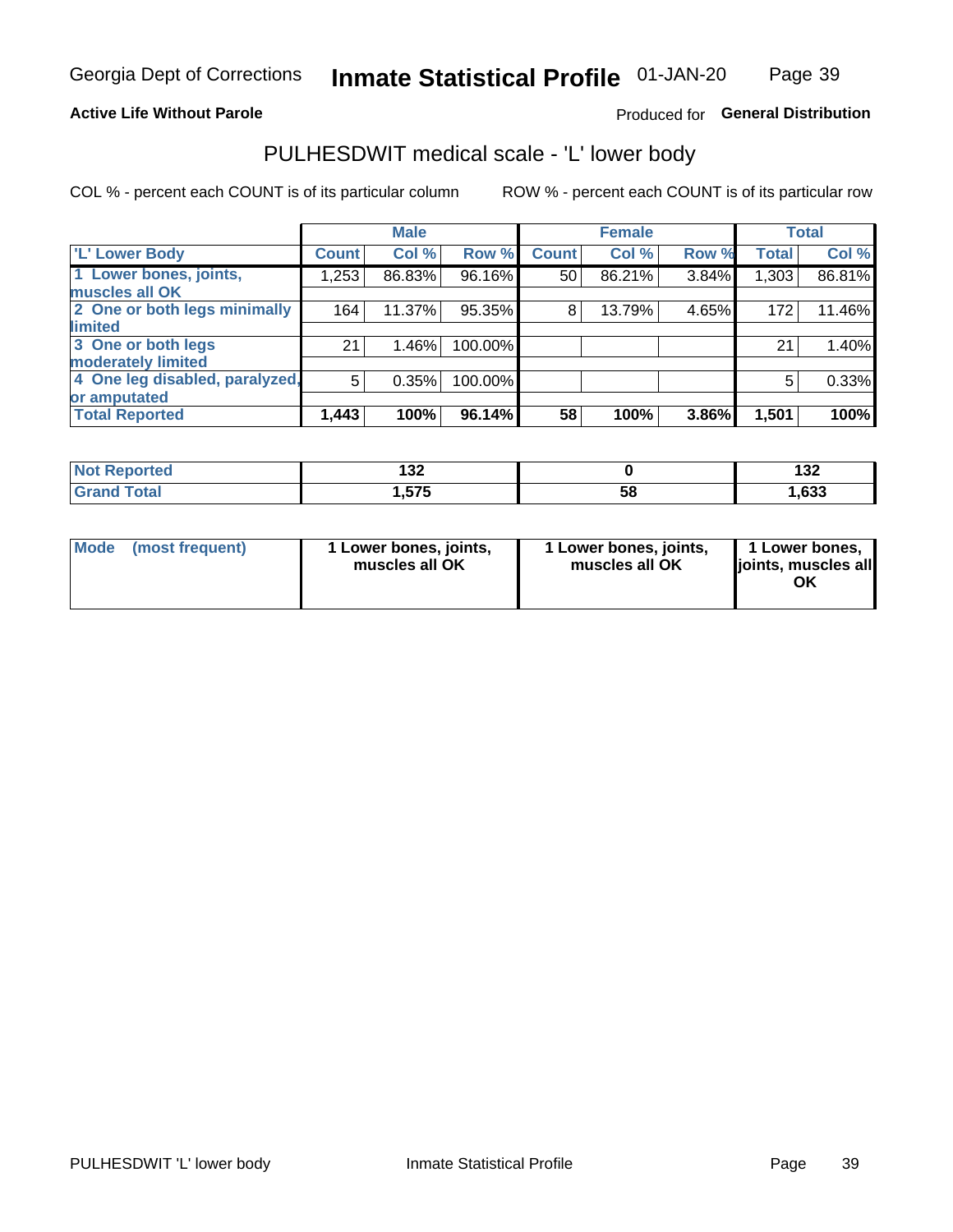Page 40

#### **Active Life Without Parole**

Produced for General Distribution

## PULHESDWIT medical scale - 'H' hearing

COL % - percent each COUNT is of its particular column

|                                |              | <b>Male</b> |             |    | <b>Female</b> |       | <b>Total</b> |        |
|--------------------------------|--------------|-------------|-------------|----|---------------|-------|--------------|--------|
| <b>H' Hearing</b>              | <b>Count</b> | Col %       | Row % Count |    | Col %         | Row % | <b>Total</b> | Col %  |
| 1 Normal hearing both ears     | 1,428        | 99.03%      | 96.23%      | 56 | 100.00%       | 3.77% | 1,484        | 99.07% |
| 2 Some loss in one ear with    | 9            | 0.62%       | 100.00%     |    |               |       | 9            | 0.60%  |
| other OK, or mild loss in both |              |             |             |    |               |       |              |        |
| 3 Total loss in one ear with   | 3            | 0.21%       | 100.00%     |    |               |       | 3            | 0.20%  |
| mild loss in other             |              |             |             |    |               |       |              |        |
| 4 Severe loss in both ears     | 2            | 0.14%       | 100.00%     |    |               |       | ⌒            | 0.13%  |
| <b>Total Reported</b>          | 1,442        | 100%        | 96.26%      | 56 | 100%          | 3.74% | 1,498        | 100%   |

| and an address of<br>N<br>Teo | .<br>טעו |    | 135  |
|-------------------------------|----------|----|------|
| _____                         | ---      | ວະ | ,633 |

| Mode (most frequent) | 1 Normal hearing both ears 1 Normal hearing both ears 1 Normal hearing | both ears |
|----------------------|------------------------------------------------------------------------|-----------|
|                      |                                                                        |           |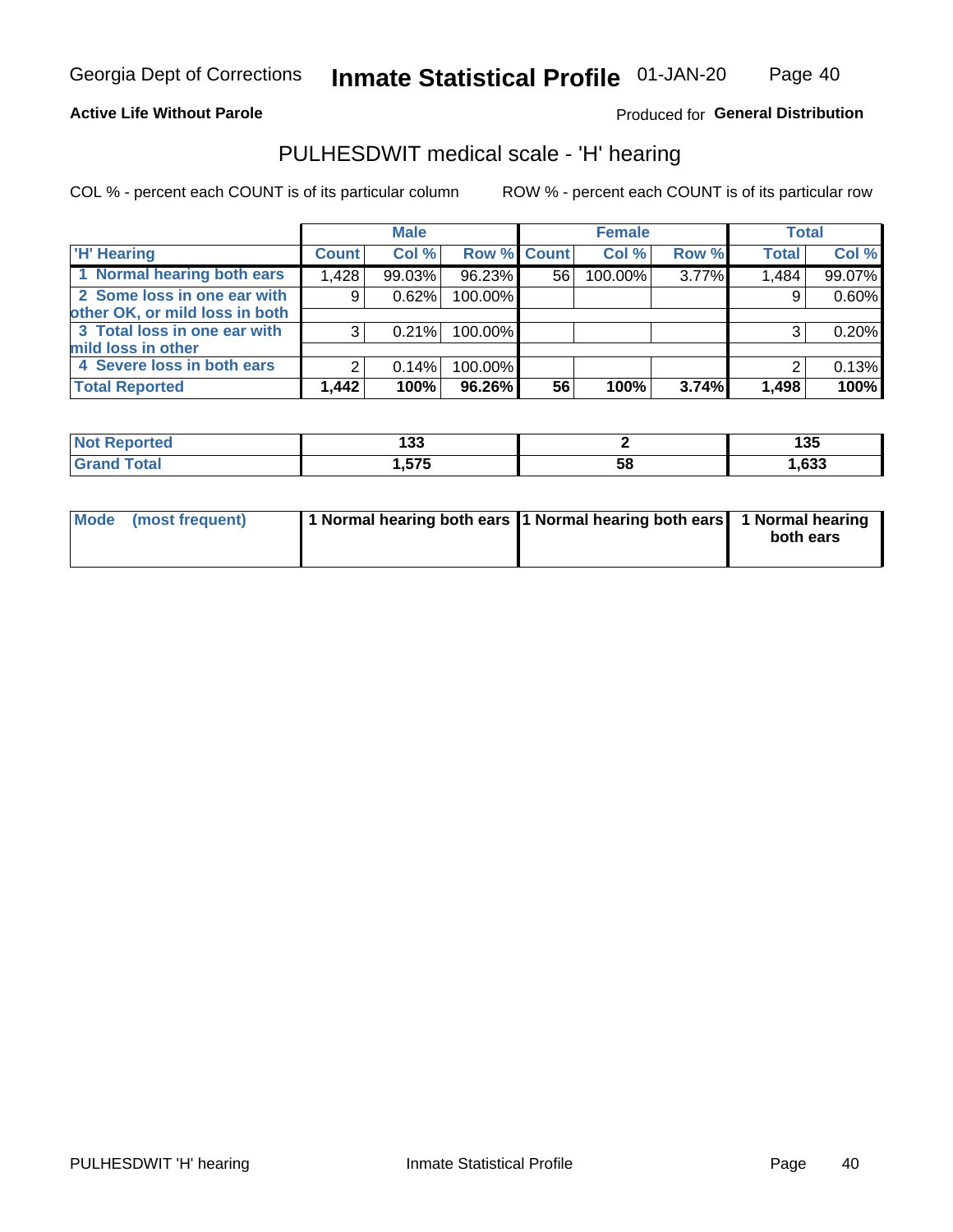Page 41

#### **Active Life Without Parole**

### Produced for General Distribution

## PULHESDWIT medical scale - 'E' vision

COL % - percent each COUNT is of its particular column

|                                 |                    | <b>Male</b> |         |             | <b>Female</b> |       |              | <b>Total</b> |
|---------------------------------|--------------------|-------------|---------|-------------|---------------|-------|--------------|--------------|
| 'E' Vision                      | Count <sup>'</sup> | Col %       |         | Row % Count | Col %         | Row % | <b>Total</b> | Col %        |
| 1 Correctable to 20/40 in both  | 1,059              | 75.70%      | 97.25%  | 30          | 53.57%        | 2.75% | 1,089        | 74.85%       |
| eyes                            |                    |             |         |             |               |       |              |              |
| 2 Correctable to 20/70 in one   | 295                | 21.09%      | 91.90%  | 26          | 46.43%        | 8.10% | 321          | 22.06%       |
| eye, may be blind in other      |                    |             |         |             |               |       |              |              |
| 3 Correctable to 20/200 in one  | 38                 | 2.72%       | 100.00% |             |               |       | 38           | 2.61%        |
| eye, may be blind in other      |                    |             |         |             |               |       |              |              |
| 4 One eye not correctable to    | 6                  | 0.43%       | 100.00% |             |               |       | 6            | 0.41%        |
| 20/200, other may be blind      |                    |             |         |             |               |       |              |              |
| 5 Blind in both eyes, requiring |                    | 0.07%       | 100.00% |             |               |       |              | $0.07\%$     |
| special housing                 |                    |             |         |             |               |       |              |              |
| <b>Total Reported</b>           | 1,399              | 100%        | 96.15%  | 56          | 100%          | 3.85% | 1,455        | 100%         |

| norted       | 47C       |    | $\rightarrow$ |
|--------------|-----------|----|---------------|
| .            | <u>,,</u> |    | <u></u>       |
| <b>Total</b> | 1.575     | 58 | ,633          |

| Mode (most frequent) | 1 Correctable to 20/40 in both<br>eves | 1 Correctable to 20/40 in   1 Correctable to  <br>both eyes | 20/40 in both eyes |  |
|----------------------|----------------------------------------|-------------------------------------------------------------|--------------------|--|
|                      |                                        |                                                             |                    |  |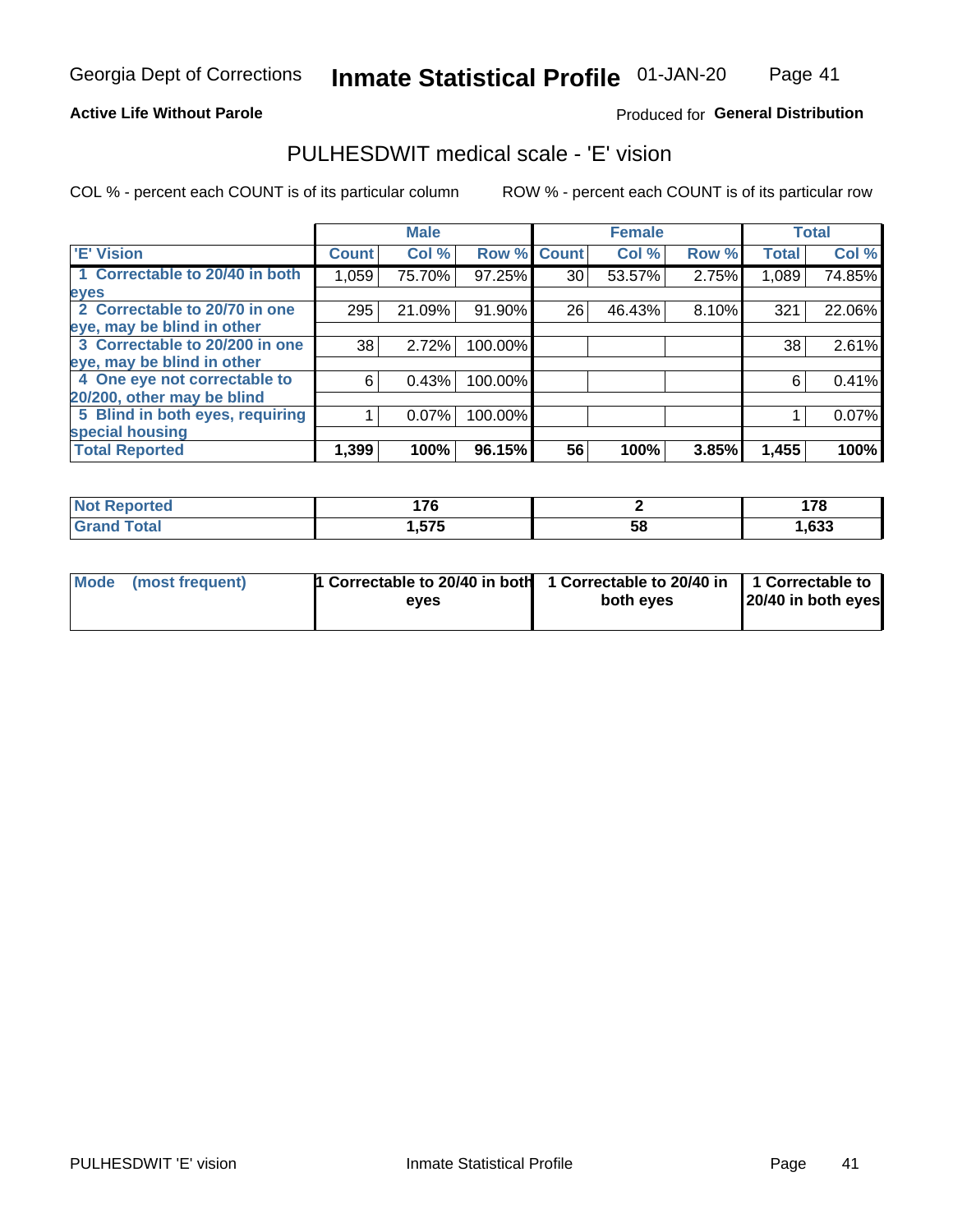### **Active Life Without Parole**

### Produced for General Distribution

## PULHESDWIT medical scale - 'S' pSychiatric

COL % - percent each COUNT is of its particular column

|                                        |              | <b>Male</b> |         |             | <b>Female</b> |        |              | <b>Total</b> |
|----------------------------------------|--------------|-------------|---------|-------------|---------------|--------|--------------|--------------|
| 'S' pSychiatric                        | <b>Count</b> | Col %       |         | Row % Count | Col %         | Row %  | <b>Total</b> | Col %        |
| 1 No impairment or disorders           | 1,208        | 82.40%      | 98.77%  | 15          | 30.61%        | 1.23%  | 1,223        | 80.73%       |
| 2 Stable, or in remission, or          | 200          | 13.64%      | 85.84%  | 33          | 67.35%        | 14.16% | 233          | 15.38%       |
| mild impairment or retardation         |              |             |         |             |               |        |              |              |
| 3 Requires moderate inpatient          | 46           | 3.14%       | 97.87%  |             | 2.04%         | 2.13%  | 47           | 3.10%        |
| treatment                              |              |             |         |             |               |        |              |              |
| 4 Requires intensive inpatient         | 11           | 0.75%       | 100.00% |             |               |        | 11           | 0.73%        |
| treatment                              |              |             |         |             |               |        |              |              |
| <b>5 Requires Crisis Stabilization</b> |              | $0.07\%$    | 100.00% |             |               |        |              | 0.07%        |
| Unit (CSU) inpatient care              |              |             |         |             |               |        |              |              |
| <b>Total Reported</b>                  | 1,466        | 100%        | 96.77%  | 49          | 100%          | 3.23%  | 1,515        | 100.0%       |

| <b>Not Reported</b>  | 109    |    | 44C<br><u> 1 1 0</u> |
|----------------------|--------|----|----------------------|
| <b>Total</b><br>CHOM | 575, ا | ວະ | ,633                 |

| Mode (most frequent) | <b>1 No impairment or disorders</b> 2 Stable, or in remission, 11 No impairment or |                       |           |
|----------------------|------------------------------------------------------------------------------------|-----------------------|-----------|
|                      |                                                                                    | or mild impairment or | disorders |
|                      |                                                                                    | retardation           |           |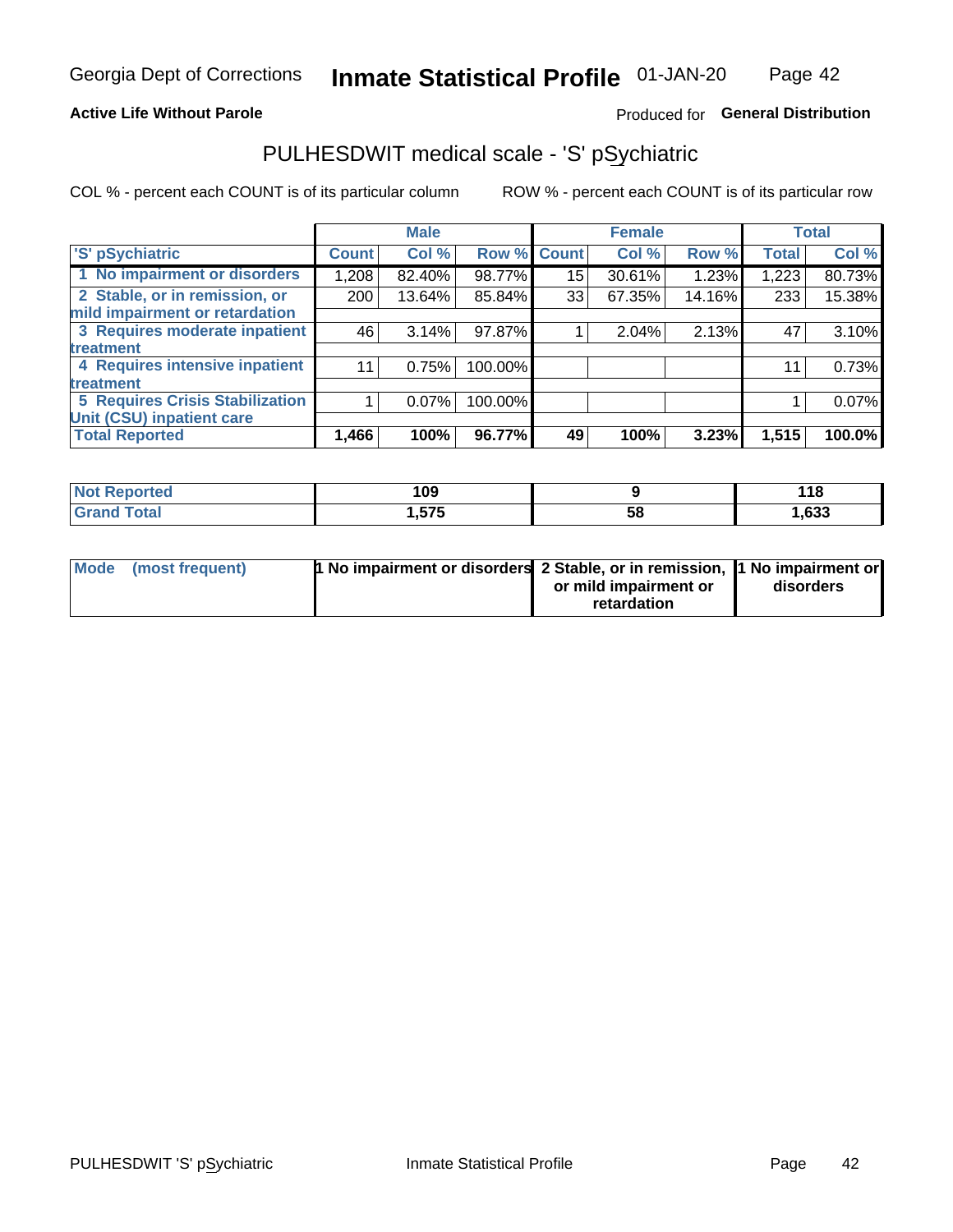Page 43

### **Active Life Without Parole**

### Produced for General Distribution

## PULHESDWIT medical scale - 'D' dental

COL % - percent each COUNT is of its particular column

|                                 |              | <b>Male</b> |         |              | <b>Female</b> |       |              | <b>Total</b> |
|---------------------------------|--------------|-------------|---------|--------------|---------------|-------|--------------|--------------|
| <b>D'</b> Dental                | <b>Count</b> | Col %       | Row %   | <b>Count</b> | Col %         | Row % | <b>Total</b> | Col %        |
| 1 Minimal routine dental health | 1,021        | 75.41%      | 95.51%  | 48           | 92.31%        | 4.49% | 1,069        | 76.03%       |
| <b>needs</b>                    |              |             |         |              |               |       |              |              |
| 2 Moderate cavities and/or gum  | 292          | 21.57%      | 99.32%  |              | 3.85%         | 0.68% | 294          | 20.91%       |
| disease                         |              |             |         |              |               |       |              |              |
| 3 Extensive gum disease         | 40           | 2.95%       | 95.24%  | 2            | 3.85%         | 4.76% | 42           | 2.99%        |
| and/or widespread decay         |              |             |         |              |               |       |              |              |
| 4 Urgent need for dental        |              | $0.07\%$    | 100.00% |              |               |       |              | 0.07%        |
| <b>services</b>                 |              |             |         |              |               |       |              |              |
| <b>Total Reported</b>           | 1,354        | 100%        | 96.30%  | 52           | 100%          | 3.70% | 1,406        | 100%         |

| orted    | ົດດ          |    | כמה  |
|----------|--------------|----|------|
| NOT RADO | ▴▴           |    | LL I |
| .        |              |    |      |
| Total    | 575<br>ט ויט | 58 | ,633 |

| Mode | (most frequent) | <b>Minimal routine dental</b><br>health needs | 1 Minimal routine dental<br>health needs | 11 Minimal routine<br>dental health<br>needs |
|------|-----------------|-----------------------------------------------|------------------------------------------|----------------------------------------------|
|------|-----------------|-----------------------------------------------|------------------------------------------|----------------------------------------------|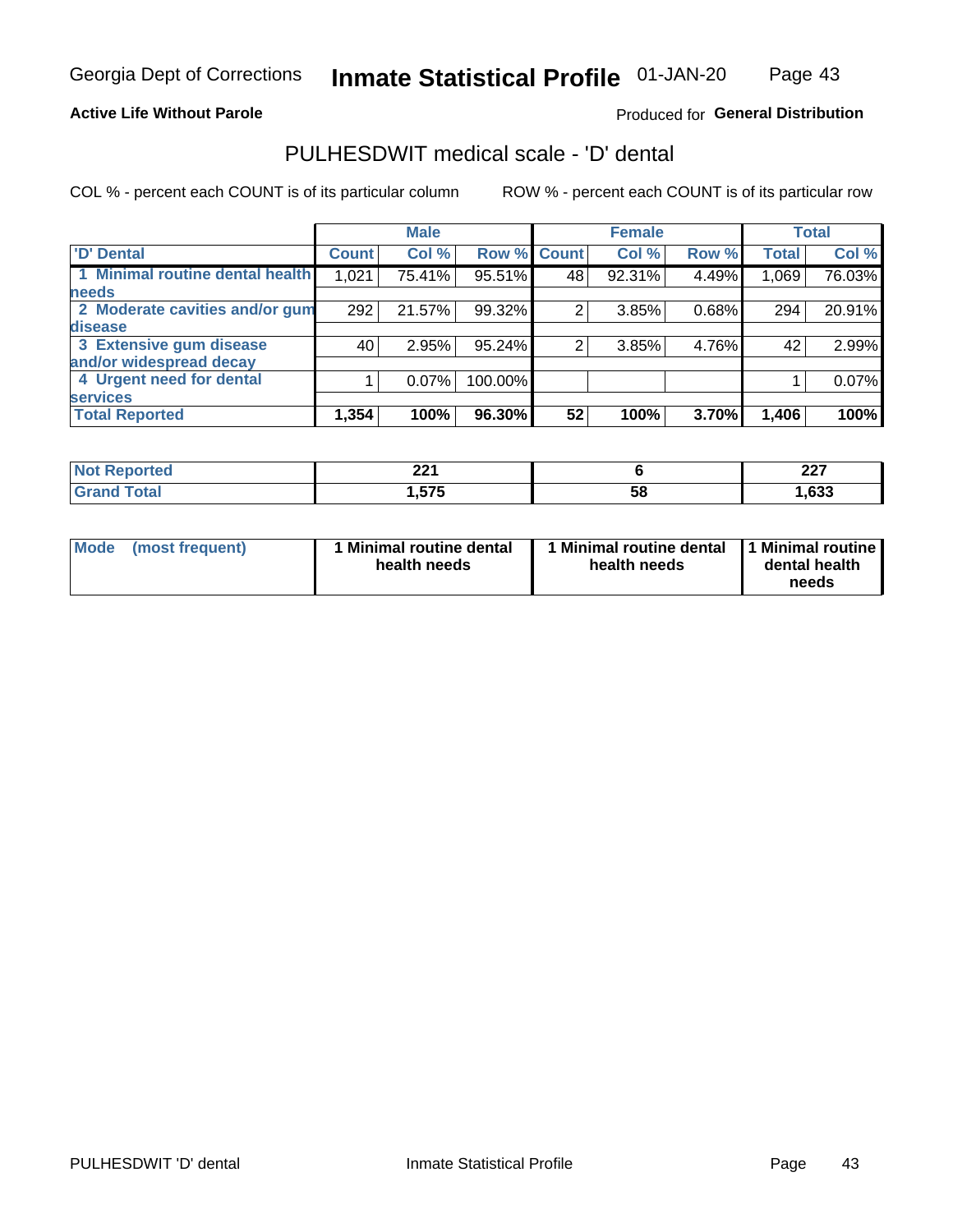### **Active Life Without Parole**

### Produced for General Distribution

### PULHESDWIT medical scale - 'W' work ability

COL % - percent each COUNT is of its particular column

|                                 |              | <b>Male</b> |         |             | <b>Female</b> |       |              | <b>Total</b> |
|---------------------------------|--------------|-------------|---------|-------------|---------------|-------|--------------|--------------|
| <b>W' work ability</b>          | <b>Count</b> | Col %       |         | Row % Count | Col %         | Row % | <b>Total</b> | Col %        |
| 1 Unrestricted work or activity | 1,207        | 83.65%      | 96.64%  | 42          | 72.41%        | 3.36% | 1,249        | 83.21%       |
| 2 Minor restrictions on type of | 185          | 12.82%      | 92.04%  | 16          | 27.59%        | 7.96% | 201          | 13.39%       |
| <b>work</b>                     |              |             |         |             |               |       |              |              |
| 3 Moderate restrictions on type | 34           | 2.36%       | 100.00% |             |               |       | 34           | 2.27%        |
| lof work                        |              |             |         |             |               |       |              |              |
| 4 Major restrictions on type of | 9            | 0.62%       | 100.00% |             |               |       | 9            | 0.60%        |
| <b>work</b>                     |              |             |         |             |               |       |              |              |
| 5 Cannot work under any         | 8            | 0.55%       | 100.00% |             |               |       | 8            | 0.53%        |
| <b>circumstances</b>            |              |             |         |             |               |       |              |              |
| <b>Total Reported</b>           | 1,443        | 100%        | 96.14%  | 58          | 100%          | 3.86% | 1,501        | 100%         |

| <b>Not Reported</b> | 199<br>ـ/ J  |    | ,<br>IJL |
|---------------------|--------------|----|----------|
| <b>Grand Total</b>  | 575<br>. טוי | 58 | 633, ا   |

| <b>Mode</b>     | 1 Unrestricted work or | 1 Unrestricted work or | 1 Unrestricted   |
|-----------------|------------------------|------------------------|------------------|
| (most frequent) | activity               | activity               | work or activity |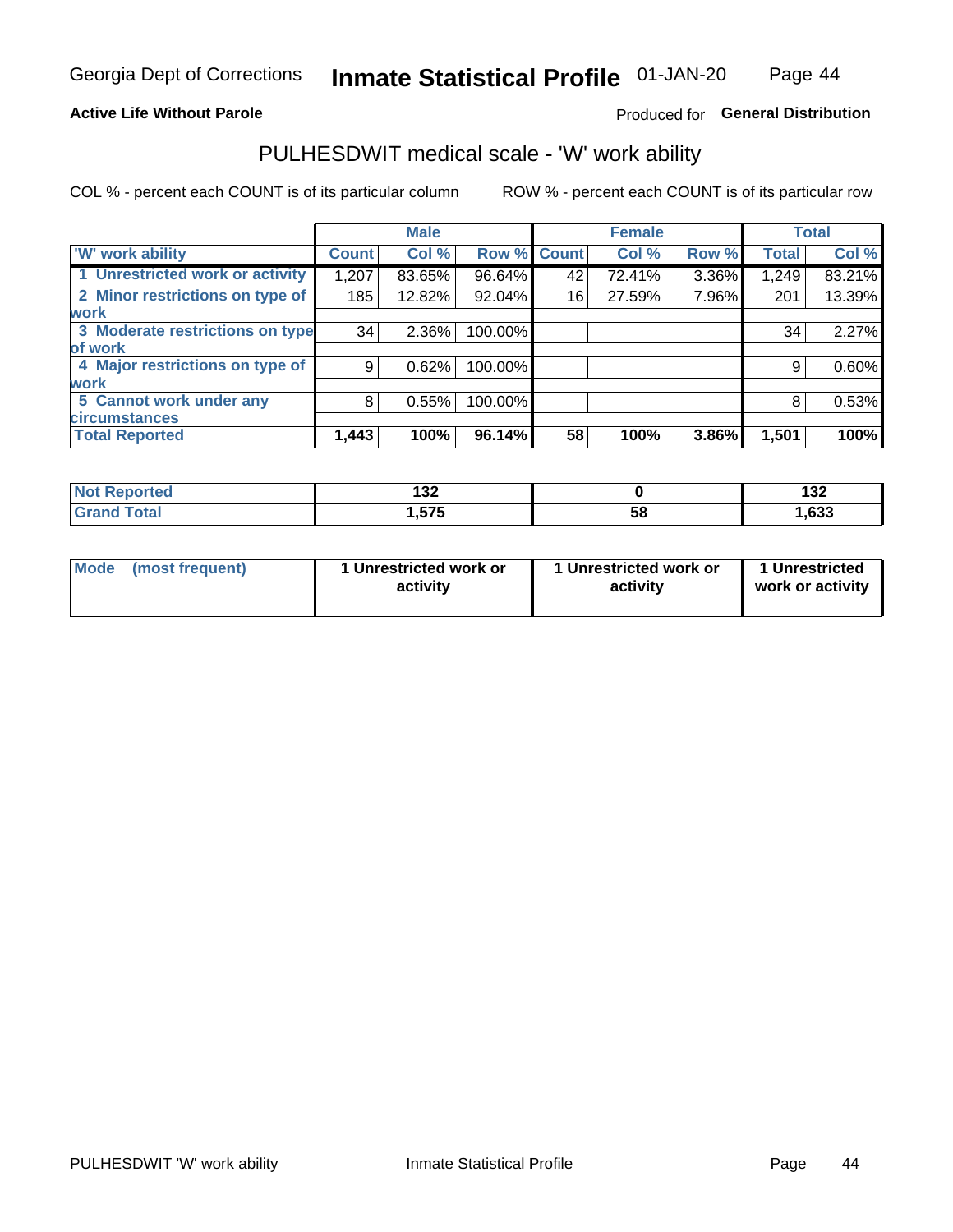### Page 45

### **Active Life Without Parole**

### Produced for General Distribution

## PULHESDWIT medical scale - 'I' impairment

|                                                              |              | <b>Male</b> |                    |    | <b>Female</b> |       | <b>Total</b> |        |
|--------------------------------------------------------------|--------------|-------------|--------------------|----|---------------|-------|--------------|--------|
| <b>T' Impairment</b>                                         | <b>Count</b> | Col %       | <b>Row % Count</b> |    | Col %         | Row % | <b>Total</b> | Col %  |
| 1 No impairments or<br>disabilities                          | 1,417        | 98.33%      | 96.07%             | 58 | 100.00%       | 3.93% | 1,475        | 98.40% |
| 2 Wheelchair-bound but<br>otherwise OK                       |              | 0.76%       | 100.00%            |    |               |       | 11           | 0.73%  |
| <b>3 Needs low-level Assisted</b><br>Living (level I)        | 3            | 0.21%       | 100.00%            |    |               |       | 3            | 0.20%  |
| 4 Needs moderate Assisted<br><b>Living (level II)</b>        |              | 0.07%       | 100.00%            |    |               |       |              | 0.07%  |
| <b>5 Needs maximal Assisted</b><br><b>Living (level III)</b> | 9            | 0.62%       | 100.00%            |    |               |       | 9            | 0.60%  |
| <b>Total Reported</b>                                        | 1,441        | 100%        | 96.13%             | 58 | 100%          | 3.87% | 1,499        | 100%   |

| eported      | $\sim$<br>◡<br>___ |    | . .<br>194 |
|--------------|--------------------|----|------------|
| <b>cotal</b> | .575               | Ⴢჾ | 1,633      |

| Mode | (most frequent) | 1 No impairments or<br>disabilities | 1 No impairments or<br>disabilities | 1 No impairments<br>or disabilities |
|------|-----------------|-------------------------------------|-------------------------------------|-------------------------------------|
|------|-----------------|-------------------------------------|-------------------------------------|-------------------------------------|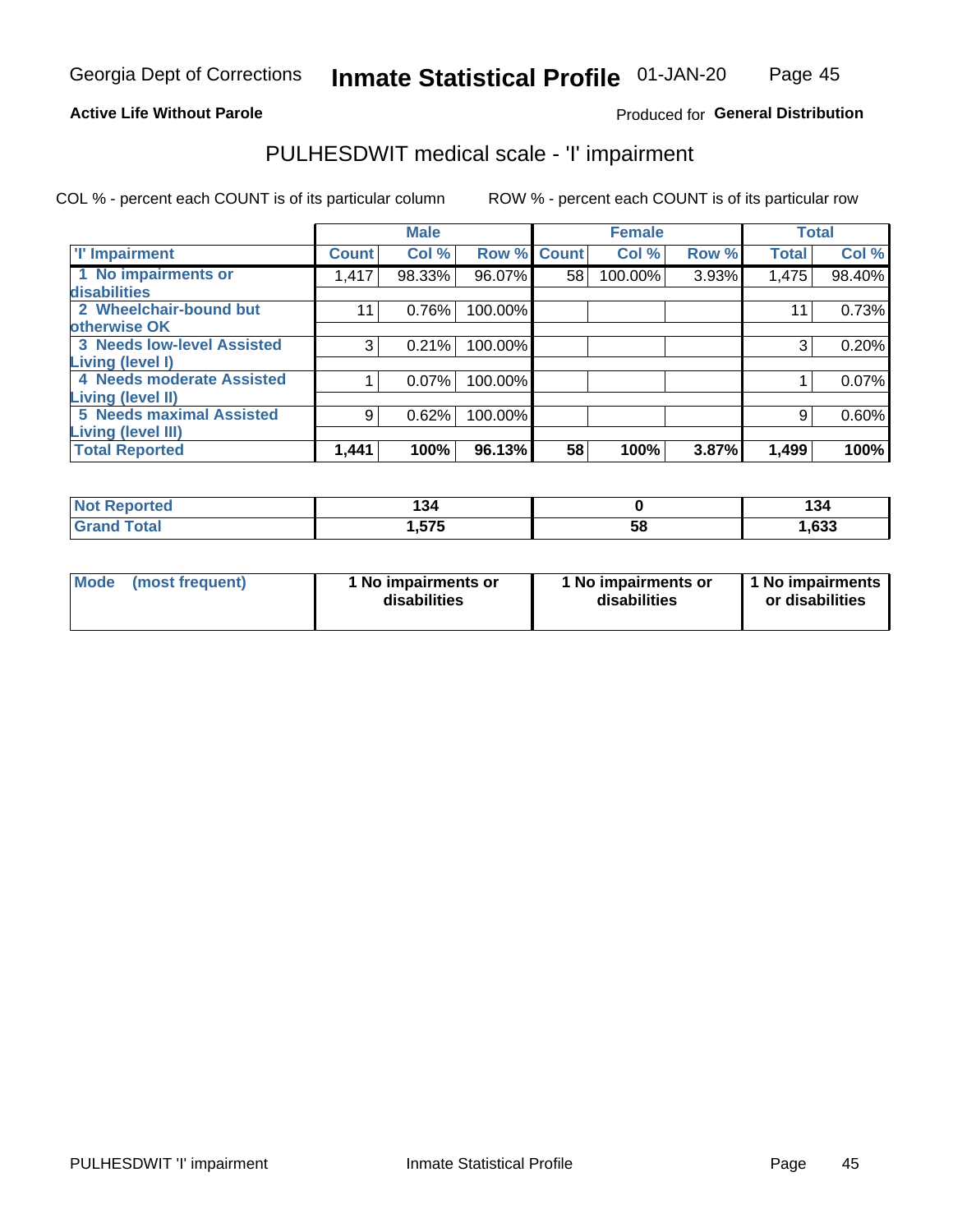### **Active Life Without Parole**

### Produced fo General Distribution

## PULHESDWIT medical scale - 'T' transportability

COL % - percent each COUNT is of its particular column

|                              |              | <b>Male</b> |             |    | <b>Female</b> |       |              | <b>Total</b> |
|------------------------------|--------------|-------------|-------------|----|---------------|-------|--------------|--------------|
| <b>T' Transportability</b>   | <b>Count</b> | Col %       | Row % Count |    | Col %         | Row % | <b>Total</b> | Col %        |
| 1 Can be transported in any  | 1,434        | 98.83%      | 96.18%      | 57 | 100.00%       | 3.82% | 1,491        | 98.87%       |
| ordinary approved vehicle    |              |             |             |    |               |       |              |              |
| 2 Wheelchair-bound, not      |              | 0.48%       | 100.00%     |    |               |       |              | 0.46%        |
| needing special vehicle      |              |             |             |    |               |       |              |              |
| 3 Wheelchair-bound, requires |              | 0.14%       | 100.00%     |    |               |       |              | 0.13%        |
| special vehicle              |              |             |             |    |               |       |              |              |
| 5 Requires ambulance         | 8            | 0.55%       | 100.00%     |    |               |       |              | 0.53%        |
| transport                    |              |             |             |    |               |       |              |              |
| <b>Total Reported</b>        | 1,451        | 100%        | 96.22%      | 57 | 100%          | 3.78% | 1,508        | 100%         |

| neo | --            |    | 12F<br><u>.</u> |
|-----|---------------|----|-----------------|
|     | ----<br>l.575 | วด | ,633            |

| <b>Mode</b> | (most frequent) | 1 Can be transported in any 1 Can be transported in any | ordinary approved vehicle   ordinary approved vehicle   transported in any | 1 Can be<br>  ordinary approved  <br>vehicle |
|-------------|-----------------|---------------------------------------------------------|----------------------------------------------------------------------------|----------------------------------------------|
|-------------|-----------------|---------------------------------------------------------|----------------------------------------------------------------------------|----------------------------------------------|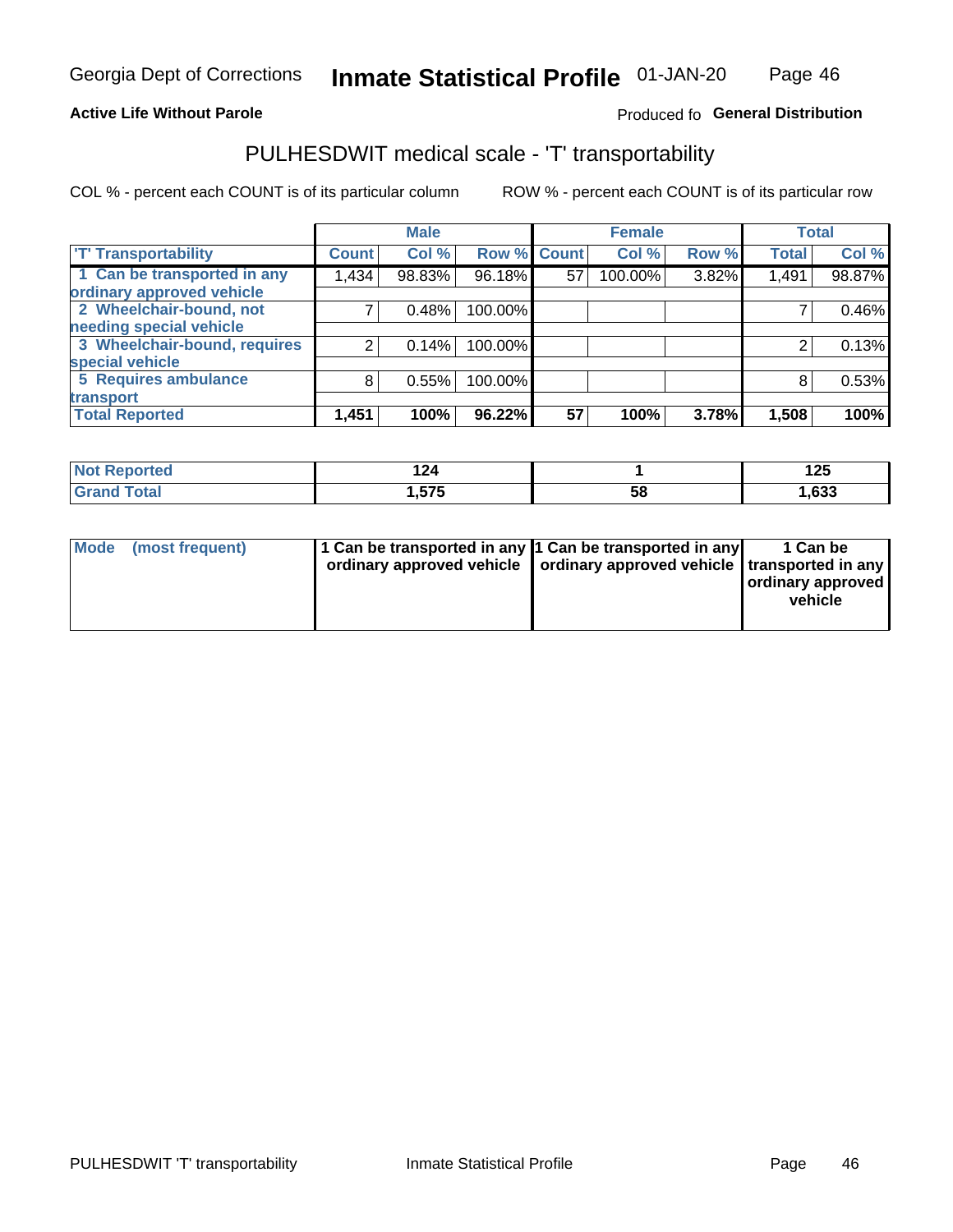#### Inmate Statistical Profile 01-JAN-20 Page 47

**Active Life Without Parole** 

**Produced for General Distribution** 

### Number of prior Georgia incarcerations

COL % - percent each COUNT is of its particular column

|                                       |              | <b>Male</b> |                    |    | <b>Female</b> |       |       | <b>Total</b> |
|---------------------------------------|--------------|-------------|--------------------|----|---------------|-------|-------|--------------|
| <b>Num of Prior GA Incarcerations</b> | <b>Count</b> | Col %       | <b>Row % Count</b> |    | Col %         | Row % | Total | Col %        |
|                                       | 796          | 50.54%      | 94.42%             | 47 | 81.03%        | 5.58% | 843   | 51.62%       |
|                                       | 312          | 19.81%      | 98.11%             | 6  | 10.34%        | 1.89% | 318   | 19.47%       |
|                                       | 196          | 12.44%      | 98.99%             | 2  | 3.45%         | 1.01% | 198   | 12.12%       |
| 3                                     | 130          | 8.25%       | 98.48%             | 2  | 3.45%         | 1.52% | 132   | 8.08%        |
|                                       | 67           | 4.25%       | 100.00%            |    |               |       | 67    | 4.10%        |
| 5                                     | 41           | 2.60%       | 100.00%            |    |               |       | 41    | 2.51%        |
| <b>More Than 5</b>                    | 33           | 2.10%       | 97.06%             |    | 1.72%         | 2.94% | 34    | 2.08%        |
| <b>Total Reported</b>                 | 1,575        | 100%        | 96.45%             | 58 | 100%          | 3.55% | 1,633 | 100%         |

| orted            |      |      |      |
|------------------|------|------|------|
| <b>otal</b>      | ---- | - 12 | ,633 |
| $\mathbf{v}$ and | . .  | JL   |      |

| Mean (average)       | 1 1 2 | .40 | 444 |
|----------------------|-------|-----|-----|
| Median (middle)      |       |     |     |
| Mode (most frequent) |       |     |     |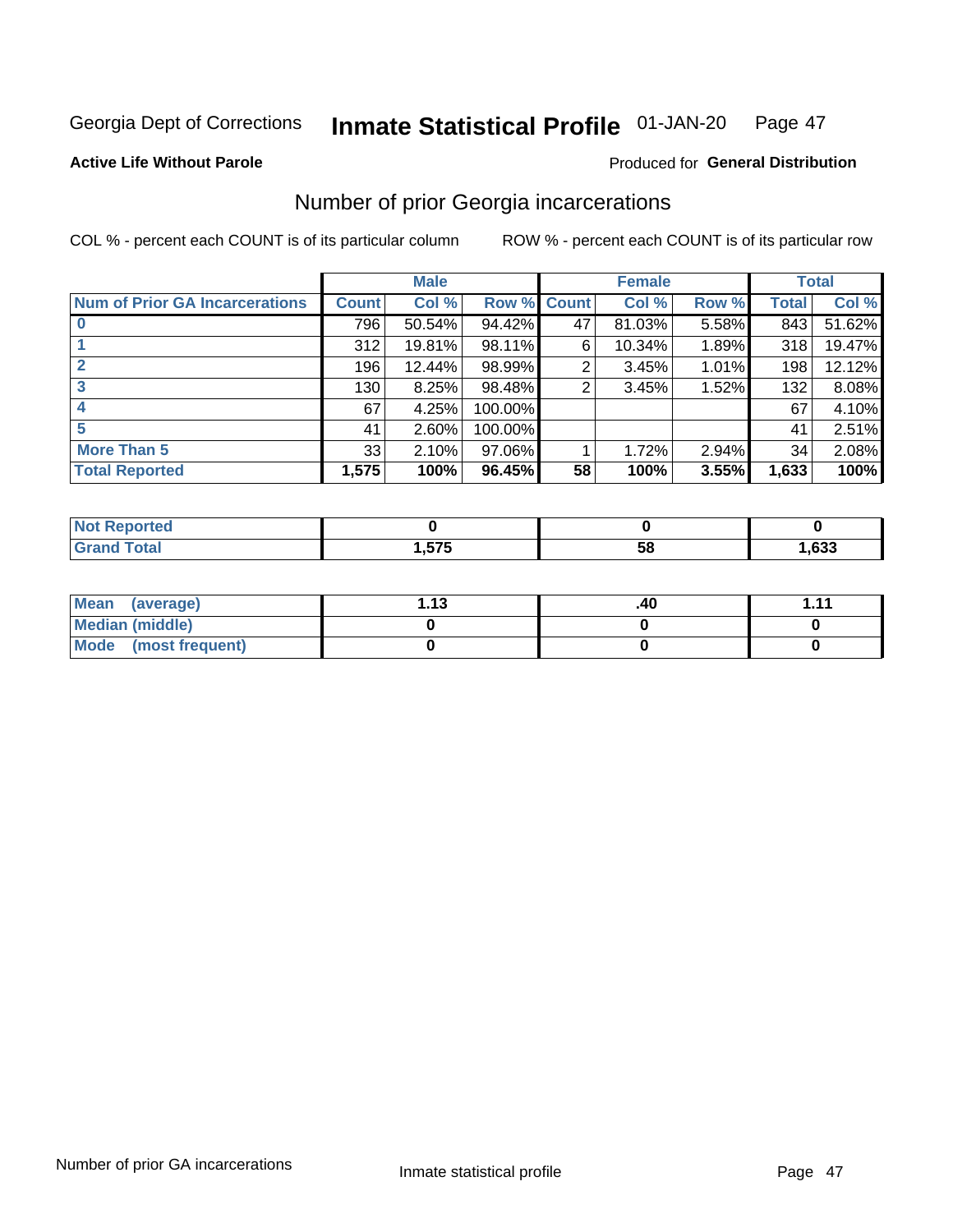#### Inmate Statistical Profile 01-JAN-20 Page 48

**Active Life Without Parole** 

Produced for General Distribution

### Prison sentence in years

COL % - percent each COUNT is of its particular column

ROW % - percent each COUNT is of its particular row

|                                 |              | <b>Male</b> |                    |    | <b>Female</b> |       |       | <b>Total</b> |
|---------------------------------|--------------|-------------|--------------------|----|---------------|-------|-------|--------------|
| <b>Prison Sentence In Years</b> | <b>Count</b> | Col %       | <b>Row % Count</b> |    | Col %         | Row % | Total | Col %        |
| <b>Life Without Parole</b>      | .574         | 99.94%      | $96.45\%$          | 58 | $100.00\%$    | 3.55% | 1.632 | $99.94\%$    |
| <b>Death</b>                    |              | 0.06%       | 100.00%            |    |               |       |       | $0.06\%$     |
| <b>Total Reported</b>           | 1.575        | 100%        | $96.45\%$          | 58 | 100%          | 3.55% | 1.633 | 100%         |

| τeα         |      |    |      |
|-------------|------|----|------|
| <b>otal</b> | .575 | эс | ,633 |

#### **Determinate (numeric) sentences only**

| ' Mea<br><b>Service</b> A<br>ЯМА. |  |  |  |
|-----------------------------------|--|--|--|
|                                   |  |  |  |

All sentences (including determinate), with life, life without parole, and death sentences figured at 45 years

| Me: |  |  |  |
|-----|--|--|--|
|     |  |  |  |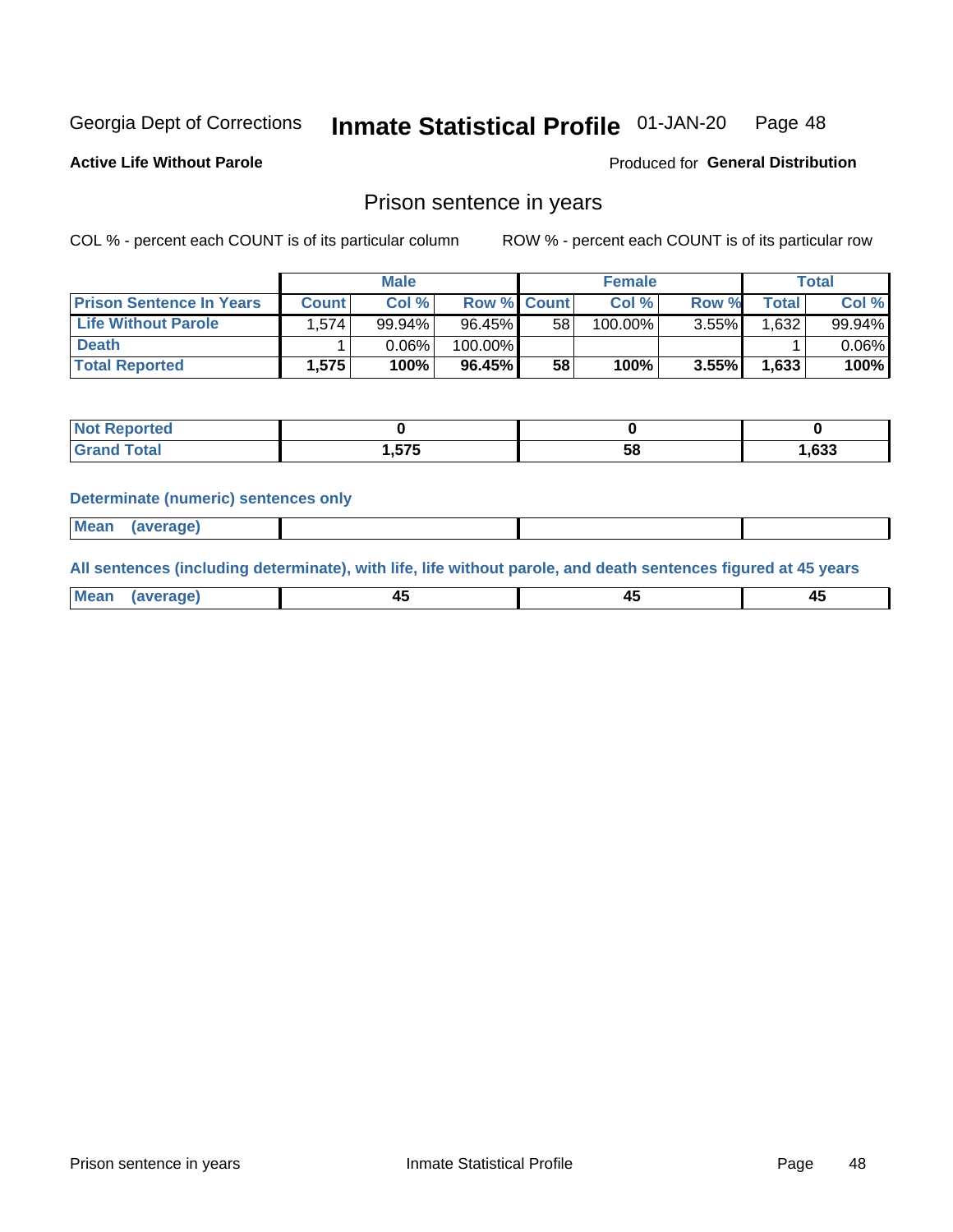#### **Georgia Dept of Corrections** Inmate Statistical Profile 01-JAN-20 Page 49

#### **Active Life Without Parole**

#### Produced for General Distribution

## Primary offense, broken out into felonies vs misdemeanors

COL % - percent each COUNT is of its particular column

|                                  |                   | <b>Male</b> |                    |    | <b>Female</b> |          |                    | Total   |
|----------------------------------|-------------------|-------------|--------------------|----|---------------|----------|--------------------|---------|
| <b>Felonies and Misdemeanors</b> | <b>Count</b>      | Col%        | <b>Row % Count</b> |    | Col%          | Row %    | Total <sub>1</sub> | Col %   |
| <b>Felonies</b>                  | .570              | 100.00%     | 96.56%             | 56 | 100.00%       | $3.44\%$ | 1,626              | 100.00% |
| <b>Total Reported</b>            | .570 <sup>°</sup> | 100%        | 96.56%             | 56 | 100%          | 3.44%    | 1,626              | 100%    |

| <b>Not Reported</b>          |          |                 |            |
|------------------------------|----------|-----------------|------------|
| <b>Total</b><br>Grand<br>uuu | 575<br>. | ドフク<br><i>.</i> | coo<br>.טט |

| <b>Mode</b><br>frequent)<br>nies<br>≧ (most tr.<br>. | onies<br>. | lonies<br>енл<br>____ |
|------------------------------------------------------|------------|-----------------------|
|------------------------------------------------------|------------|-----------------------|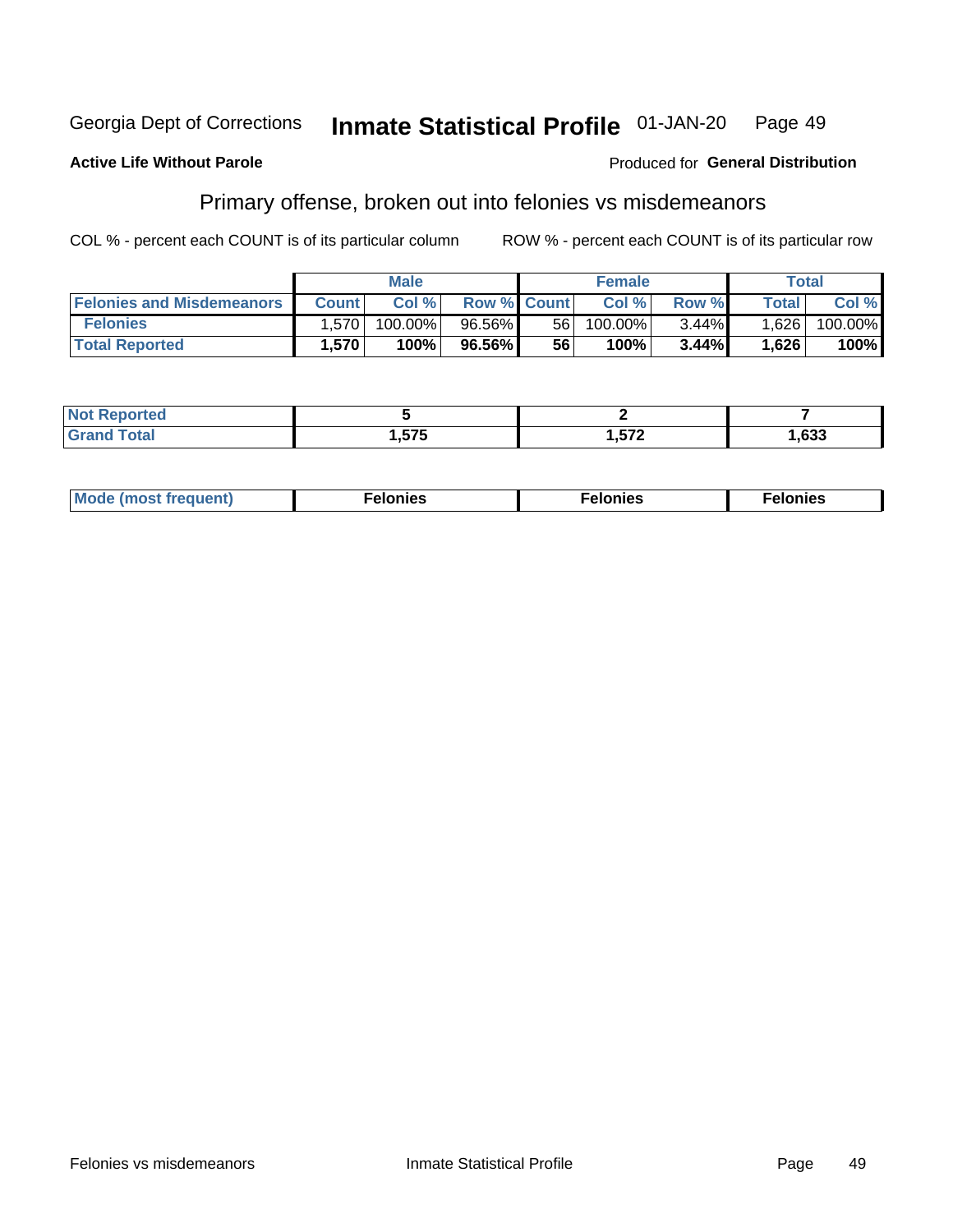#### **Inmate Statistical Profile 01-JAN-20** Page 50

### **Active Life Without Parole**

#### Produced for General Distribution

## Primary offense, broken out into six broad crime categories

COL % - percent each COUNT is of its particular column

|                         |              | <b>Male</b> |                    |    | <b>Female</b> |       |              | Total  |
|-------------------------|--------------|-------------|--------------------|----|---------------|-------|--------------|--------|
| <b>Crime Categories</b> | <b>Count</b> | Col %       | <b>Row % Count</b> |    | Col %         | Row % | <b>Total</b> | Col %  |
| <b>Violent</b>          | .360         | 86.35%      | 95.98%             | 57 | 98.28%        | 4.02% | 1,417        | 86.77% |
| <b>Sex Crime</b>        | 207          | 13.14%      | $99.52\%$          |    | 1.72%         | .48%  | 208          | 12.74% |
| <b>Drug</b>             | 8            | .51%        | 100.00%            |    | .00%          |       |              | .49%   |
| <b>Total Reported</b>   | 1,575        | 100%        | 96.45%             | 58 | 100%          | 3.55% | 1,633        | 100%   |

| _____ | ETE<br>. . | E O<br>. .<br>Ju | .633 |
|-------|------------|------------------|------|

| <b>Mode</b><br>วนent)<br>mos | .<br>/iolent | olent | <br>วlent |
|------------------------------|--------------|-------|-----------|
|                              |              |       |           |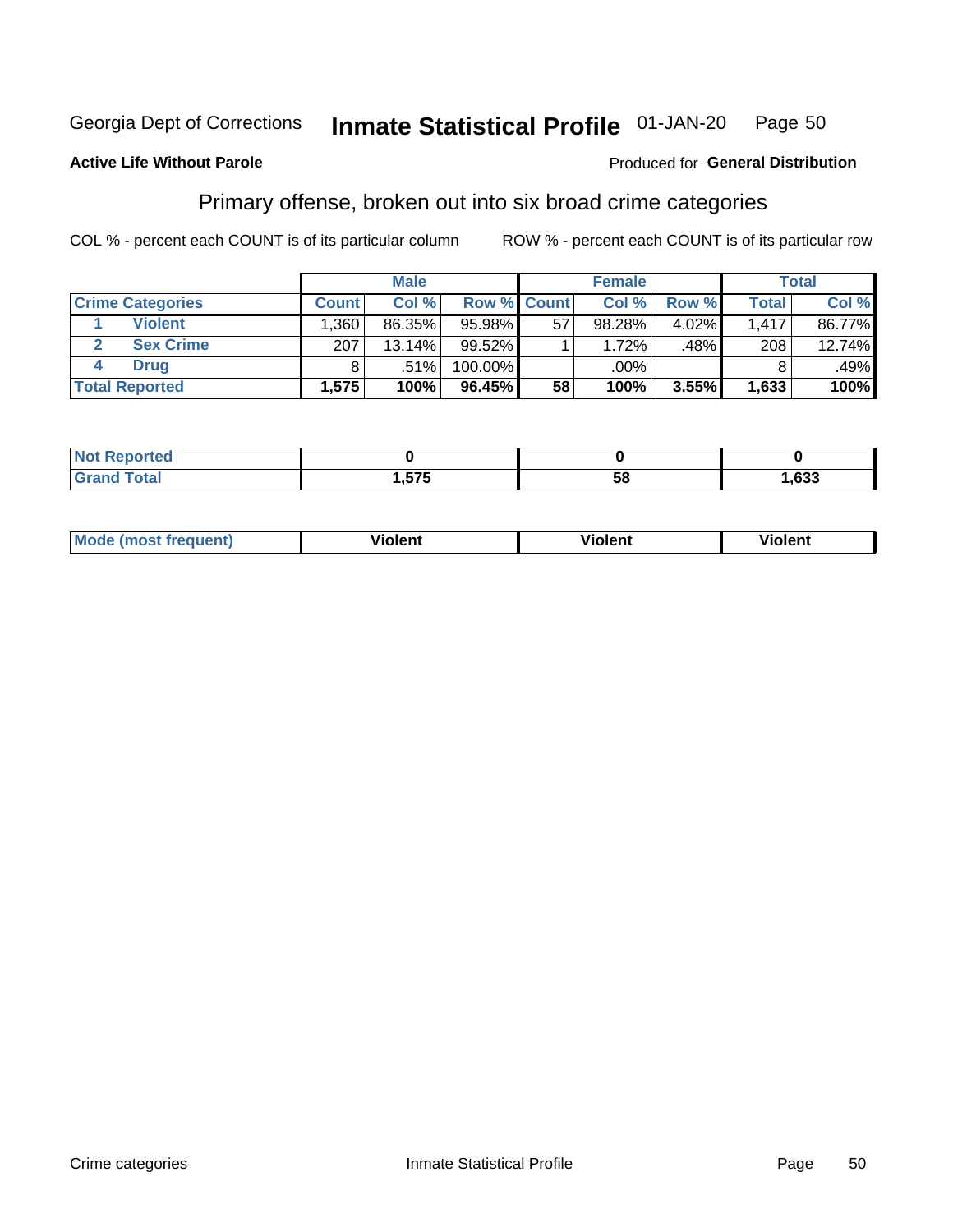#### Inmate Statistical Profile 01-JAN-20 Page 51

#### **Active Life Without Parole**

#### Produced for General Distribution

## Primary offense, detailed offense code

COL % - percent each COUNT is of its particular column

|                                            |              | <b>Male</b> |         |                 | <b>Female</b> |        |                | <b>Total</b> |
|--------------------------------------------|--------------|-------------|---------|-----------------|---------------|--------|----------------|--------------|
| <b>Primary Offense</b>                     | <b>Count</b> | Col %       | Row %   | <b>Count</b>    | Col %         | Row %  | <b>Total</b>   | Col %        |
| <b>Agg Sex Battery Atmpt (2099)</b>        | 1            | .06%        | 100.00% |                 |               |        | 1              | $.06\%$      |
| <b>Aggrav Assault (1302)</b>               |              | .06%        | 50.00%  | 1.              | 1.72%         | 50.00% | $\overline{2}$ | .12%         |
| <b>Aggrav Battery (1305)</b>               |              | .06%        | 100.00% |                 |               |        | 1              | $.06\%$      |
| <b>Aggrav Child Molestation (2021)</b>     | 29           | 1.84%       | 100.00% |                 |               |        | 29             | 1.78%        |
| <b>Aggrav Sexual Battery (2009)</b>        | 7            | .44%        | 100.00% |                 |               |        | $\overline{7}$ | .43%         |
| <b>Aggrav Sodomy (2003)</b>                | 12           | .76%        | 100.00% |                 |               |        | 12             | .73%         |
| <b>Armed Robbery (1902)</b>                | 159          | 10.10%      | 99.38%  | 1               | 1.72%         | .63%   | 160            | 9.80%        |
| <b>Child Molestation (2019)</b>            | 5            | .32%        | 100.00% |                 |               |        | 5              | .31%         |
| <b>False Imprisonment (1308)</b>           | 1            | .06%        | 100.00% |                 |               |        |                | $.06\%$      |
| <b>Hijacking Motor Vehicle (1911)</b>      | 1            | .06%        | 100.00% |                 |               |        | 1              | .06%         |
| Kidnapping (1311)                          | 95           | 6.03%       | 100.00% |                 |               |        | 95             | 5.82%        |
| <b>Murder (1101)</b>                       | 1,099        | 69.78%      | 95.23%  | 55              | 94.83%        | 4.77%  | 1,154          | 70.67%       |
| <b>Poss Of Firearm Dur Crime</b><br>(2910) | 2            | .13%        | 100.00% |                 |               |        | $\overline{2}$ | .12%         |
| Poss W Int Dist Cocaine (4050)             |              | .06%        | 100.00% |                 |               |        |                | .06%         |
| <b>Rape (2001)</b>                         | 153          | 9.71%       | 99.35%  | $\mathbf{1}$    | 1.72%         | .65%   | 154            | 9.43%        |
| <b>S/D Cocaine (4021)</b>                  |              | .06%        | 100.00% |                 |               |        |                | $.06\%$      |
| S/D Cont Sub Public (4017)                 | 1            | .06%        | 100.00% |                 |               |        | 1              | $.06\%$      |
| S/D Cont Sub School (4018)                 | 1            | .06%        | 100.00% |                 |               |        | 1              | $.06\%$      |
| <b>Traf Cocaine 401+ Gm (4103)</b>         | 2            | .13%        | 100.00% |                 |               |        | $\overline{2}$ | .12%         |
| <b>Traf Methamph 28-199 Gm</b><br>(4140)   | 1            | .06%        | 100.00% |                 |               |        | 1              | .06%         |
| Traf Narcotic 29+ Gm (4113)                | 1            | .06%        | 100.00% |                 |               |        | 1              | $.06\%$      |
| <b>Traffick Sexual Servitude (1331)</b>    |              | .06%        | 100.00% |                 |               |        |                | $.06\%$      |
| <b>Total Rported</b>                       | 1,575        | 100%        | 96.45%  | $\overline{58}$ | 100%          | 3.55%  | 1,633          | 100%         |

| Reported<br><b>NOT</b> |     |    |      |
|------------------------|-----|----|------|
| <b>Total</b>           | 長支長 | 58 | ,633 |

| Mode (most frequent) | 1101 Murder | 1101 Murder | 1101 Murder |
|----------------------|-------------|-------------|-------------|
|----------------------|-------------|-------------|-------------|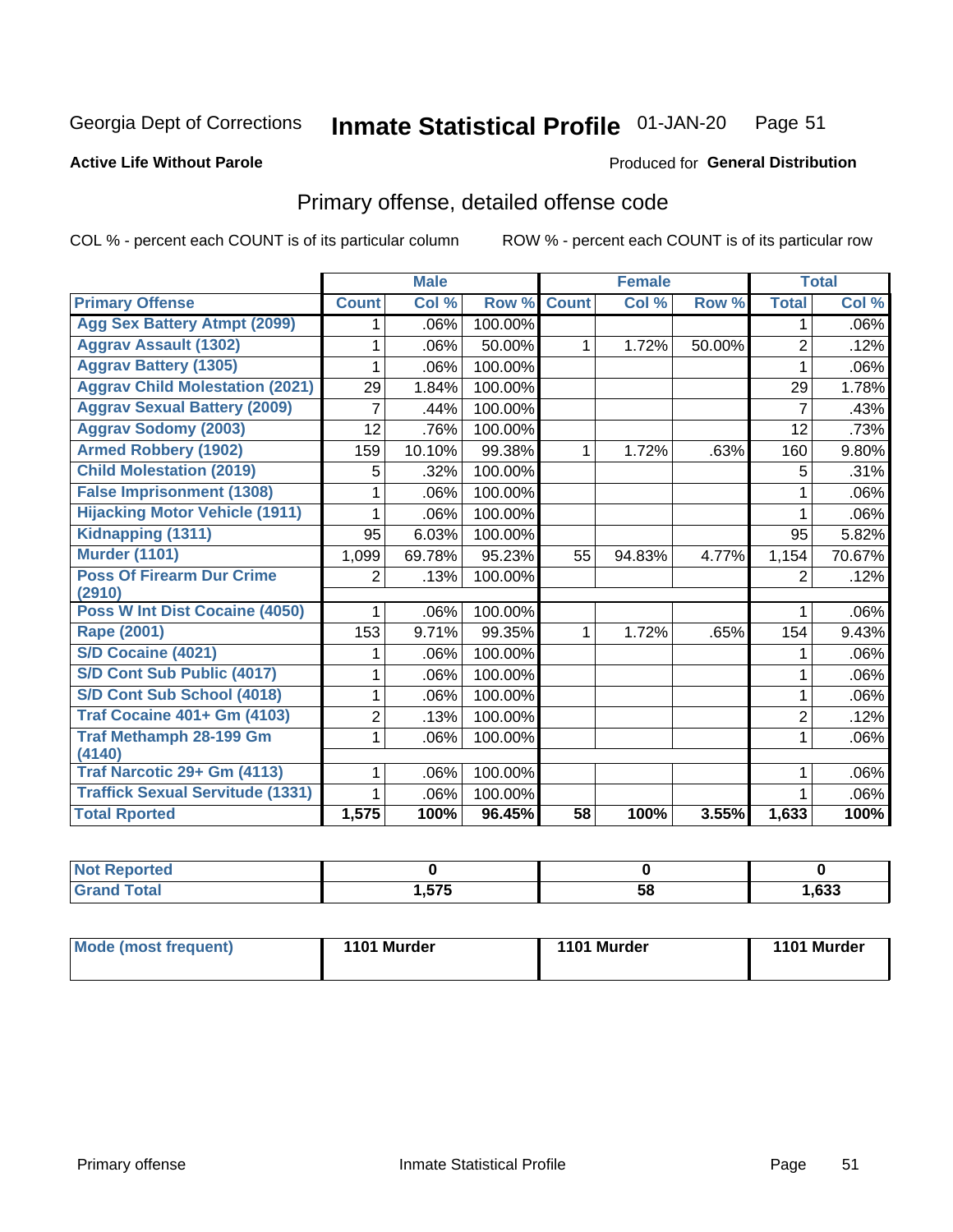#### Inmate Statistical Profile 01-JAN-20 Page 52

### **Active Life Without Parole**

### Produced for General Distribution

## County of conviction of primary offense

COL % - percent each COUNT is of its particular column

|                                |                  | <b>Male</b> |         |                         | <b>Female</b> |        |                         | <b>Total</b> |
|--------------------------------|------------------|-------------|---------|-------------------------|---------------|--------|-------------------------|--------------|
| <b>County of Conviction</b>    | <b>Count</b>     | Col %       | Row %   | <b>Count</b>            | Col %         | Row %  | <b>Total</b>            | Col %        |
| 000<br><b>Unknown</b>          | 5                | .32%        | 71.43%  | $\overline{2}$          | 3.45%         | 28.57% | $\overline{7}$          | .43%         |
| <b>Appling County</b><br>001   | 4                | .25%        | 100.00% |                         |               |        | $\overline{\mathbf{4}}$ | .24%         |
| <b>Atkinson County</b><br>002  | 3                | .19%        | 100.00% |                         |               |        | 3                       | .18%         |
| <b>Bacon County</b><br>003     | 5                | .32%        | 100.00% |                         |               |        | 5                       | .31%         |
| <b>Baker County</b><br>004     | 1                | .06%        | 100.00% |                         |               |        | 1                       | .06%         |
| <b>Baldwin County</b><br>005   | $\overline{5}$   | .32%        | 100.00% |                         |               |        | 5                       | .31%         |
| <b>Banks County</b><br>006     | 3                | .19%        | 100.00% |                         |               |        | $\overline{3}$          | .18%         |
| <b>Barrow County</b><br>007    | $\overline{7}$   | .44%        | 100.00% |                         |               |        | $\overline{7}$          | .43%         |
| <b>Bartow County</b><br>008    | 9                | .57%        | 90.00%  | 1                       | 1.72%         | 10.00% | 10                      | .61%         |
| <b>Ben Hill County</b><br>009  | $\overline{7}$   | .44%        | 100.00% |                         |               |        | $\overline{7}$          | .43%         |
| <b>Berrien County</b><br>010   | $\overline{2}$   | .13%        | 100.00% |                         |               |        | $\overline{2}$          | .12%         |
| <b>Bibb County</b><br>011      | 45               | 2.86%       | 95.74%  | $\overline{2}$          | 3.45%         | 4.26%  | 47                      | 2.88%        |
| <b>Bleckley County</b><br>012  | 1                | .06%        | 100.00% |                         |               |        | 1                       | .06%         |
| <b>Brantley County</b><br>013  | $\overline{c}$   | .13%        | 100.00% |                         |               |        | $\overline{2}$          | .12%         |
| <b>Brooks County</b><br>014    | $\overline{2}$   | .13%        | 100.00% |                         |               |        | $\overline{2}$          | .12%         |
| <b>Bryan County</b><br>015     | 1                | .06%        | 100.00% |                         |               |        | 1                       | .06%         |
| <b>Bulloch County</b><br>016   | 8                | .51%        | 88.89%  | 1                       | 1.72%         | 11.11% | 9                       | .55%         |
| <b>Burke County</b><br>017     | 14               | .89%        | 100.00% |                         |               |        | 14                      | .86%         |
| <b>Butts County</b><br>018     | 5                | .32%        | 100.00% |                         |               |        | $\overline{5}$          | .31%         |
| <b>Calhoun County</b><br>019   | 3                | .19%        | 100.00% |                         |               |        | $\sqrt{3}$              | .18%         |
| <b>Camden County</b><br>020    | 6                | .38%        | 100.00% |                         |               |        | 6                       | .37%         |
| <b>Candler County</b><br>021   | 3                | .19%        | 100.00% |                         |               |        | 3                       | .18%         |
| <b>Carroll County</b><br>022   | $\overline{5}$   | .32%        | 100.00% |                         |               |        | $\overline{5}$          | .31%         |
| <b>Catoosa County</b><br>023   | $\overline{4}$   | .25%        | 80.00%  | 1                       | 1.72%         | 20.00% | 5                       | .31%         |
| <b>Chatham County</b><br>025   | 66               | 4.19%       | 97.06%  | $\overline{2}$          | 3.45%         | 2.94%  | 68                      | 4.16%        |
| <b>Chattooga County</b><br>027 | $\overline{2}$   | .13%        | 100.00% |                         |               |        | $\overline{2}$          | .12%         |
| <b>Cherokee County</b><br>028  | 10               | .63%        | 100.00% |                         |               |        | 10                      | .61%         |
| <b>Clarke County</b><br>029    | 26               | 1.65%       | 96.30%  | 1                       | 1.72%         | 3.70%  | 27                      | 1.65%        |
| <b>Clay County</b><br>030      | $\overline{2}$   | .13%        | 100.00% |                         |               |        | $\overline{2}$          | .12%         |
| <b>Clayton County</b><br>031   | 71               | 4.51%       | 93.42%  | 5                       | 8.62%         | 6.58%  | 76                      | 4.65%        |
| <b>Clinch County</b><br>032    | 1                | .06%        | 100.00% |                         |               |        | 1                       | .06%         |
| 033<br><b>Cobb County</b>      | 73               | 4.63%       | 97.33%  | $\overline{\mathbf{c}}$ | 3.45%         | 2.67%  | 75                      | 4.59%        |
| <b>Coffee County</b><br>034    | 10               | .63%        | 83.33%  | $\overline{2}$          | 3.45%         | 16.67% | 12                      | .73%         |
| <b>Colquitt County</b><br>035  | 3                | .19%        | 100.00% |                         |               |        | 3                       | .18%         |
| <b>Columbia County</b><br>036  | $\boldsymbol{9}$ | .57%        | 81.82%  | $\overline{2}$          | 3.45%         | 18.18% | 11                      | .67%         |
| <b>Cook County</b><br>037      | 5                | .32%        | 100.00% |                         |               |        | 5                       | .31%         |
| <b>Coweta County</b><br>038    | 9                | .57%        | 100.00% |                         |               |        | 9                       | .55%         |
| <b>Crisp County</b><br>040     | $\overline{7}$   | .44%        | 100.00% |                         |               |        | $\overline{7}$          | .43%         |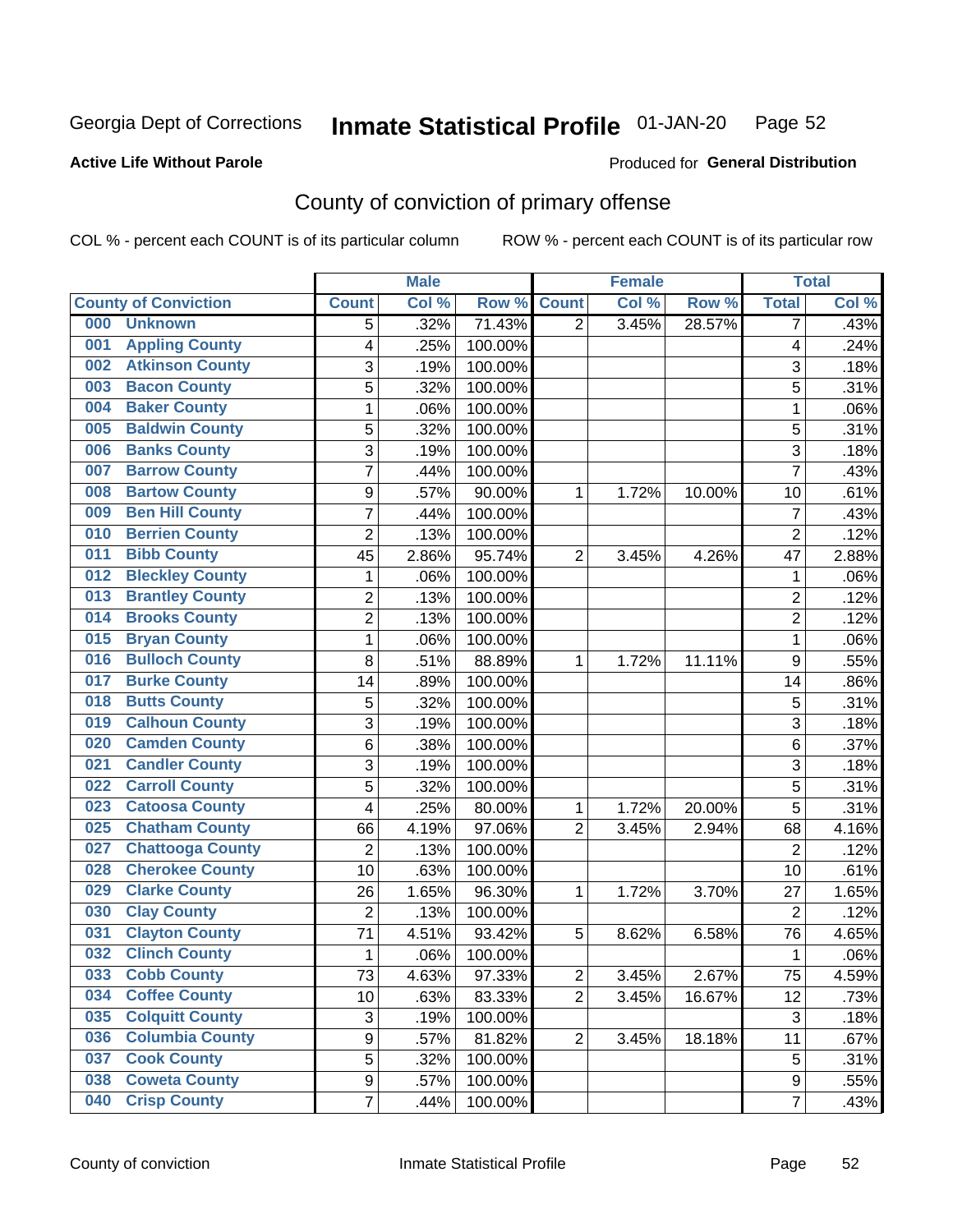#### Inmate Statistical Profile 01-JAN-20 Page 53

#### **Active Life Without Parole**

### Produced for General Distribution

## County of conviction of primary offense

COL % - percent each COUNT is of its particular column

|     |                             |                         | <b>Male</b> |         |                | <b>Female</b> |           |                          | <b>Total</b> |
|-----|-----------------------------|-------------------------|-------------|---------|----------------|---------------|-----------|--------------------------|--------------|
|     | <b>County of Conviction</b> | <b>Count</b>            | Col %       | Row %   | <b>Count</b>   | Col %         | Row %     | <b>Total</b>             | Col %        |
| 041 | <b>Dade County</b>          | 1                       | .06%        | 100.00% |                |               |           | 1                        | .06%         |
| 042 | <b>Dawson County</b>        | 2                       | .13%        | 100.00% |                |               |           | $\overline{2}$           | .12%         |
| 043 | <b>Decatur County</b>       | $\overline{6}$          | .38%        | 100.00% |                |               |           | $6\phantom{1}$           | .37%         |
| 044 | <b>Dekalb County</b>        | 145                     | 9.21%       | 97.32%  | 4              | 6.90%         | 2.68%     | 149                      | 9.12%        |
| 046 | <b>Dooly County</b>         | $\overline{2}$          | .13%        | 100.00% |                |               |           | $\overline{2}$           | .12%         |
| 047 | <b>Dougherty County</b>     | 29                      | 1.84%       | 96.67%  | $\mathbf{1}$   | 1.72%         | 3.33%     | 30                       | 1.84%        |
| 048 | <b>Douglas County</b>       | 38                      | 2.41%       | 95.00%  | $\overline{2}$ | 3.45%         | 5.00%     | 40                       | 2.45%        |
| 049 | <b>Early County</b>         | $\overline{2}$          | .13%        | 100.00% |                |               |           | $\overline{2}$           | .12%         |
| 051 | <b>Effingham County</b>     | 7                       | .44%        | 100.00% |                |               |           | $\overline{7}$           | .43%         |
| 052 | <b>Elbert County</b>        | $\overline{2}$          | .13%        | 66.67%  | 1              | 1.72%         | 33.33%    | 3                        | .18%         |
| 053 | <b>Emanuel County</b>       | $\overline{12}$         | .76%        | 100.00% |                |               |           | 12                       | .73%         |
| 056 | <b>Fayette County</b>       | 8                       | .51%        | 100.00% |                |               |           | $\,8\,$                  | .49%         |
| 057 | <b>Floyd County</b>         | 34                      | 2.16%       | 97.14%  | $\mathbf{1}$   | 1.72%         | 2.86%     | 35                       | 2.14%        |
| 058 | <b>Forsyth County</b>       | 4                       | .25%        | 80.00%  | $\mathbf{1}$   | 1.72%         | 20.00%    | 5                        | .31%         |
| 059 | <b>Franklin County</b>      | $6\phantom{1}$          | .38%        | 85.71%  | 1              | 1.72%         | 14.29%    | $\overline{7}$           | .43%         |
| 060 | <b>Fulton County</b>        | 214                     | 13.59%      | 98.62%  | 3              | 5.17%         | 1.38%     | 217                      | 13.29%       |
| 061 | <b>Gilmer County</b>        | 2                       | .13%        | 100.00% |                |               |           | $\overline{2}$           | .12%         |
| 063 | <b>Glynn County</b>         | 20                      | 1.27%       | 100.00% |                |               |           | 20                       | 1.22%        |
| 064 | <b>Gordon County</b>        | $\overline{7}$          | .44%        | 100.00% |                |               |           | $\overline{7}$           | .43%         |
| 065 | <b>Grady County</b>         | $\overline{3}$          | .19%        | 100.00% |                |               |           | $\overline{3}$           | .18%         |
| 066 | <b>Greene County</b>        | $\overline{c}$          | .13%        | 100.00% |                |               |           | $\overline{2}$           | .12%         |
| 067 | <b>Gwinnett County</b>      | 70                      | 4.44%       | 94.59%  | 4              | 6.90%         | 5.41%     | 74                       | 4.53%        |
| 068 | <b>Habersham County</b>     | 4                       | .25%        | 100.00% |                |               |           | $\overline{4}$           | .24%         |
| 069 | <b>Hall County</b>          | 22                      | 1.40%       | 84.62%  | 4              | 6.90%         | 15.38%    | 26                       | 1.59%        |
| 070 | <b>Hancock County</b>       | $\overline{\mathbf{4}}$ | .25%        | 100.00% |                |               |           | $\overline{\mathcal{A}}$ | .24%         |
| 071 | <b>Haralson County</b>      | 5                       | .32%        | 100.00% |                |               |           | 5                        | .31%         |
| 072 | <b>Harris County</b>        | $\overline{2}$          | .13%        | 100.00% |                |               |           | $\overline{2}$           | .12%         |
| 073 | <b>Hart County</b>          | $\overline{3}$          | .19%        | 100.00% |                |               |           | $\overline{3}$           | .18%         |
| 075 | <b>Henry County</b>         | 19                      | 1.21%       | 95.00%  | 1              | 1.72%         | 5.00%     | 20                       | 1.22%        |
| 076 | <b>Houston County</b>       | 26                      | 1.65%       | 100.00% |                |               |           | 26                       | 1.59%        |
| 077 | <b>Irwin County</b>         | $\overline{2}$          | .13%        | 100.00% |                |               |           | $\overline{2}$           | .12%         |
| 078 | <b>Jackson County</b>       | 11                      | .70%        | 100.00% |                |               |           | 11                       | $.67\%$      |
| 079 | <b>Jasper County</b>        | 1                       | .06%        | 100.00% |                |               |           | $\mathbf 1$              | .06%         |
| 080 | <b>Jeff Davis County</b>    | 1                       | .06%        | 100.00% |                |               |           | 1                        | .06%         |
| 081 | <b>Jefferson County</b>     | 6                       | .38%        | 100.00% |                |               |           | 6                        | .37%         |
| 082 | <b>Jenkins County</b>       | 1                       | .06%        | 100.00% |                |               |           | 1                        | .06%         |
| 083 | <b>Johnson County</b>       | 1                       | .06%        | 100.00% |                |               |           | $\mathbf 1$              | .06%         |
| 084 | <b>Jones County</b>         | $\mathbf 1$             | .06%        | 50.00%  | 1              | 1.72%         | $50.00\%$ | $\overline{2}$           | .12%         |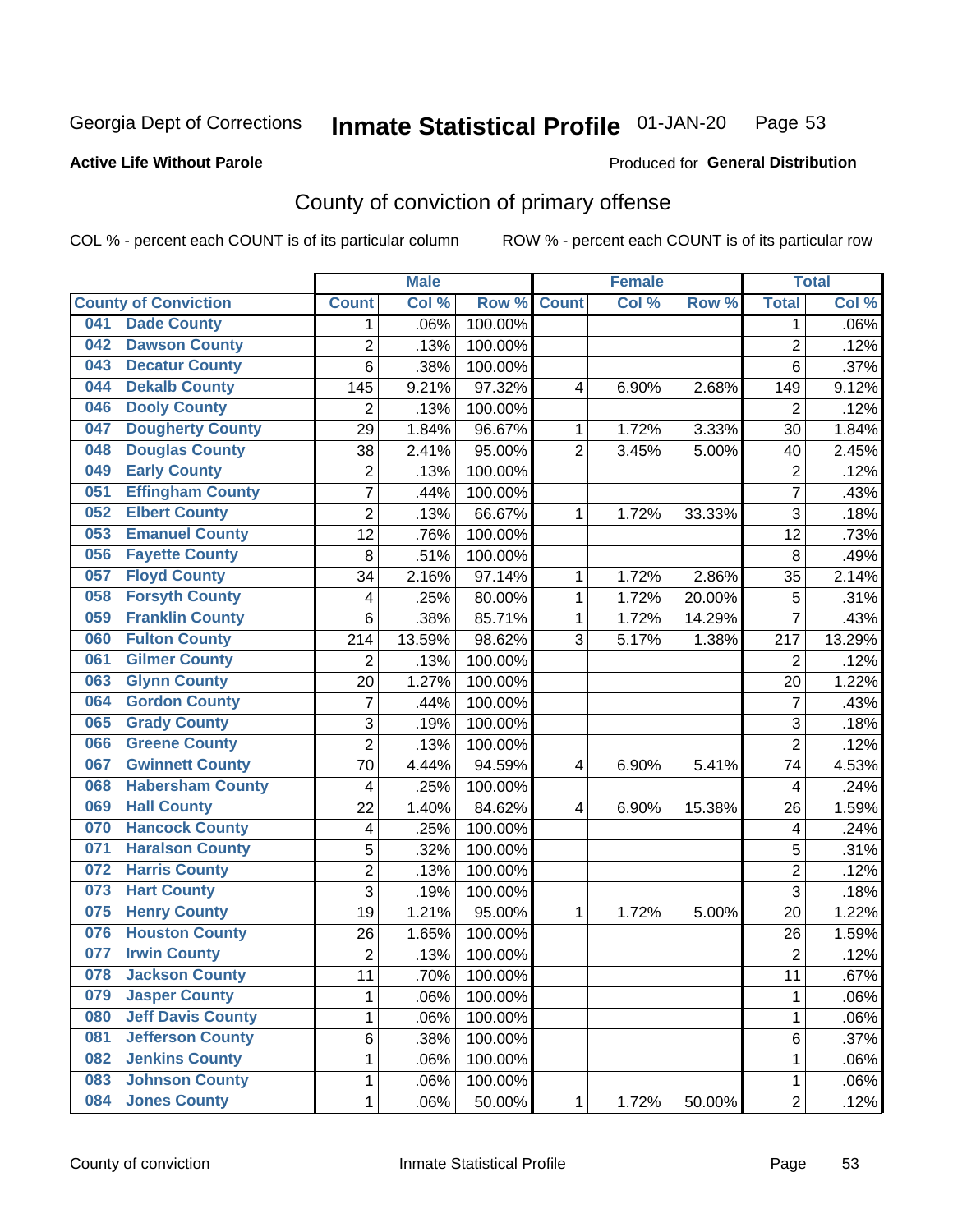#### Inmate Statistical Profile 01-JAN-20 Page 54

**Active Life Without Parole** 

**Produced for General Distribution** 

## County of conviction of primary offense

COL % - percent each COUNT is of its particular column

|                  |                             |                 | <b>Male</b> |         |                | <b>Female</b> |        |                 | <b>Total</b> |
|------------------|-----------------------------|-----------------|-------------|---------|----------------|---------------|--------|-----------------|--------------|
|                  | <b>County of Conviction</b> | <b>Count</b>    | Col %       | Row %   | <b>Count</b>   | Col %         | Row %  | <b>Total</b>    | Col %        |
| 085              | <b>Lamar County</b>         | 1               | .06%        | 100.00% |                |               |        | 1               | $.06\%$      |
| 086              | <b>Lanier County</b>        | $\overline{2}$  | .13%        | 100.00% |                |               |        | $\overline{2}$  | .12%         |
| 087              | <b>Laurens County</b>       | 4               | .25%        | 100.00% |                |               |        | 4               | .24%         |
| 088              | <b>Lee County</b>           | 4               | .25%        | 100.00% |                |               |        | 4               | .24%         |
| 089              | <b>Liberty County</b>       | 7               | .44%        | 100.00% |                |               |        | 7               | .43%         |
| 091              | <b>Long County</b>          | 5               | .32%        | 100.00% |                |               |        | 5               | .31%         |
| 092              | <b>Lowndes County</b>       | 8               | .51%        | 100.00% |                |               |        | 8               | .49%         |
| 093              | <b>Lumpkin County</b>       | 1               | .06%        | 100.00% |                |               |        | 1               | .06%         |
| 095              | <b>Madison County</b>       | 3               | .19%        | 100.00% |                |               |        | 3               | .18%         |
| 096              | <b>Marion County</b>        | 1               | .06%        | 100.00% |                |               |        | 1               | .06%         |
| 097              | <b>Mcduffie County</b>      | 3               | .19%        | 100.00% |                |               |        | 3               | .18%         |
| 099              | <b>Meriwether County</b>    | $\overline{2}$  | .13%        | 100.00% |                |               |        | $\overline{2}$  | .12%         |
| 100              | <b>Miller County</b>        | 1               | .06%        | 100.00% |                |               |        | 1               | .06%         |
| 101              | <b>Mitchell County</b>      | 3               | .19%        | 100.00% |                |               |        | 3               | .18%         |
| 102              | <b>Monroe County</b>        | 7               | .44%        | 100.00% |                |               |        | $\overline{7}$  | .43%         |
| 104              | <b>Morgan County</b>        | 1               | .06%        | 100.00% |                |               |        | 1               | .06%         |
| 105              | <b>Murray County</b>        | 4               | .25%        | 100.00% |                |               |        | 4               | .24%         |
| 106              | <b>Muscogee County</b>      | 48              | 3.05%       | 97.96%  | 1              | 1.72%         | 2.04%  | 49              | 3.00%        |
| 107              | <b>Newton County</b>        | 15              | .95%        | 88.24%  | $\overline{2}$ | 3.45%         | 11.76% | 17              | 1.04%        |
| 108              | <b>Oconee County</b>        | 1               | .06%        | 100.00% |                |               |        | 1               | .06%         |
| 109              | <b>Oglethorpe County</b>    | 2               | .13%        | 100.00% |                |               |        | 2               | .12%         |
| 110              | <b>Paulding County</b>      | 3               | .19%        | 100.00% |                |               |        | 3               | .18%         |
| 111              | <b>Peach County</b>         | 4               | .25%        | 100.00% |                |               |        | 4               | .24%         |
| 112              | <b>Pickens County</b>       | $\overline{2}$  | .13%        | 100.00% |                |               |        | $\overline{2}$  | .12%         |
| 113              | <b>Pierce County</b>        | 2               | .13%        | 100.00% |                |               |        | 2               | .12%         |
| $\overline{114}$ | <b>Pike County</b>          | 3               | .19%        | 60.00%  | $\overline{2}$ | 3.45%         | 40.00% | 5               | .31%         |
| $\overline{115}$ | <b>Polk County</b>          | 5               | .32%        | 100.00% |                |               |        | 5               | .31%         |
| 116              | <b>Pulaski County</b>       | 1               | .06%        | 100.00% |                |               |        | $\mathbf{1}$    | .06%         |
| 117              | <b>Putnam County</b>        | 7               | .44%        | 100.00% |                |               |        | 7               | .43%         |
| 119              | <b>Rabun County</b>         | 1               | .06%        | 100.00% |                |               |        | 1               | .06%         |
| 120              | <b>Randolph County</b>      | 2               | .13%        | 100.00% |                |               |        | 2               | .12%         |
|                  | <b>121 Richmond County</b>  | $\overline{77}$ | 4.89%       | 96.25%  | 3              | 5.17%         | 3.75%  | $\overline{80}$ | 4.90%        |
| 122              | <b>Rockdale County</b>      | 11              | .70%        | 100.00% |                |               |        | 11              | .67%         |
| $125$            | <b>Seminole County</b>      | $\overline{2}$  | .13%        | 100.00% |                |               |        | $\overline{2}$  | .12%         |
| 126              | <b>Spalding County</b>      | 14              | .89%        | 100.00% |                |               |        | 14              | .86%         |
| 127              | <b>Stephens County</b>      | 3               | .19%        | 100.00% |                |               |        | 3               | .18%         |
| 128              | <b>Stewart County</b>       | 1               | .06%        | 100.00% |                |               |        | 1               | .06%         |
| 129              | <b>Sumter County</b>        | 4               | .25%        | 100.00% |                |               |        | 4               | .24%         |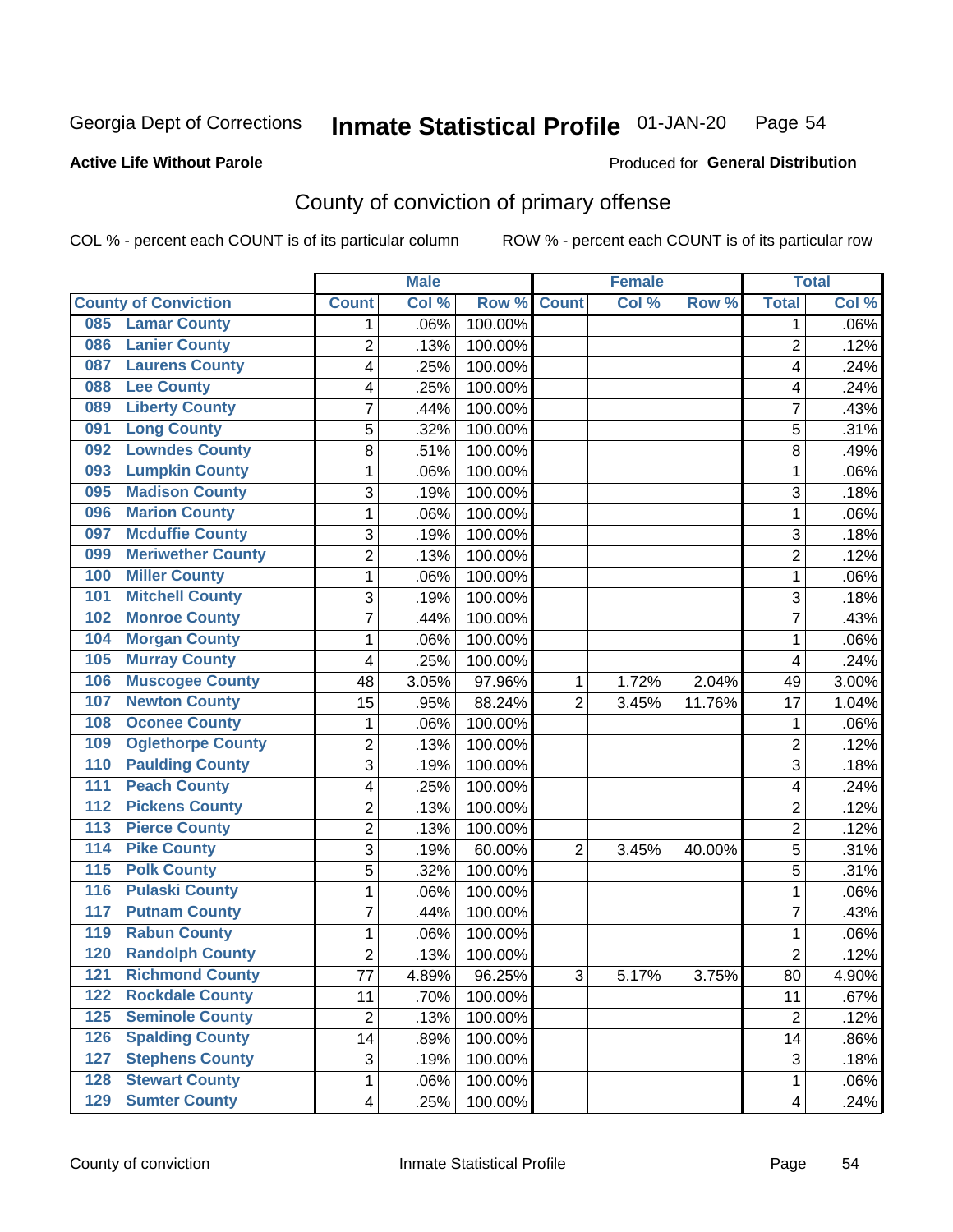#### Inmate Statistical Profile 01-JAN-20 Page 55

**Active Life Without Parole** 

### Produced for General Distribution

## County of conviction of primary offense

COL % - percent each COUNT is of its particular column

|                                 |                | <b>Male</b> |         |                 | <b>Female</b> |        |                | <b>Total</b> |
|---------------------------------|----------------|-------------|---------|-----------------|---------------|--------|----------------|--------------|
| <b>County of Conviction</b>     | <b>Count</b>   | Col %       | Row %   | <b>Count</b>    | Col %         | Row %  | <b>Total</b>   | Col %        |
| <b>Taliaferro County</b><br>131 |                | .06%        | 100.00% |                 |               |        | 1              | .06%         |
| <b>Tattnall County</b><br>132   | 4              | .25%        | 80.00%  | 1               | 1.72%         | 20.00% | 5              | .31%         |
| <b>Taylor County</b><br>133     |                | .06%        | 100.00% |                 |               |        |                | .06%         |
| <b>Terrell County</b><br>135    | 3              | .19%        | 100.00% |                 |               |        | 3              | .18%         |
| <b>Thomas County</b><br>136     | 6              | .38%        | 100.00% |                 |               |        | 6              | .37%         |
| <b>Tift County</b><br>137       | 9              | .57%        | 100.00% |                 |               |        | 9              | .55%         |
| <b>Toombs County</b><br>138     | 10             | .63%        | 100.00% |                 |               |        | 10             | .61%         |
| <b>Towns County</b><br>139      |                | .06%        | 100.00% |                 |               |        |                | .06%         |
| <b>Treutlen County</b><br>140   | 5              | .32%        | 100.00% |                 |               |        | 5              | .31%         |
| <b>Troup County</b><br>141      | 10             | .63%        | 90.91%  | 1               | 1.72%         | 9.09%  | 11             | .67%         |
| <b>Turner County</b><br>142     | 2              | .13%        | 100.00% |                 |               |        | $\overline{2}$ | .12%         |
| <b>Twiggs County</b><br>143     |                | .06%        | 100.00% |                 |               |        | 1              | .06%         |
| <b>Upson County</b><br>145      | 5              | .32%        | 100.00% |                 |               |        | 5              | .31%         |
| <b>Walker County</b><br>146     | 10             | .63%        | 90.91%  | 1               | 1.72%         | 9.09%  | 11             | .67%         |
| <b>Walton County</b><br>147     | 21             | 1.33%       | 100.00% |                 |               |        | 21             | 1.29%        |
| <b>Ware County</b><br>148       | 16             | 1.02%       | 100.00% |                 |               |        | 16             | .98%         |
| <b>Warren County</b><br>149     | 3              | .19%        | 75.00%  | 1               | 1.72%         | 25.00% | 4              | .24%         |
| <b>Washington County</b><br>150 | 5              | .32%        | 100.00% |                 |               |        | 5              | .31%         |
| <b>Wayne County</b><br>151      | 12             | .76%        | 100.00% |                 |               |        | 12             | .73%         |
| <b>Whitfield County</b><br>155  | 13             | .83%        | 92.86%  | 1               | 1.72%         | 7.14%  | 14             | .86%         |
| <b>Wilkes County</b><br>157     | $\overline{c}$ | .13%        | 100.00% |                 |               |        | $\overline{2}$ | .12%         |
| <b>Worth County</b><br>159      | 1              | .06%        | 100.00% |                 |               |        |                | .06%         |
| <b>Total Rported</b>            | 1,575          | 100%        | 96.45%  | $\overline{58}$ | 100%          | 3.55%  | 1,633          | 100%         |

| <b>Not Reported</b> |                 |    |      |
|---------------------|-----------------|----|------|
| T <sub>ofol</sub>   | <b>676</b><br>. | ວດ | ,633 |

| <b>Mode (most frequent)</b> | <b>Fulton County</b> | <b>IClayton County</b> | Fulton Countv |
|-----------------------------|----------------------|------------------------|---------------|
|-----------------------------|----------------------|------------------------|---------------|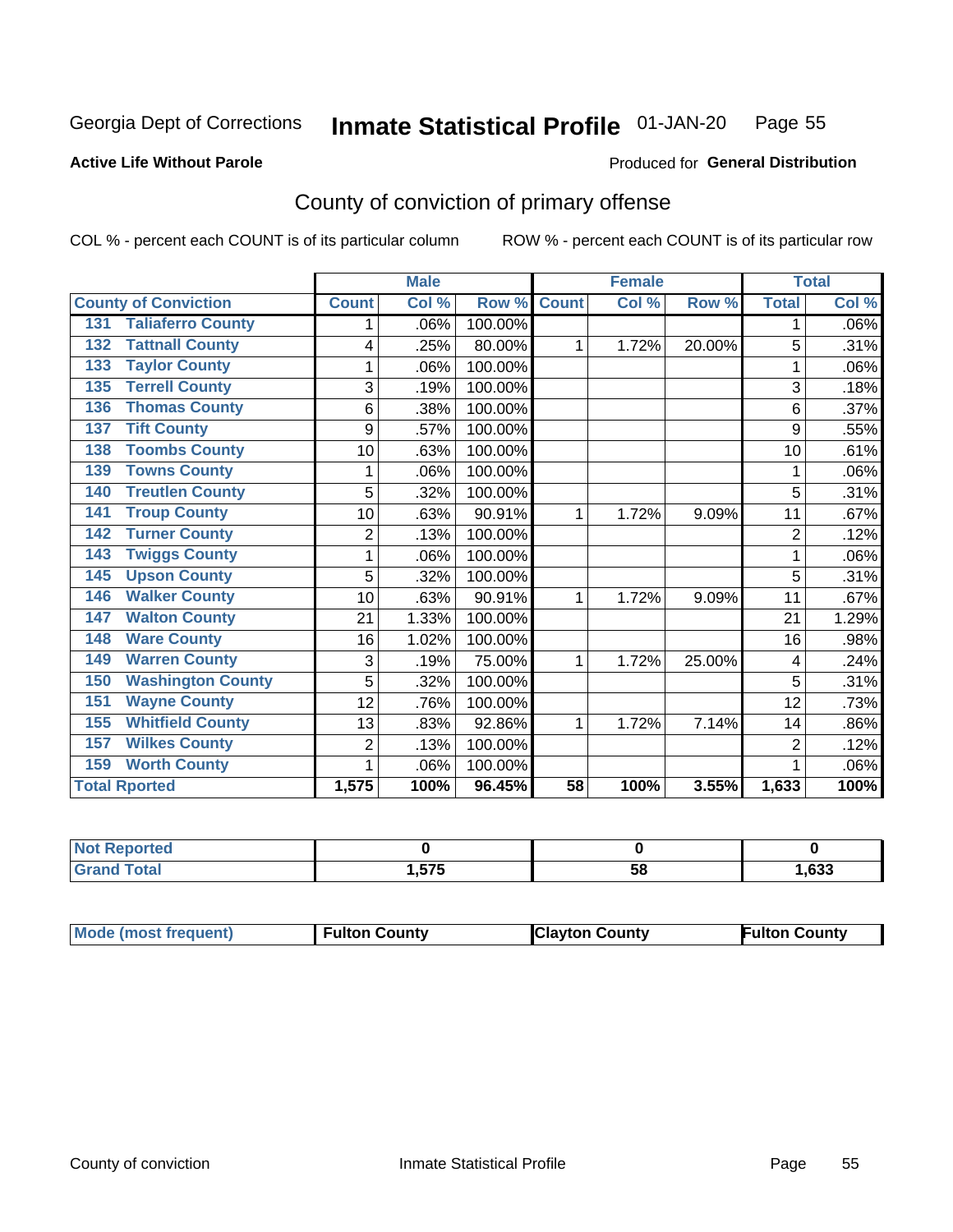### **Georgia Dept of Corrections Active Life Without Parole**

#### Inmate Statistical Profile 01-JAN-20 Page 56

Produced for General Distribution

## Circuit of conviction of primary offense

|                         |                                 |                  | <b>Male</b> |         |                         | <b>Female</b> |        |                | <b>Total</b> |
|-------------------------|---------------------------------|------------------|-------------|---------|-------------------------|---------------|--------|----------------|--------------|
|                         | <b>Circuit of Conviction</b>    | <b>Count</b>     | Col %       | Row %   | <b>Count</b>            | Col %         | Row %  | <b>Total</b>   | Col %        |
| 1                       | <b>Alapaha Circuit</b>          | 13               | .83%        | 100.00% |                         |               |        | 13             | .80%         |
| $\overline{2}$          | <b>Alcovy Circuit</b>           | 36               | 2.29%       | 94.74%  | $\overline{2}$          | 3.57%         | 5.26%  | 38             | 2.34%        |
| $\overline{3}$          | <b>Atlanta Circuit</b>          | 214              | 13.63%      | 98.62%  | 3                       | 5.36%         | 1.38%  | 217            | 13.35%       |
| 4                       | <b>Atlantic Circuit</b>         | 17               | 1.08%       | 94.44%  | 1                       | 1.79%         | 5.56%  | 18             | 1.11%        |
| $\overline{5}$          | <b>Augusta Circuit</b>          | 100              | 6.37%       | 95.24%  | 5                       | 8.93%         | 4.76%  | 105            | 6.46%        |
| $\overline{\bf{6}}$     | <b>Blue Ridge Circuit</b>       | 10               | .64%        | 100.00% |                         |               |        | 10             | .62%         |
| 7                       | <b>Brunswick Circuit</b>        | 43               | 2.74%       | 100.00% |                         |               |        | 43             | 2.64%        |
| $\overline{\mathbf{8}}$ | <b>Chattahoochee Circuit</b>    | 52               | 3.31%       | 98.11%  | 1                       | 1.79%         | 1.89%  | 53             | 3.26%        |
| $\overline{9}$          | <b>Cherokee Circuit</b>         | 16               | 1.02%       | 94.12%  | $\mathbf{1}$            | 1.79%         | 5.88%  | 17             | 1.05%        |
| 10                      | <b>Clayton Circuit</b>          | 71               | 4.52%       | 93.42%  | 5                       | 8.93%         | 6.58%  | 76             | 4.67%        |
| $\overline{11}$         | <b>Cobb Circuit</b>             | 73               | 4.65%       | 97.33%  | $\overline{2}$          | 3.57%         | 2.67%  | 75             | 4.61%        |
| $\overline{12}$         | <b>Conasauga Circuit</b>        | 17               | 1.08%       | 94.44%  | 1                       | 1.79%         | 5.56%  | 18             | 1.11%        |
| 13                      | <b>Cordele Circuit</b>          | 16               | 1.02%       | 100.00% |                         |               |        | 16             | .98%         |
| 14                      | <b>Coweta Circuit</b>           | 26               | 1.66%       | 96.30%  | 1                       | 1.79%         | 3.70%  | 27             | 1.66%        |
| 15                      | <b>Dougherty Circuit</b>        | 29               | 1.85%       | 96.67%  | $\mathbf{1}$            | 1.79%         | 3.33%  | 30             | 1.85%        |
| 16                      | <b>Dublin Circuit</b>           | 11               | .70%        | 100.00% |                         |               |        | 11             | .68%         |
| 17                      | <b>Eastern Circuit</b>          | 66               | 4.20%       | 97.06%  | $\overline{2}$          | 3.57%         | 2.94%  | 68             | 4.18%        |
| $\overline{18}$         | <b>Flint Circuit</b>            | 19               | 1.21%       | 95.00%  | 1                       | 1.79%         | 5.00%  | 20             | 1.23%        |
| 19                      | <b>Griffin Circuit</b>          | 30               | 1.91%       | 93.75%  | $\mathbf 2$             | 3.57%         | 6.25%  | 32             | 1.97%        |
| $\overline{20}$         | <b>Gwinnett Circuit</b>         | 70               | 4.46%       | 94.59%  | 4                       | 7.14%         | 5.41%  | 74             | 4.55%        |
| $\overline{21}$         | <b>Houston Circuit</b>          | 26               | 1.66%       | 100.00% |                         |               |        | 26             | 1.60%        |
| $\overline{22}$         | <b>Lookout Mountain Circuit</b> | 17               | 1.08%       | 89.47%  | $\overline{2}$          | 3.57%         | 10.53% | 19             | 1.17%        |
| 23                      | <b>Macon Circuit</b>            | 49               | 3.12%       | 96.08%  | $\overline{2}$          | 3.57%         | 3.92%  | 51             | 3.14%        |
| $\overline{24}$         | <b>Middle Circuit</b>           | 36               | 2.29%       | 100.00% |                         |               |        | 36             | 2.21%        |
| $\overline{25}$         | <b>Mountain Circuit</b>         | 8                | .51%        | 100.00% |                         |               |        | $\,8\,$        | .49%         |
| 26                      | <b>Northeastern Circuit</b>     | 24               | 1.53%       | 85.71%  | $\overline{\mathbf{4}}$ | 7.14%         | 14.29% | 28             | 1.72%        |
| $\overline{27}$         | <b>Northern Circuit</b>         | 16               | 1.02%       | 88.89%  | $\overline{2}$          | 3.57%         | 11.11% | 18             | 1.11%        |
| 28                      | <b>Ocmulgee Circuit</b>         | 21               | 1.34%       | 95.45%  | 1                       | 1.79%         | 4.55%  | 22             | 1.35%        |
| 29                      | <b>Oconee Circuit</b>           | $\overline{2}$   | .13%        | 100.00% |                         |               |        | $\overline{2}$ | .12%         |
| 30                      | <b>Ogeechee Circuit</b>         | 16               | 1.02%       | 94.12%  | 1                       | 1.79%         | 5.88%  | 17             | 1.05%        |
| $\overline{31}$         | <b>Pataula Circuit</b>          | 12               | .76%        | 100.00% |                         |               |        | 12             | .74%         |
| 32                      | <b>Piedmont Circuit</b>         | 21               | 1.34%       | 100.00% |                         |               |        | 21             | 1.29%        |
| 33                      | <b>Rome Circuit</b>             | 34               | 2.17%       | 97.14%  | $\mathbf{1}$            | 1.79%         | 2.86%  | 35             | 2.15%        |
| 34                      | <b>South Georgia Circuit</b>    | 16               | 1.02%       | 100.00% |                         |               |        | 16             | .98%         |
| 35                      | <b>Southern Circuit</b>         | 19               | 1.21%       | 100.00% |                         |               |        | 19             | 1.17%        |
| 36                      | <b>Southwestern Circuit</b>     | 9                | .57%        | 100.00% |                         |               |        | 9              | .55%         |
| 37                      | <b>Stone Mountain Circuit</b>   | 145              | 9.24%       | 97.32%  | $\overline{\mathbf{4}}$ | 7.14%         | 2.68%  | 149            | 9.16%        |
| 38                      | <b>Tallapoosa Circuit</b>       | 10               | .64%        | 100.00% |                         |               |        | 10             | .62%         |
| 39                      | <b>Tifton Circuit</b>           | 14               | .89%        | 100.00% |                         |               |        | 14             | .86%         |
| 40                      | <b>Toombs Circuit</b>           | $\boldsymbol{9}$ | .57%        | 90.00%  | 1                       | 1.79%         | 10.00% | 10             | .62%         |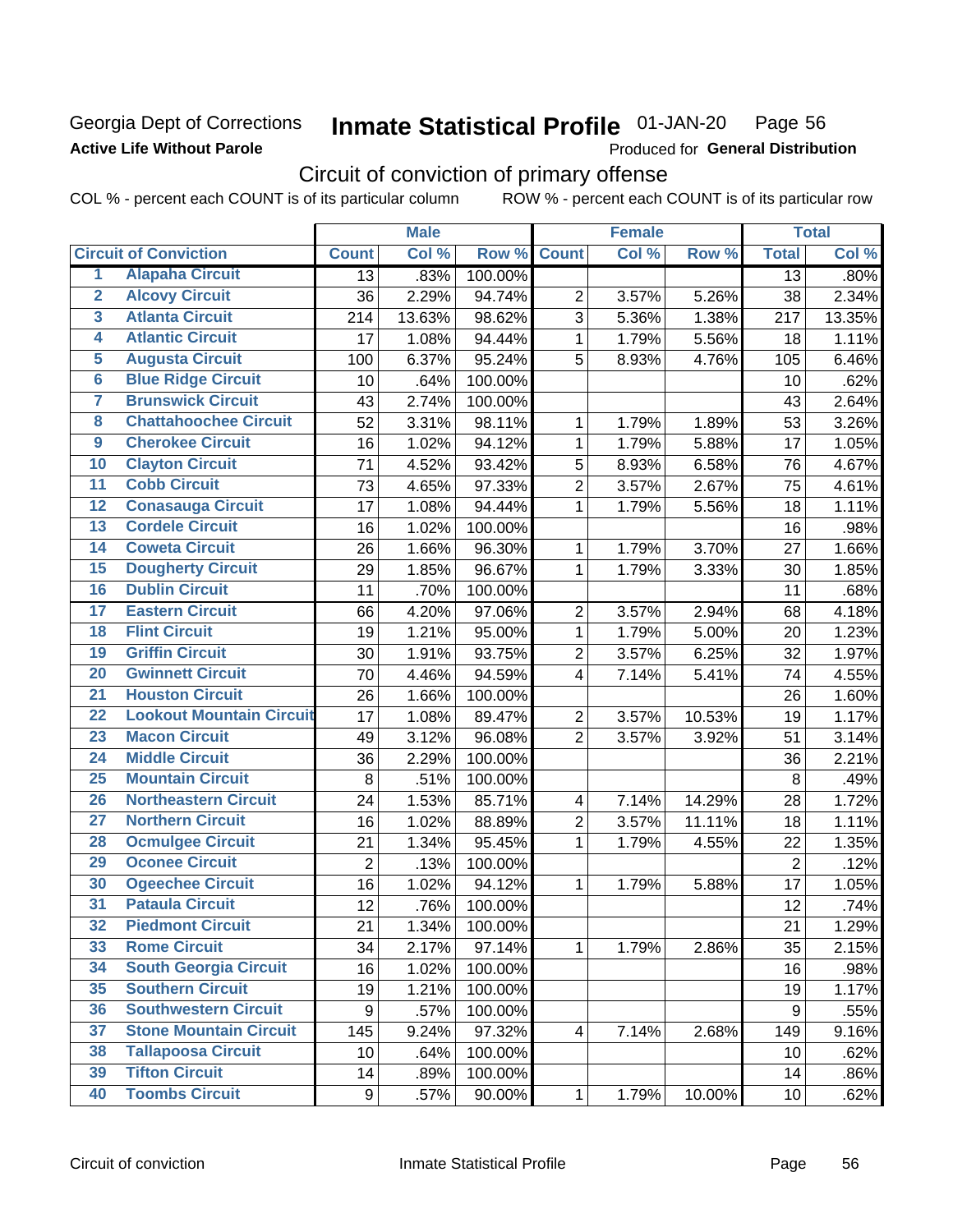### **Georgia Dept of Corrections Active Life Without Parole**

#### Inmate Statistical Profile 01-JAN-20 Page 57

Produced for General Distribution

## Circuit of conviction of primary offense

|    |                                  |              | <b>Male</b>    |         |              | <b>Female</b> |        |                | <b>Total</b>   |
|----|----------------------------------|--------------|----------------|---------|--------------|---------------|--------|----------------|----------------|
|    | <b>Circuit of Conviction</b>     | <b>Count</b> | Col %          | Row %   | <b>Count</b> | Col %         | Row %  | <b>Total</b>   | Col %          |
| 41 | <b>Waycross Circuit</b>          | 35           | 2.23%          | 94.59%  | 2            | 3.57%         | 5.41%  | 37             | 2.28%          |
| 42 | <b>Western Circuit</b>           | 27           | 1.72%          | 96.43%  |              | 1.79%         | 3.57%  | 28             | 1.72%          |
| 43 | <b>Rockdale Circuit</b>          | 11           | .70%           | 100.00% |              |               |        | 11             | .68%           |
| 44 | <b>Douglas Circuit</b>           | 38           | 2.42%          | 95.00%  | 2            | 3.57%         | 5.00%  | 40             | 2.46%          |
| 45 | <b>Appalachian Circuit</b>       | 4            | .25%           | 100.00% |              |               |        | 4              | .25%           |
| 46 | <b>Enotah Circuit</b>            | 2            | .13%           | 100.00% |              |               |        | $\overline{2}$ | .12%           |
| 47 | <b>Bell-Forsyth J.C.</b>         | 4            | .25%           | 80.00%  |              | 1.79%         | 20.00% | 5              | .31%           |
| 48 | <b>Towaliga Judicial Circuit</b> | 13           | .83%           | 100.00% |              |               |        | 13             | .80%           |
| 49 | <b>Paulding Circuit</b>          | 3            | .19%           | 100.00% |              |               |        | 3              | .18%           |
|    | <b>Total Rported</b>             | 1,570        | 100%           | 96.56%  | 56           | 100%          | 3.44%  | 1,626          | 100%           |
|    | <b>Not Reported</b>              |              | 5              |         |              | $\mathbf{2}$  |        |                | 7              |
|    | <b>Grand Total</b>               |              | 1,575          |         |              | 58            |        |                | 1,633          |
|    | <b>Mode (most frequent)</b>      |              | <b>Atlanta</b> |         |              | Augusta       |        |                | <b>Atlanta</b> |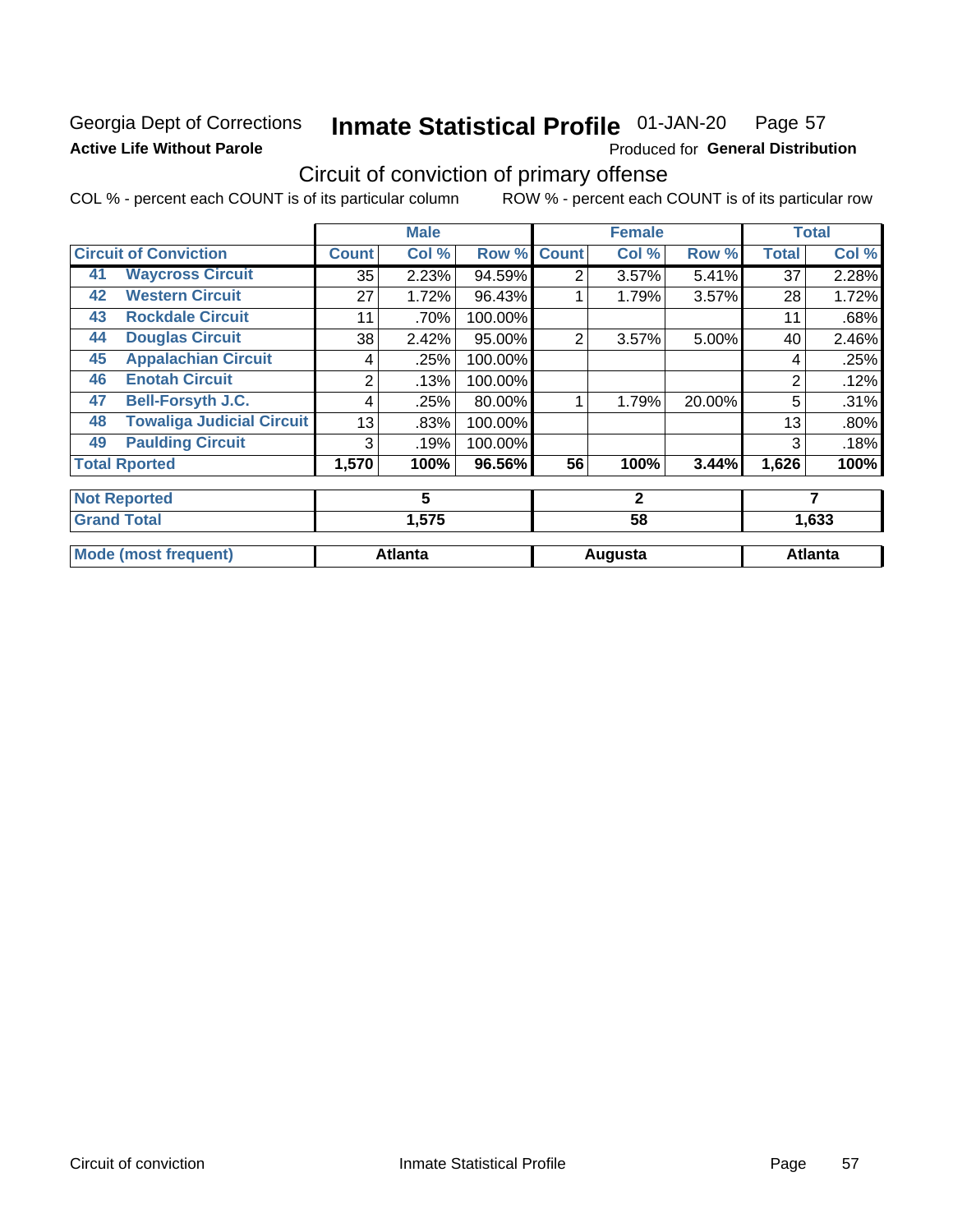### **Active Life Without Parole**

### Produced for General Distribution

## Years served (jail + prison) in this incarceration

COL % - percent each COUNT is of its particular column

|                       |                 | <b>Male</b> |                  |                 | <b>Female</b> |       |                 | <b>Total</b> |
|-----------------------|-----------------|-------------|------------------|-----------------|---------------|-------|-----------------|--------------|
| <b>Years Served</b>   | <b>Count</b>    | Col %       | Row <sup>%</sup> | <b>Count</b>    | Col %         | Row % | <b>Total</b>    | Col %        |
| Less than one year    | $\overline{30}$ | 1.90%       | 100.00%          |                 |               |       | $\overline{30}$ | 1.84%        |
| 1 to 1.99 years       | 70              | 4.44%       | 95.89%           | 3               | 5.17%         | 4.11% | 73              | 4.47%        |
| 2 to 2.99 years       | 84              | 5.33%       | 96.55%           | 3               | 5.17%         | 3.45% | 87              | 5.33%        |
| 3 to 3.99 years       | 128             | 8.13%       | 95.52%           | 6               | 10.34%        | 4.48% | 134             | 8.21%        |
| 4 to 4.99 years       | 109             | 6.92%       | 96.46%           | 4               | 6.90%         | 3.54% | 113             | 6.92%        |
| 5 to 5.99 years       | 123             | 7.81%       | 93.89%           | 8               | 13.79%        | 6.11% | 131             | 8.02%        |
| 6 to 6.99 years       | 117             | 7.43%       | 94.35%           | 7               | 12.07%        | 5.65% | 124             | 7.59%        |
| 7 to 7.99 years       | 102             | 6.48%       | 92.73%           | 8               | 13.79%        | 7.27% | 110             | 6.74%        |
| 8 to 8.99 years       | 95              | 6.03%       | 96.94%           | 3               | 5.17%         | 3.06% | 98              | 6.00%        |
| 9 to 9.99 years       | 76              | 4.83%       | 95.00%           | 4               | 6.90%         | 5.00% | 80              | 4.90%        |
| 10 to 10.99 years     | 56              | 3.56%       | 98.25%           | 1               | 1.72%         | 1.75% | 57              | 3.49%        |
| 11 to 11.99 years     | 43              | 2.73%       | 97.73%           | 1               | 1.72%         | 2.27% | 44              | 2.69%        |
| 12 to 12.99 years     | 43              | 2.73%       | 100.00%          |                 |               |       | 43              | 2.63%        |
| 13 to 13.99 years     | 27              | 1.71%       | 93.10%           | $\overline{c}$  | 3.45%         | 6.90% | 29              | 1.78%        |
| 14 to 14.99 years     | 28              | 1.78%       | 96.55%           | $\mathbf 1$     | 1.72%         | 3.45% | 29              | 1.78%        |
| 15 to 15.99 years     | 43              | 2.73%       | 100.00%          |                 |               |       | 43              | 2.63%        |
| 16 to 16.99 years     | 32              | 2.03%       | 94.12%           | 2               | 3.45%         | 5.88% | 34              | 2.08%        |
| 17 to 17.99 years     | 39              | 2.48%       | 92.86%           | 3               | 5.17%         | 7.14% | 42              | 2.57%        |
| 18 to 18.99 years     | 39              | 2.48%       | 100.00%          |                 |               |       | 39              | 2.39%        |
| 19 to 19.99 years     | 41              | 2.60%       | 100.00%          |                 |               |       | 41              | 2.51%        |
| 20 to 20.99 years     | 33              | 2.10%       | 100.00%          |                 |               |       | 33              | 2.02%        |
| 21 to 21.99 years     | 38              | 2.41%       | 97.44%           | 1               | 1.72%         | 2.56% | 39              | 2.39%        |
| 22 to 22.99 years     | 42              | 2.67%       | 97.67%           | 1               | 1.72%         | 2.33% | 43              | 2.63%        |
| 23 to 23.99 years     | 41              | 2.60%       | 100.00%          |                 |               |       | 41              | 2.51%        |
| 24 to 24.99 years     | 24              | 1.52%       | 100.00%          |                 |               |       | 24              | 1.47%        |
| 25 to 25.99 years     | 25              | 1.59%       | 100.00%          |                 |               |       | 25              | 1.53%        |
| 26 to 26.99 years     | 15              | 0.95%       | 100.00%          |                 |               |       | 15              | 0.92%        |
| 27 to 27.99 years     | 3               | 0.19%       | 100.00%          |                 |               |       | 3               | 0.18%        |
| 28 to 28.99 years     | 5               | 0.32%       | 100.00%          |                 |               |       | 5               | 0.31%        |
| 29 to 29.99 years     | $\mathbf 1$     | 0.06%       | 100.00%          |                 |               |       | $\mathbf{1}$    | 0.06%        |
| Thirty + years        | 23              | 1.46%       | 100.00%          |                 |               |       | 23              | 1.41%        |
| <b>Total Reported</b> | 1,575           | 100%        | 96.45%           | $\overline{58}$ | 100%          | 3.55% | 1,633           | 100%         |

| ---  | --- | -- | <b>C22</b> |
|------|-----|----|------------|
| ____ |     | vu | ככס.       |

| <b>Mean</b><br>(average) | 10.71           | 7.88            | 10.61           |
|--------------------------|-----------------|-----------------|-----------------|
| Median (middle)          | 8.22            | 6.835           | 8.09            |
| Mode (most frequent)     | 8 to 8.99 years | 9 to 9.99 years | 7 to 7.99 years |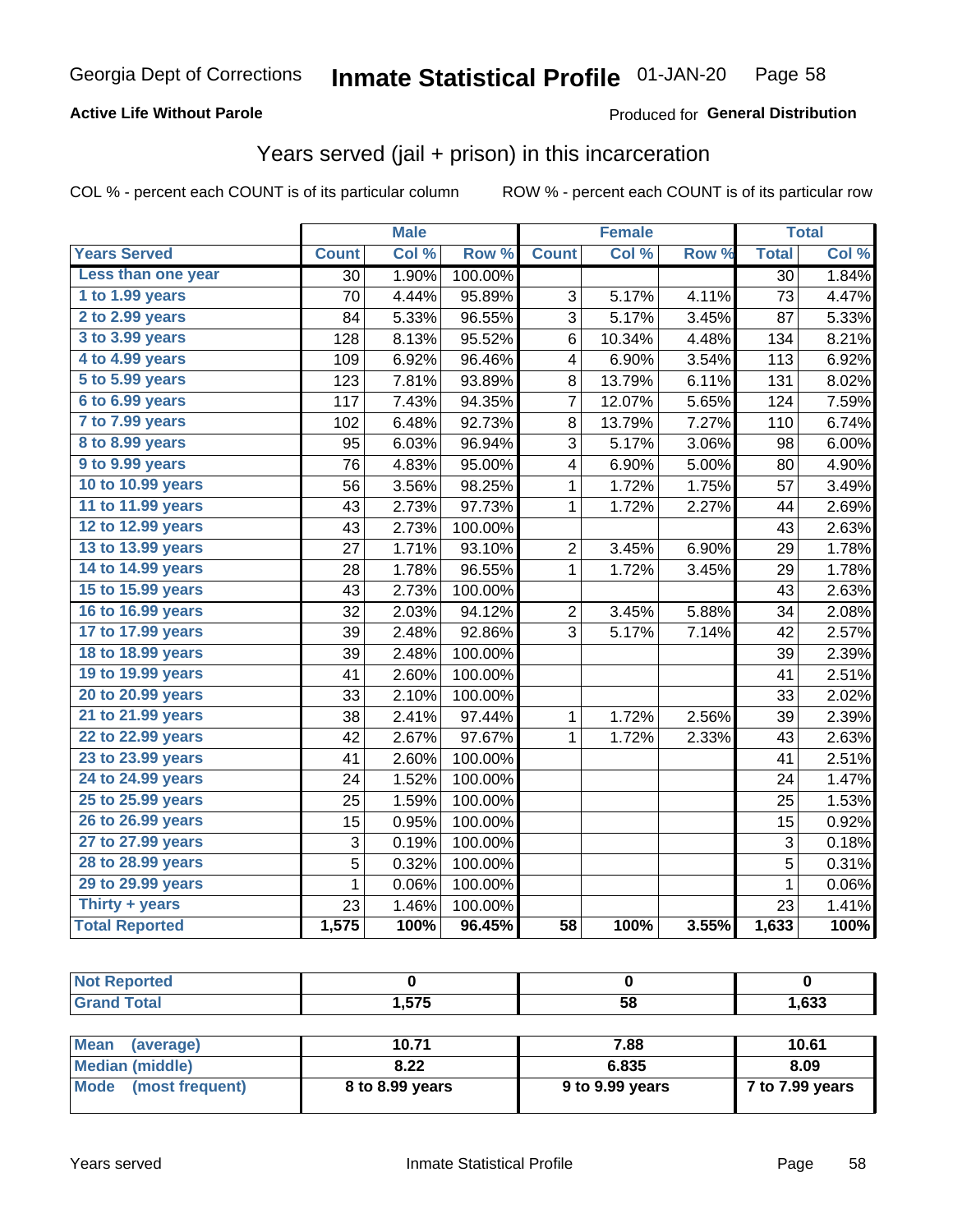#### Inmate Statistical Profile 01-JAN-20 Page 59

**Active Life Without Parole** 

Produced for General Distribution

## Results of most recent HIV tests

COL % - percent each COUNT is of its particular column

|                         |                   | <b>Male</b> |        |              | <b>Female</b> |          |       | Total  |
|-------------------------|-------------------|-------------|--------|--------------|---------------|----------|-------|--------|
| <b>HIV Test Results</b> | <b>Count</b>      | Col %       | Row %I | <b>Count</b> | Col %         | Row %    | Total | Col %  |
| <b>Positive</b>         | 12                | $0.80\%$    | 92.31% |              | .89%          | $7.69\%$ | 13    | 0.83%  |
| <b>Negative</b>         | .497              | 99.20%      | 96.64% | 52           | 98.11%        | $3.36\%$ | .549  | 99.17% |
| <b>Total Reported</b>   | .509 <sup>°</sup> | 100%        | 96.61% | 53           | 100%          | 3.39%    | .562  | 100%   |

| Not I<br><b>Reported</b> | 66   |    |      |
|--------------------------|------|----|------|
| 'otal<br>CT2             | .575 | 58 | ,633 |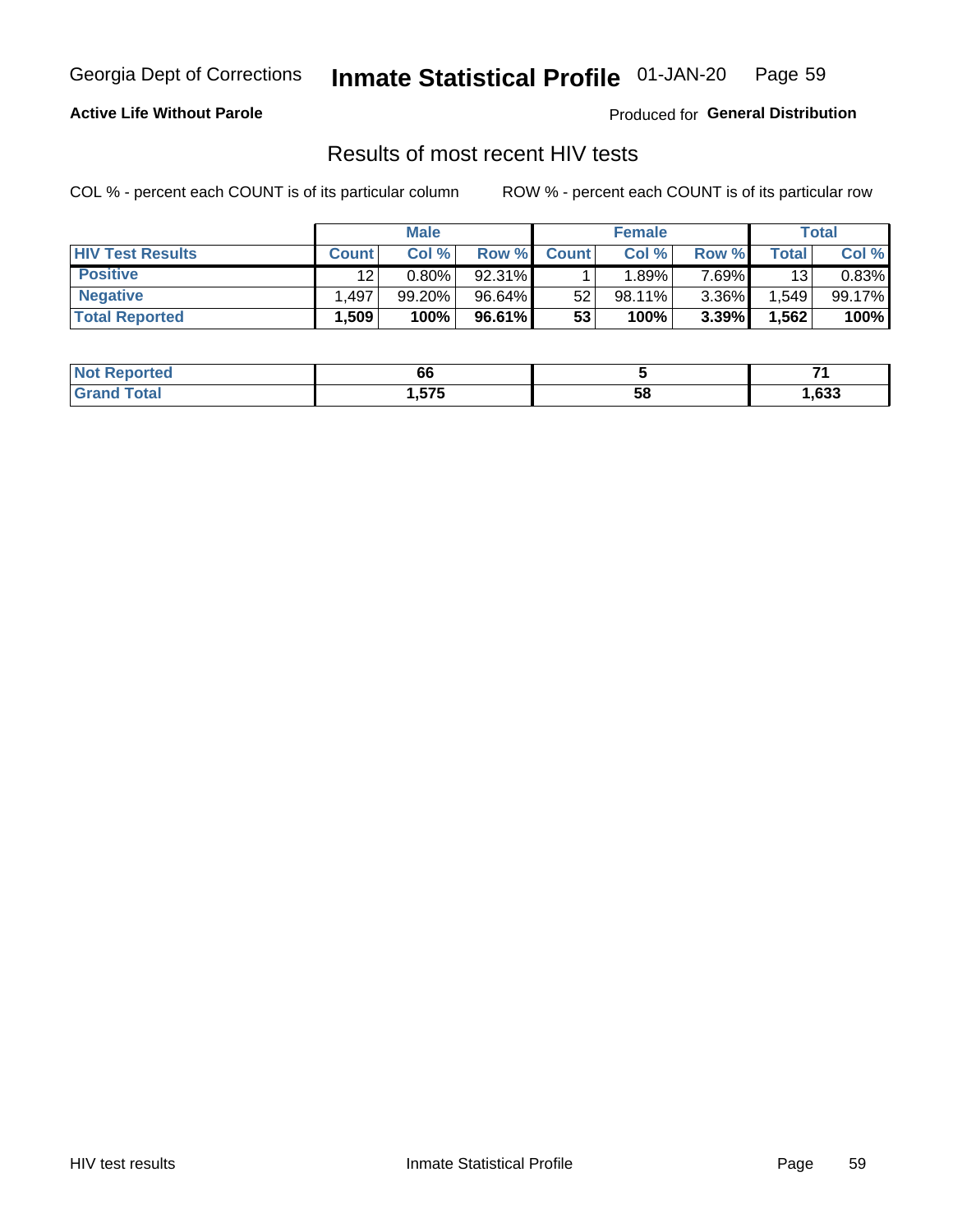## Georgia Dept of Corrections **Inmate Statistical Profile** 01-JAN-20 Page 60

### **Active Life Without Parole**

Produced for **General Distribution**

## Results of most recent tuberculosis test

|                                  |              | <b>Male</b> |           |              | <b>Female</b> |          |       | Total  |
|----------------------------------|--------------|-------------|-----------|--------------|---------------|----------|-------|--------|
| <b>Tuberculosis Test Results</b> | <b>Count</b> | Col%        | Row %     | <b>Count</b> | Col %         | Row %    | Total | Col %  |
| <b>Positive on current test</b>  | 290          | $18.65\%$   | 99.32%    |              | 3.57%         | $0.68\%$ | 292   | 18.13% |
| <b>Negative</b>                  | .265         | 81.35%      | $95.91\%$ | 54           | 96.43%        | $4.09\%$ | 1,319 | 81.87% |
| <b>Total Reported</b>            | √555.،       | 100%        | $96.52\%$ | 56           | 100%          | 3.48%    | 1,611 | 100%   |

| <b>Not Reported</b> | ״<br>Zu     |    | $\overline{\phantom{a}}$<br>-- |
|---------------------|-------------|----|--------------------------------|
| int<br><b>Grot</b>  | ---<br>.575 | 58 | ,633                           |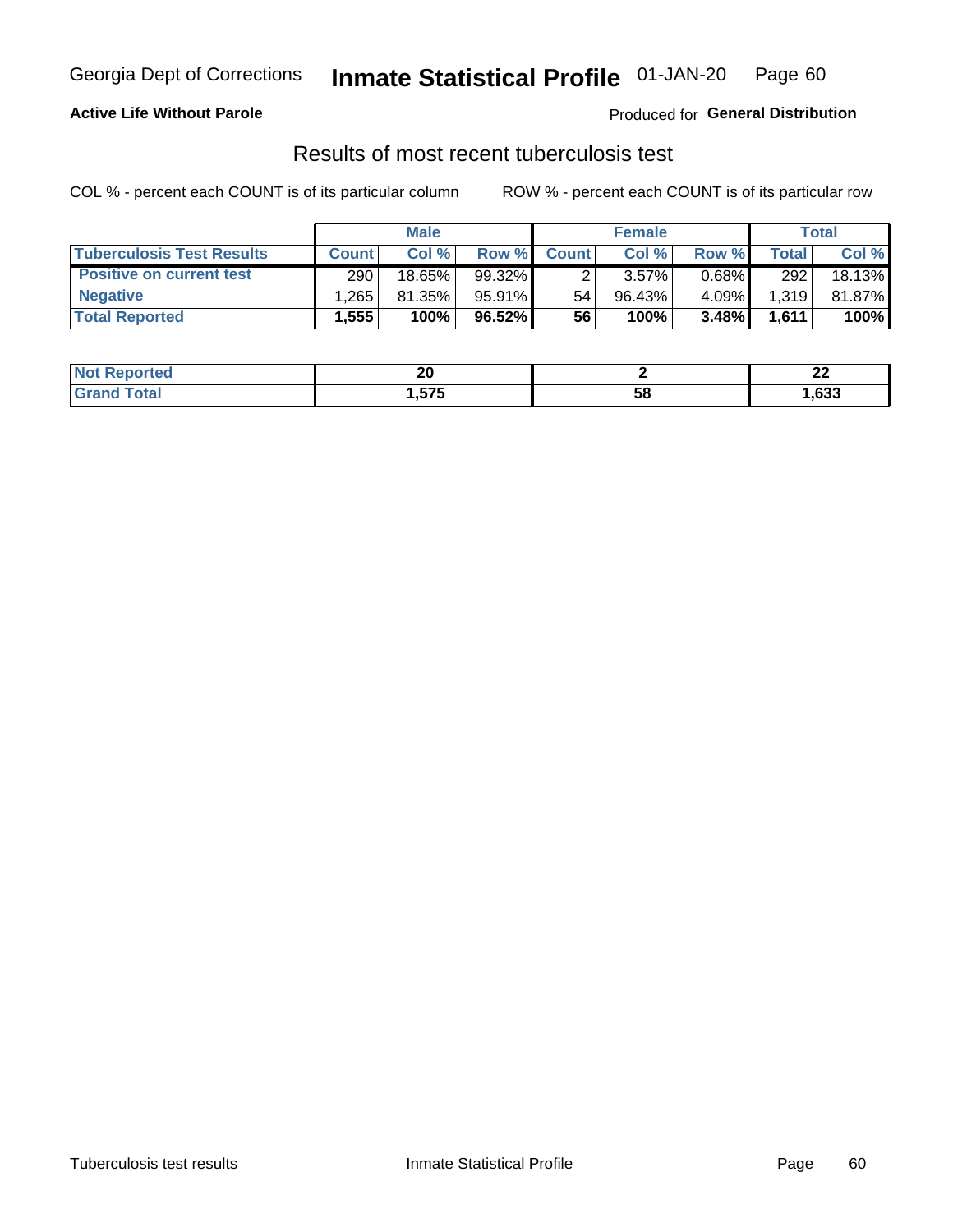## Georgia Dept of Corrections **Inmate Statistical Profile** 01-JAN-20 Page 61

### **Active Life Without Parole**

Produced for **General Distribution**

### Results of most recent syphilis test

|                                 |              | <b>Male</b> |           |              | <b>Female</b> |          |       | Total  |
|---------------------------------|--------------|-------------|-----------|--------------|---------------|----------|-------|--------|
| <b>Syphilis Test Results</b>    | <b>Count</b> | Col%        | Row %     | <b>Count</b> | Col%          | Row %    | Total | Col %  |
| <b>Positive on current test</b> | 16           | 2.71%       | $94.12\%$ |              | 9.09%         | 5.88%    | 17    | 2.82%  |
| <b>Negative</b>                 | 575          | $97.29\%$   | 98.29%    | 10           | $90.91\%$     | $1.71\%$ | 585   | 97.18% |
| <b>Total Reported</b>           | 591          | 100%        | 98.17%I   | 11           | 100%          | 1.83%    | 602   | 100%   |

| <b>Not Reported</b> | 984          | <br>- 1 | 031.ا |
|---------------------|--------------|---------|-------|
| <b>Grand Total</b>  | ---<br>l.575 | 58      | ,633  |